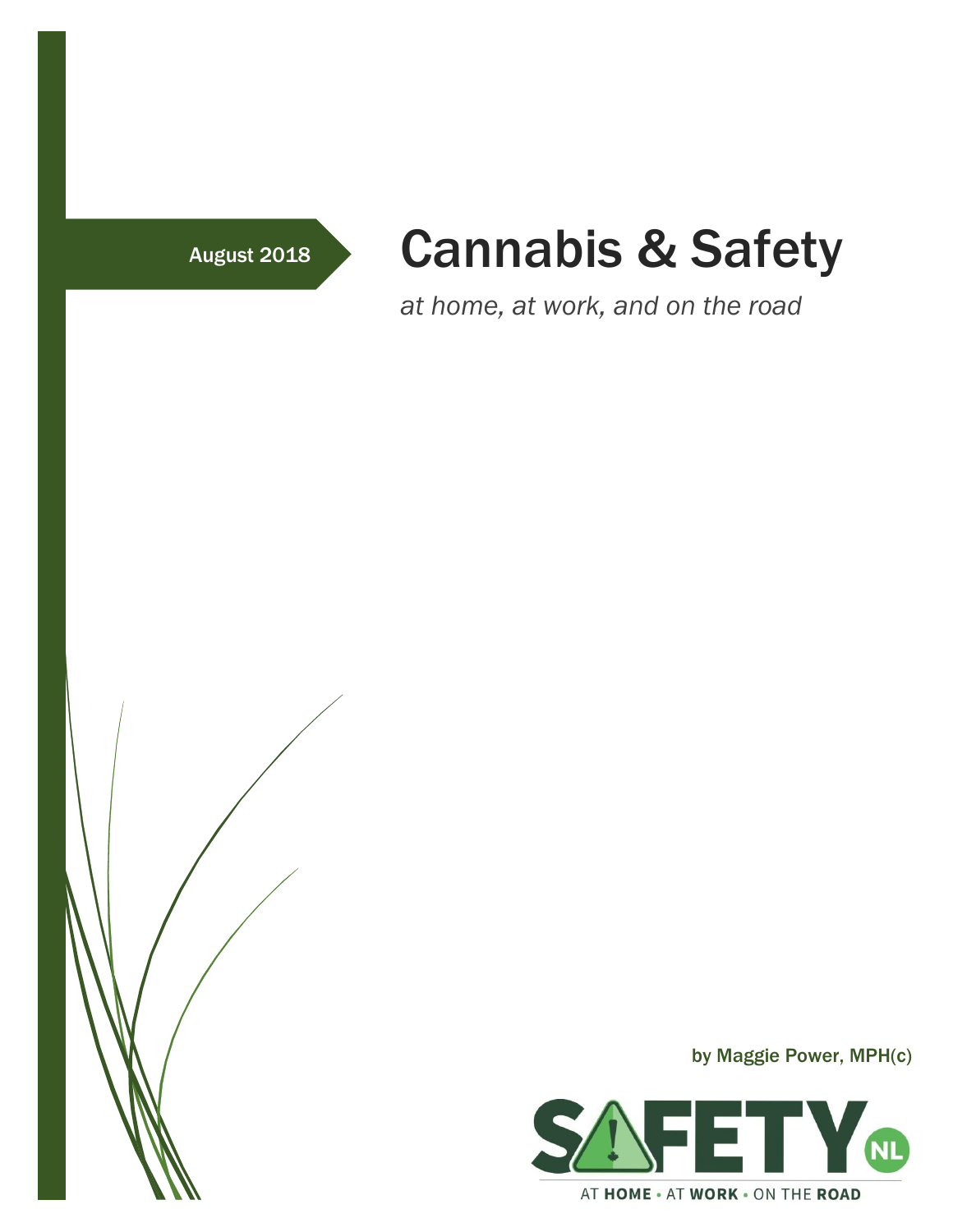## About Safety NL

Newfoundland and Labrador Safety Council, operating as Safety NL, has been providing safety services across the province for over 50 years. They are a non-governmental, not-forprofit organization dedicated to promoting health and safety at home, at work, and on the road.

In the past, Safety NL was best known provincially for its comprehensive motorcycle and driver training programs. That image has been steadily evolving as they innovate in designing and offering certified safety programs that target many facets of the industrial and commercial sector. They are the go-to organization for occupational health and safety training.

In addition, Safety NL offers instruction in a variety of areas in the constantly expanding industrial climate, including forklift operation, powerline hazards, transportation of dangerous goods, and certification for occupational health and safety committees.

Safety NL partners with many community agencies for safety in the community through participation in and support of such initiatives as Students Against Destructive Decision-Making, the Prevent Alcohol and Risk Related Trauma in Youth (P.A.R.T.Y.) program, Lids for Kids Bicycle Helmet Safety program, and Operation Lifesaver.

The Board of Directors is comprised of volunteers dedicated to Safety NL being a trail blazer in the implementation of processes that will cultivate a culture of safety that will permeate the province.

All undertakings of Safety NL are coordinated and monitored by a highly trained and supportive leadership team based at the Mount Pearl office. Delivered by trained staff and certified health and safety practitioners who deliver safety programs to corporations, communities, and individuals throughout our province.

For more information, please contact Safety NL's office or visit their website (listed below).

Safety NL 3 Moffatt Rd Mount Pearl, NL A1N 5B9

Toll free: 1 (877) 754-0210 Fax: (709) 754-0010

Phone: (709) 754-0210 E-mail: [info@safetyservicesnl.ca](mailto:info@safetyservicesnl.ca)

[www.safetynl.ca](http://www.safetyservicesnl.ca/)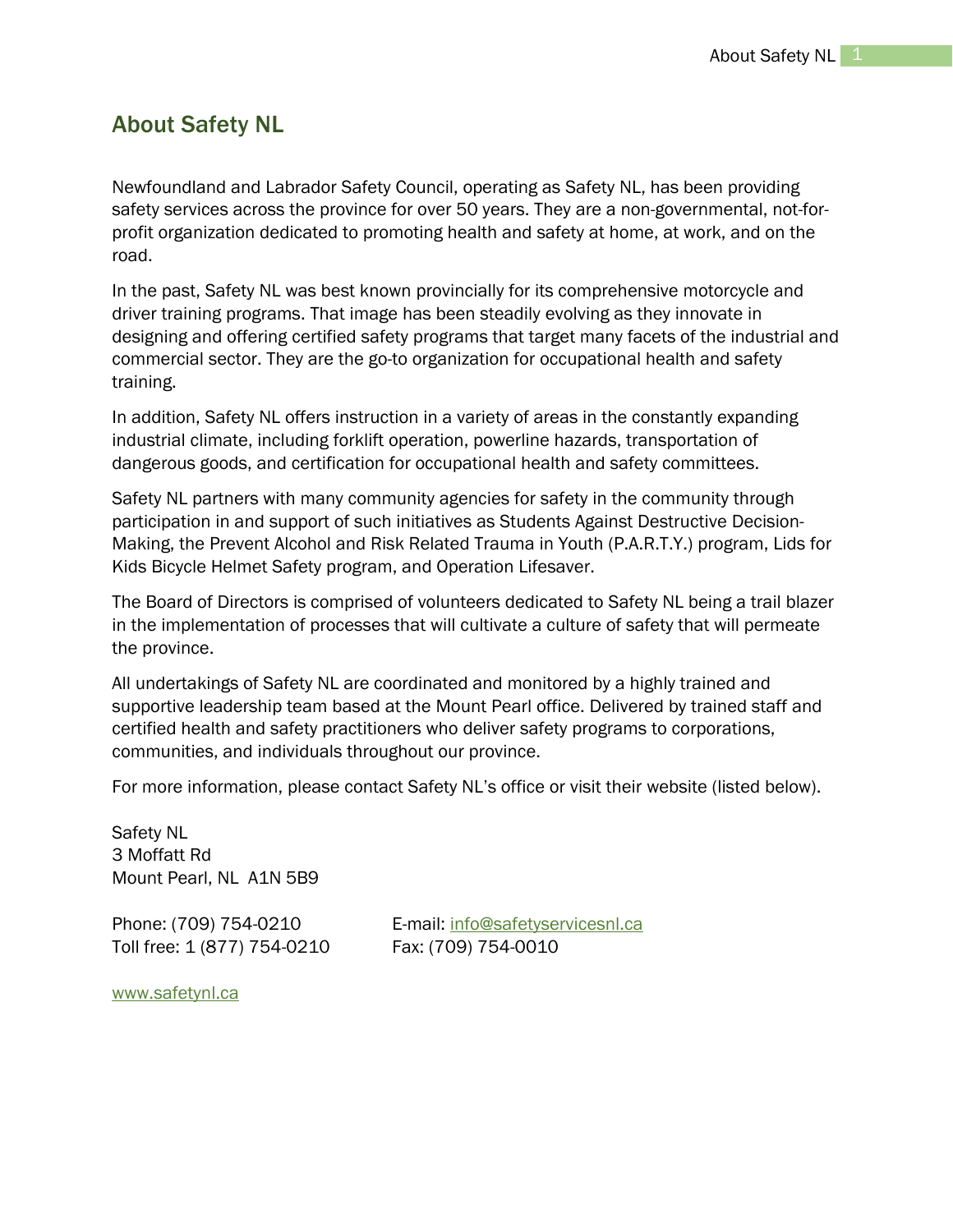## Executive Summary

Objective: To investigate how cannabis legalization may impact health and safety at home, at work, and on the road in the province of Newfoundland and Labrador.

Methodology: Completion of literature searches, bibliographic searches, exploration of grey literature, and jurisdictional analysis of states where legalization is already in effect.

Results: AT HOME Cannabis legalization led to an increase in unintentional pediatric cannabis exposures, pet cannabis exposures (particularly dogs), increased explosions and burns due to processing of cannabis concentrates, and fires from indoor grow operations. Recommendations are provided for proper storage, home cultivation, use at home, and harm reduction. AT WORK It is unclear as to the impact that legalization will have in the workplace, as good quality studies are lacking and cannabis use is already prevalent. Recommendations are provided for substance use policies, preventing cannabis use, and dealing with medical cannabis in the workplace. ON THE ROAD Cannabis use affects cognitive functions necessary for driving. Driving after cannabis use is associated with increased risk of motor vehicle accidents and culpability. Cannabis combined with alcohol leads to severe impairment and elevated risk of a motor vehicle accident. Recommendations are provided for wait times before driving after cannabis use.

Conclusions: Cannabis legalization will likely have at least some effect on safety at home, at work, and on the road. However, cannabis is already being consumed by Canadians, and it is not clear by what magnitude consumption will increase. More research is needed in many areas, especially on the impact to workplace safety.

## 100 Day Countdown to Legalization

On July 9th, 2018, Safety NL launched a social media campaign on [Facebook](http://www.facebook.com/safetyservicesnewfoundland) and [Twitter](http://www.twitter.com/safetyNL) in an effort to communicate the content of this document to the general public. In the 100 days prior to cannabis legalization, a daily cannabis safety fact was posted to Safety NL's social media accounts. A document including all 100 posts will be available once cannabis legalization comes into effect on October 17th, 2018.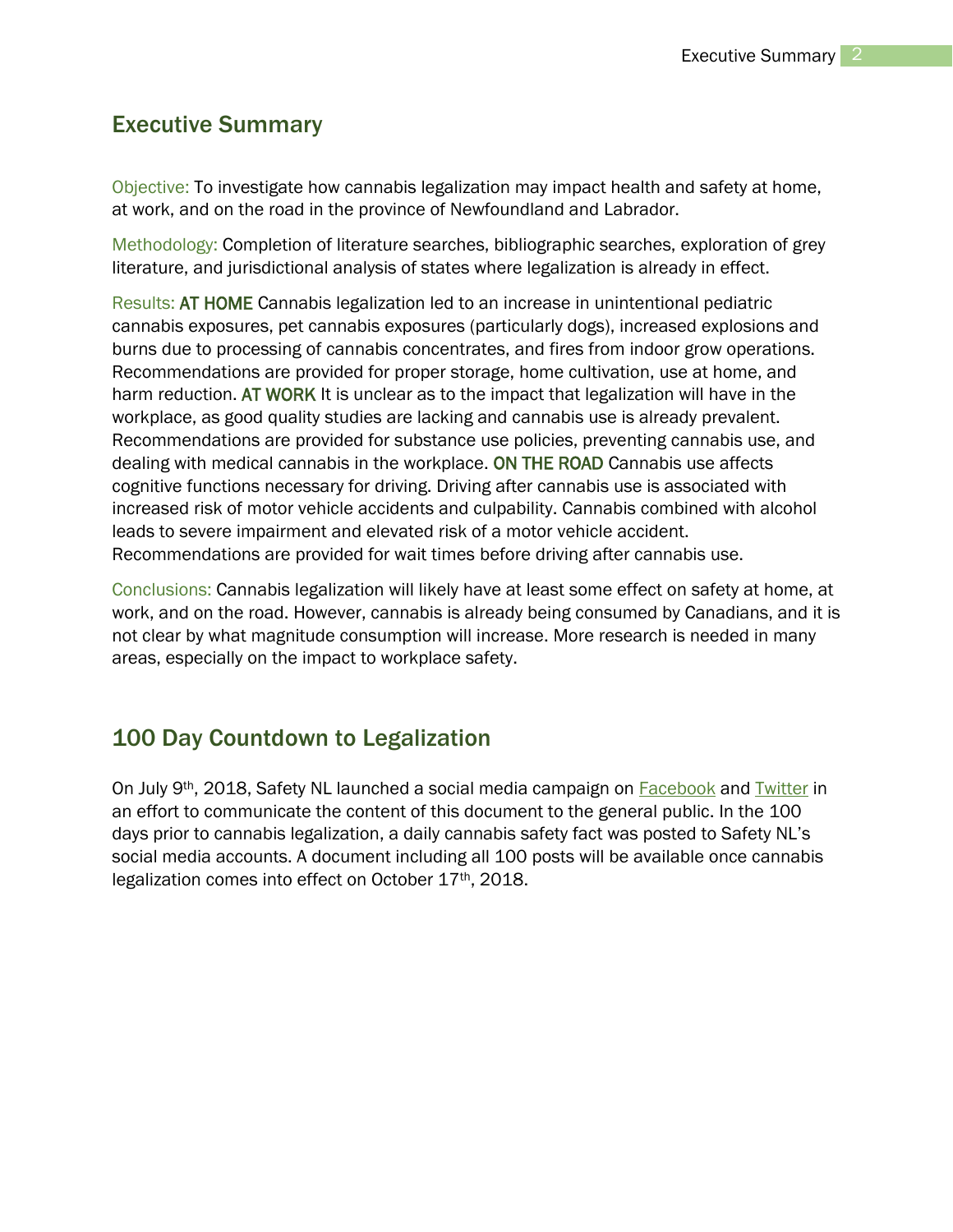## **Table of Contents**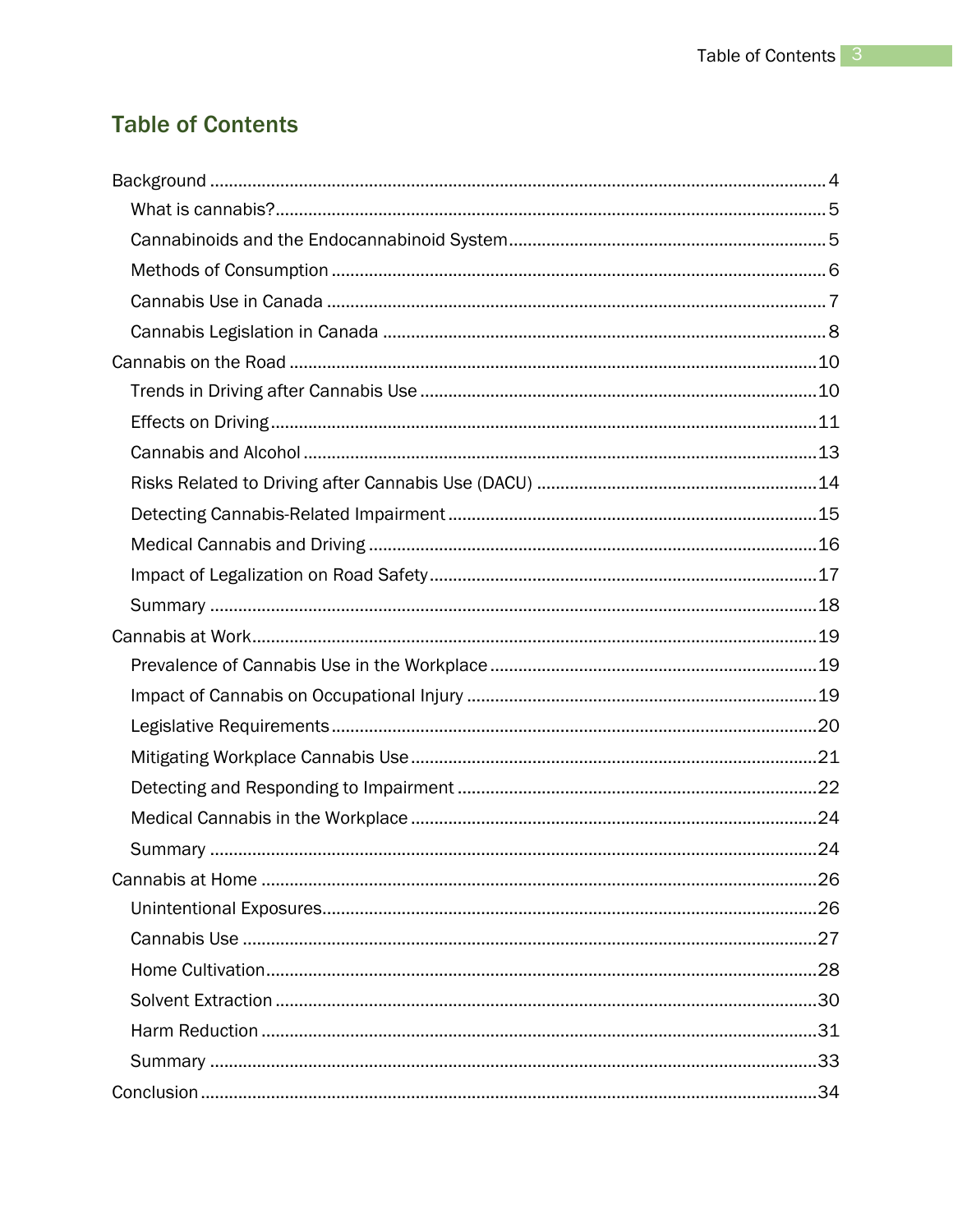<span id="page-4-0"></span>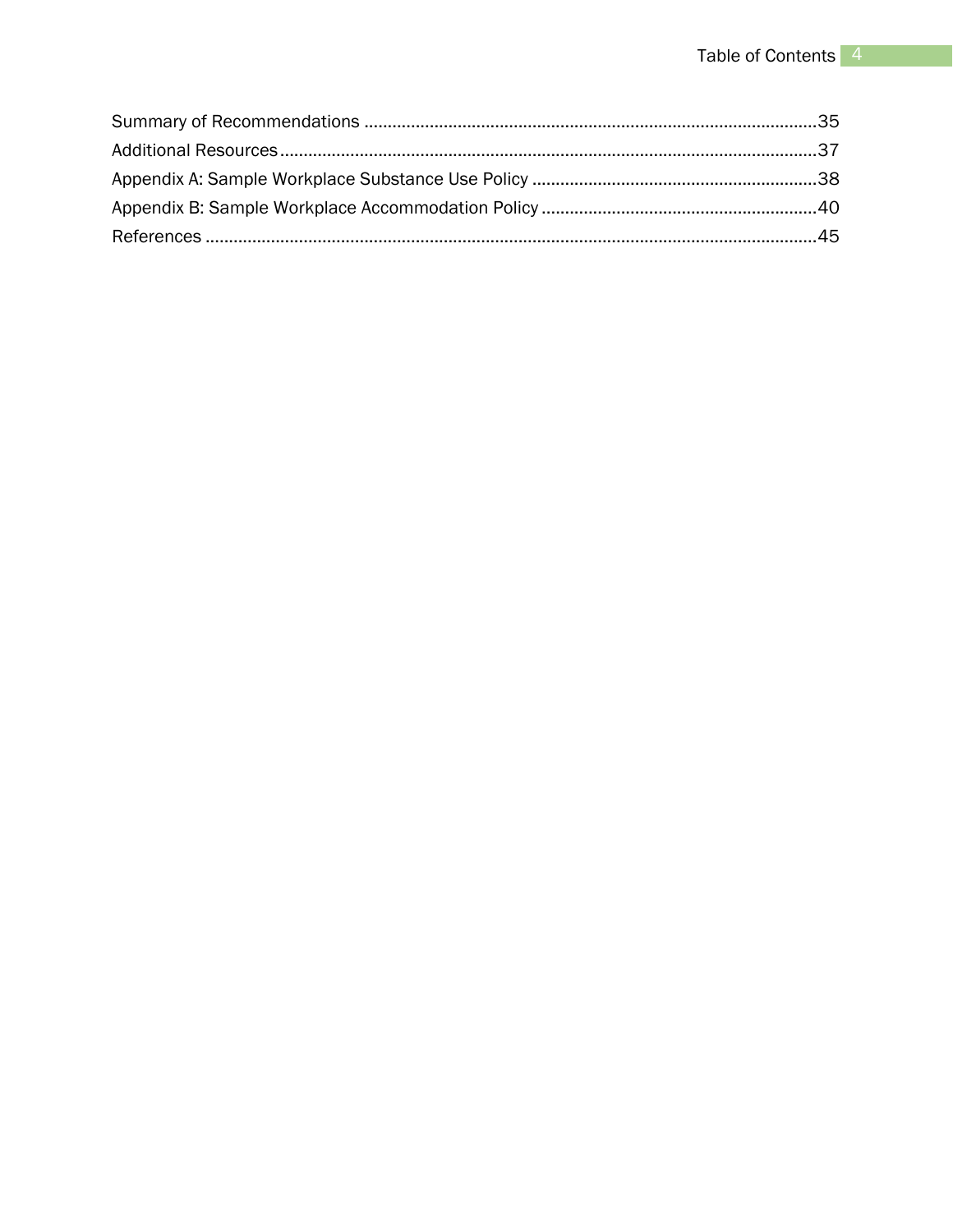## <span id="page-5-0"></span>**Background**

#### What is cannabis?

Cannabis refers to the *Cannabis sativa L.* plant (*C. sativa*). There are different preparations of cannabis, including but not limited to fresh or dried herbal material, physically concentrated extracts (e.g. hashish, kief), chemically concentrated extracts (e.g. hash oil, shatter, wax), tinctures, and oils. The *C. sativa* plant originated in Asia, but is now grown all over the world, including in Canada. Cannabis has a long history of use by humans for fiber  $(hemp)$ , seed oils, seeds, medical treatment, and recreation.<sup>1</sup> Some commonly used terms for cannabis include marijuana, weed, pot, dope, ganja, green, grass, chronic, reefer, skunk, and Mary Jane.

Marijuana is the most commonly used term by the public, but technically this is a colloquial term referring to the dried flowers and leaves of the *C. sativa* plant. For the purposes of this document, cannabis will refer to all preparations of the *C. sativa* plant.

#### <span id="page-5-1"></span>Cannabinoids and the Endocannabinoid System

Cannabis contains hundreds of chemical substances, over 100 of which are cannabinoids, a class of chemical which acts on the endocannabinoid system in the body. <sup>2</sup> This system plays an important role in a number of bodily processes such as metabolic regulation, craving, pain, anxiety, bone growth, and immune function,<sup>3</sup> and helps to regulate the body's drive to "relax, eat, sleep, forget, and protect."<sup>4</sup> Phytocannabinoids (the cannabinoids that naturally occur in the cannabis plant) bind to CB1 and CB2 receptors in the endocannabinoid system. CB1 receptors are found primarily in the brain and in several peripheral tissues, whereas CB2 receptors are found mostly in the immune system and hematopoietic cells.<sup>5</sup> The human body produces its own endogenous cannabinoids, such as anandamide.

Two main cannabinoids which are found in cannabis are ∆9-tetrahydrocannabinol (THC) and cannabidiol (CBD). THC is the primary psychoactive compound responsible for the "high" an individual may feel after consuming cannabis.<sup>6</sup> Acute psychological effects of THC include euphoria, relaxation, dysphoria, sedation, and altered perception, and the intensity of these effects increases with higher doses.<sup>7</sup> Physiologically, THC can cause increased heart rate and blood pressure, increased appetite, dilated pupils, reddened conjunctiva (eyes), dry mouth and throat, body and eyelid tremors, and bronchodilation (expansion of the breathing passages).8,9 THC also has therapeutic properties and is used primarily in the treatment of chemotherapy-induced nausea and appetite or weight loss in AIDS patients.<sup>10</sup>

Unlike THC, CBD is not psychoactive and may actually act as an antagonist to the effects of THC.<sup>11,12</sup> CBD has shown to have neuroprotective, antiepileptic, anxiolytic<sup>i</sup>, antipsychotic, analgesic<sup>ii</sup>, anti-inflammatory, and antitumor properties.<sup>13,14</sup> Concentrated CBD oil can be used as an anti-seizure medication to treat intractable child epilepsy, like Dravet and Lennox-Gastaut syndromes.<sup>10</sup> Medications composed of CBD and THC in a 1:1 ratio are

 $\overline{a}$ 

<sup>i</sup> Used to reduce anxiety

ii Used to relieve pain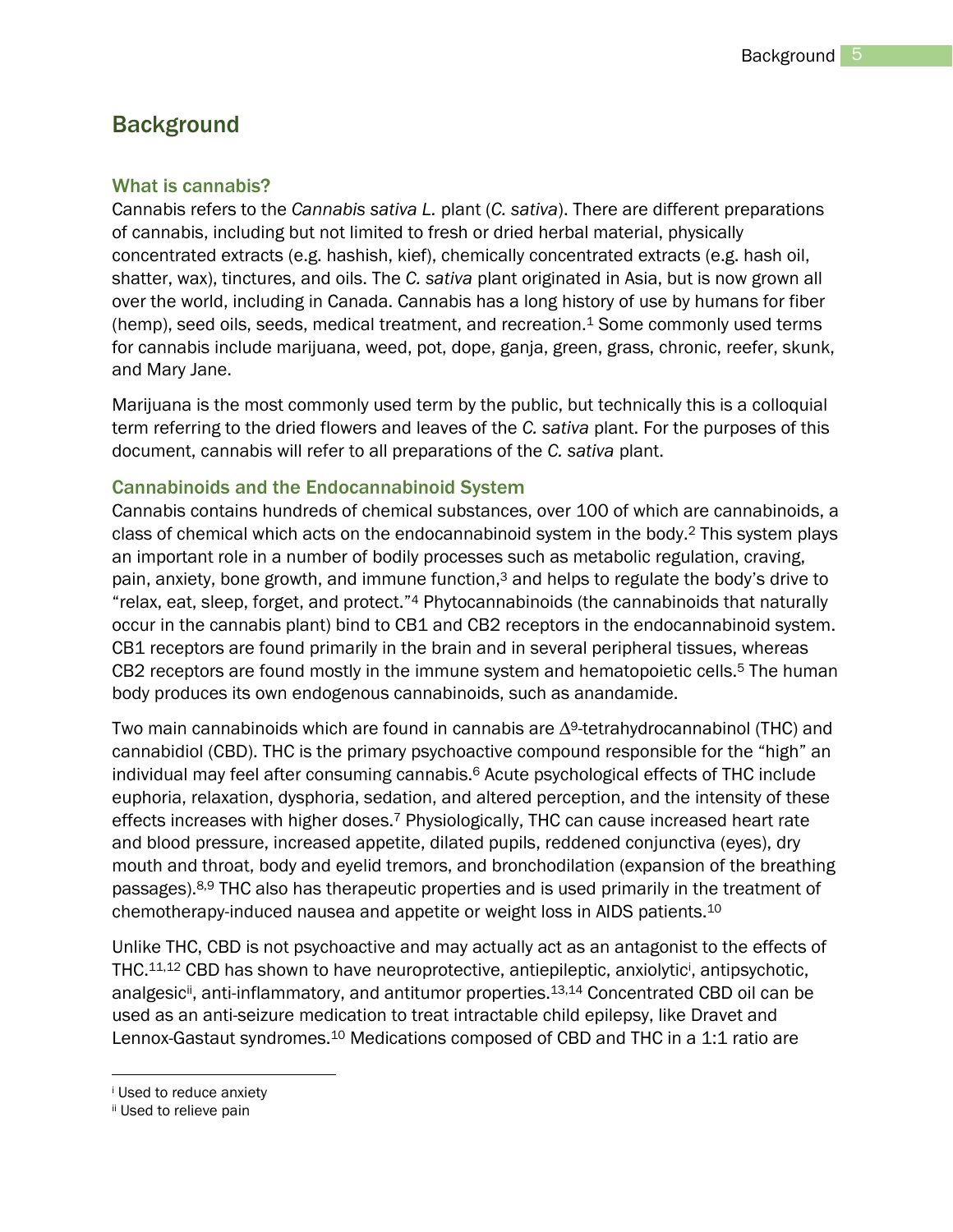used to relieve neuropathic pain and spasticity associated with multiple sclerosis, and as an analgesic treatment in cancer patients.<sup>15</sup>

Another common cannabinoid found in cannabis is cannabinol (CBN), a degradation product of THC that presents when THC is heated or exposed to oxygen.<sup>16</sup> CBN is most commonly found in aged or improperly stored cannabis products.<sup>17</sup> CBN can be either nonpsychoactive or very mildly psychoactive,<sup>18</sup> however it can elevate the effects of THC.<sup>19</sup> CBN is a strong sedative and has a synergistic effect with the sedative properties of THC and CBD.<sup>18</sup>

It is important to note that cannabinoids like THC can only be extracted from cannabis through decarboxylation, which is a process that can occur readily over time or through heating.<sup>20</sup> In other words, if an individual were to consume unaltered cannabis material (like dried flowers or buds), no psychoactive effects would be experienced as decarboxylation has not occurred.

#### <span id="page-6-0"></span>Methods of Consumption

Cannabis can be consumed through inhalation or ingestion using a variety of methods. Notably, the mode of administration can affect the onset and duration of effects.

Cannabis can be inhaled through smoking or vaporization. Smoking is the most common method of consuming cannabis among Canadians.<sup>21</sup> When inhaled, effects are perceptible within seconds and come into full effect within a few minutes,<sup>22</sup> and subside after 3–4 hours.<sup>20</sup> Some common devices used to smoke cannabis include:

Joints: cannabis rolled in a paper, much like a cigarette. The paper can be made of rice, bamboo, hemp, or other materials. A typical joint contains around 0.3 grams of cannabis.<sup>23</sup>

Blunts: cannabis rolled in a tobacco leaf or paper, or in a hollowed-out cigar.

Spliffs: cannabis and tobacco rolled together in a paper.

Pipes: consists of a narrow tube with a bowl at one end in which to place the cannabis material and a mouthpiece on the other to inhale the smoke produced. Pipes can be made from glass, wood, ceramic, clay, or other materials.

Water pipes: pipes containing water through which the smoke passes before it is inhaled. Water pipes can come in different variations, such as bongs and bubblers.

Cannabis can also be inhaled through vaporization. Vapourizers heat the cannabis to a temperature where cannabinoids can be released into a vapour and inhaled by the consumer. Vapourization reduces the toxic compound intake associated with inhaling combusted cannabis as it does not heat the material to the point of combustion, as is done by smoking. 24

Additionally, cannabis concentrates (e.g. shatter, budder, wax, butane hash oil) can be inhaled through a process known as dabbing. Dabbing involves heating the concentrate on a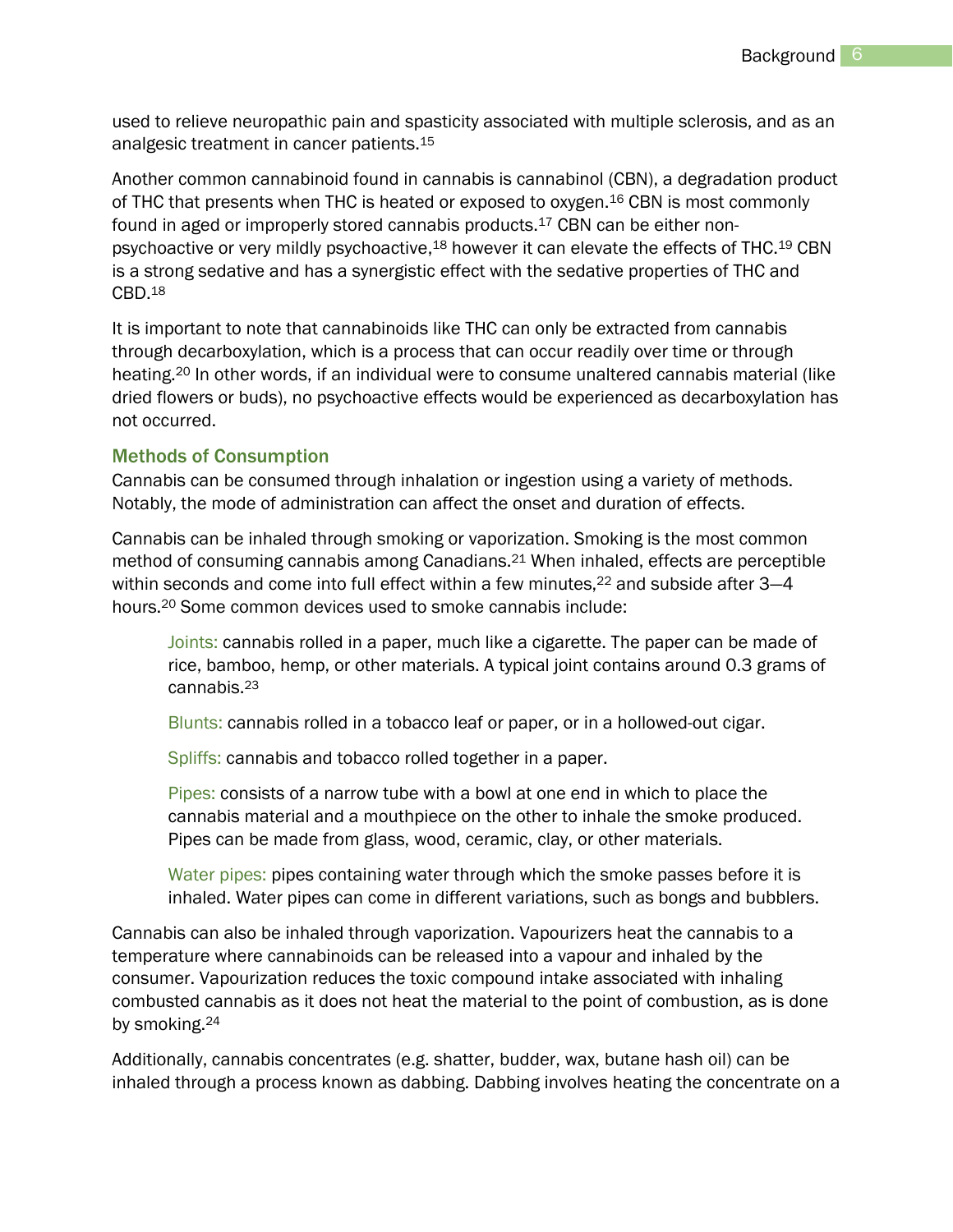hot surface, usually a nail that is heated by a torch, and then inhaling the vapour through a "dab rig," which is quite similar to a water pipe.

Oral consumption of cannabis delays the onset of effects when compared to inhalation and also prolongs them. This is because the cannabis product must be processed through the liver before it enters the bloodstream. Psychotropic effects can be felt within 30–90 minutes of consumption and usually last for about 6–8 hours, <sup>25</sup> and the presence or absence of food in the stomach as well as an individual's metabolism can affect the onset of effects.<sup>26</sup> Cannabis can be ingested in the form of edibles, tinctures, or oils.

Edibles are food or beverage products which have been infused with cannabis, such as brownies, cookies, candies, or butters. An individual can add cannabis directly to food before cooking it, or use cannabis-infused butter or infused cooking oil.

A tincture is produced by dissolving a cannabis extract in a solvent, typically alcohol or glycerin.<sup>27</sup> Tinctures are applied sublingually (i.e. under the tongue) or can be added to foods or beverages to be consumed orally. The onset and duration of effects associated with sublingual administration differ from oral administration, with effects being felt 5–30 minutes after sublingual administration and lasting for 2–4 hours, but this can vary depending on the dose.<sup>28</sup>

Oils can be used sublingually or orally. Some common oils include  $CO<sub>2</sub>$  oil, which is made using a process known as supercritical fluid extraction (using pressure and a fluid, in this case carbon dioxide, to separate cannabis plant material), and Rick Simpson oil (RSO), which is made by soaking cannabis in isopropyl alcohol.

Refer to Table 1 for a summary of various cannabis consumption methods and their associated onset and duration of effects.

| Method                                                | Onset of effects         | Duration of effects |
|-------------------------------------------------------|--------------------------|---------------------|
| Inhalation:<br>■ Smoking<br>• Vaporizing<br>• Dabbing | A few seconds to minutes | 3-4 hours           |
| Oral:<br>• Edibles<br>• Oils<br>• Tinctures           | 30-90 minutes            | 6-8 hours           |
| Sublingual:<br>• Tinctures<br>• Oils                  | 5-30 minutes             | $2 - 4$ hours       |

Table 1: Consumption methods and associated onset and duration of effects

#### <span id="page-7-0"></span>Cannabis Use in Canada

Canada's prevalence of past-year cannabis use in 2016 was one of the highest in the world.<sup>29</sup> Cannabis is the most commonly used illicit drug in Canada, and next to alcohol it is the most commonly used substance overall.<sup>30</sup> According to the National Cannabis Survey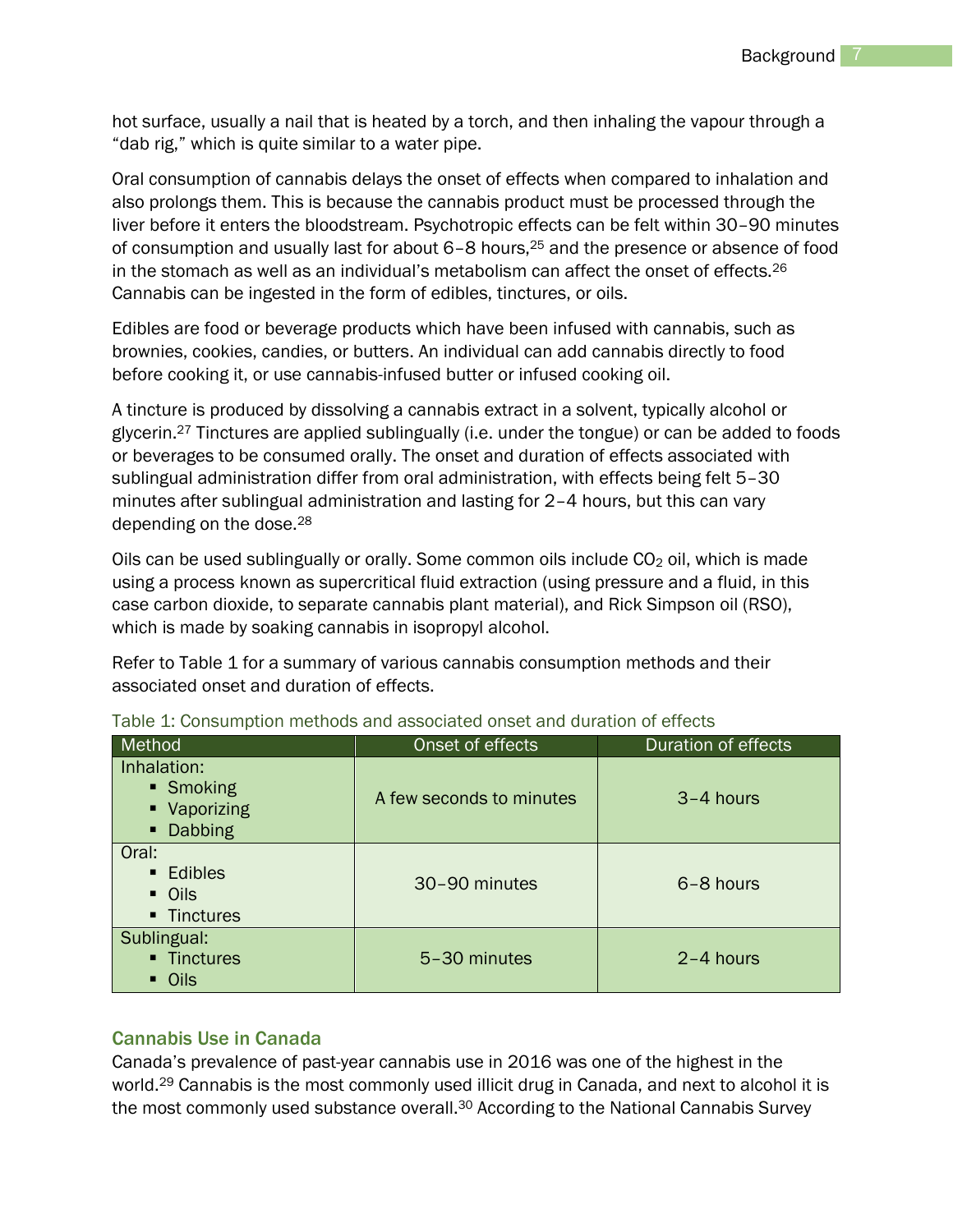(first quarter, 2018), 14% of Canadians aged 15 years and older reported having used cannabis for medical or non-medical purposes within the past three months.<sup>31</sup> Over half (56%) of users reported using cannabis weekly or daily within the past three months, and males (16%) were more likely than females (12%) to report use.<sup>31</sup>

Prevalence of cannabis use decreases with age. 22% of individuals aged 15–44 reported use within the past three months, compared with 7% of those aged 45 years and older.<sup>31</sup> More than one in four Canadians aged 25 to 34 reported some use of cannabis within the past three months, and over one in five Canadians aged 15 to 24 reported the same.<sup>31</sup> One in four of Canadian adults had tried cannabis by the time they were  $18,32$  with the average age of initiation of use being 18.7 years.<sup>21</sup>

In terms of frequency of use, 40% of users reported using cannabis daily, whereas 30% only used it once or twice in the past three months. The remaining groups were weekly (17%) and monthly (14%) consumers.<sup>31</sup> The most commonly used product was dried flowers (78%), followed by edibles (28%) and hashish  $(11\%)$ , 31 and the most common method of consumption was smoking (94%).<sup>21</sup>

Socioeconomic factors that influence cannabis use patterns include education level, employment status, and income. Canadians with less than a high school education were significantly less likely to have used cannabis within the past month when compared to those with a high school education or non-university postsecondary diploma.<sup>32</sup> Students were less likely to have used cannabis within the past month than those who were employed.<sup>32</sup> Canadians living in a household with an income of \$40,000 or less were more likely to report using cannabis within the past month, and also were more likely to use 2 to 6 times a week.<sup>32</sup> Additionally, the married/common law population were significantly less likely to report past-month use when compared to the single, never married population.<sup>32</sup>

According to the 2017 Canadian Cannabis Survey, 12% of respondents indicated they had used cannabis for medical purposes within the past 12 months, however 71% of these respondents did not have an appropriate medical document from a health care professional authorizing this use (i.e. self-medicating).<sup>21</sup> The most common products used for medical purposes were dried flower/leaf (81%) and edibles (30%).<sup>21</sup>

#### <span id="page-8-0"></span>Cannabis Legislation in Canada

Cannabis prohibition has been in effect in Canada since 1923 when it was added to the list of prohibited drugs in the *Opium and Drug Act*. Cannabis is listed as a Schedule II drug under the *Controlled Drug and Substances Act* until the *Cannabis Act* comes into effect in October 2018, meaning that growing, possessing, distributing, or selling cannabis is subject to offences under that Act.

Medical use of cannabis is regulated under the *Access to Cannabis for Medical Purposes Regulations* (ACMPR). ACMPR came into effect in 2016, replacing the *Marihuana for Medical Purposes Regulations* (MMPR). The ACMPR allow for reasonable access to cannabis for medical purposes for Canadians who have been authorized to use cannabis for medical purposes by their health care practitioner.<sup>33</sup> The ACMPR allows Canadians who use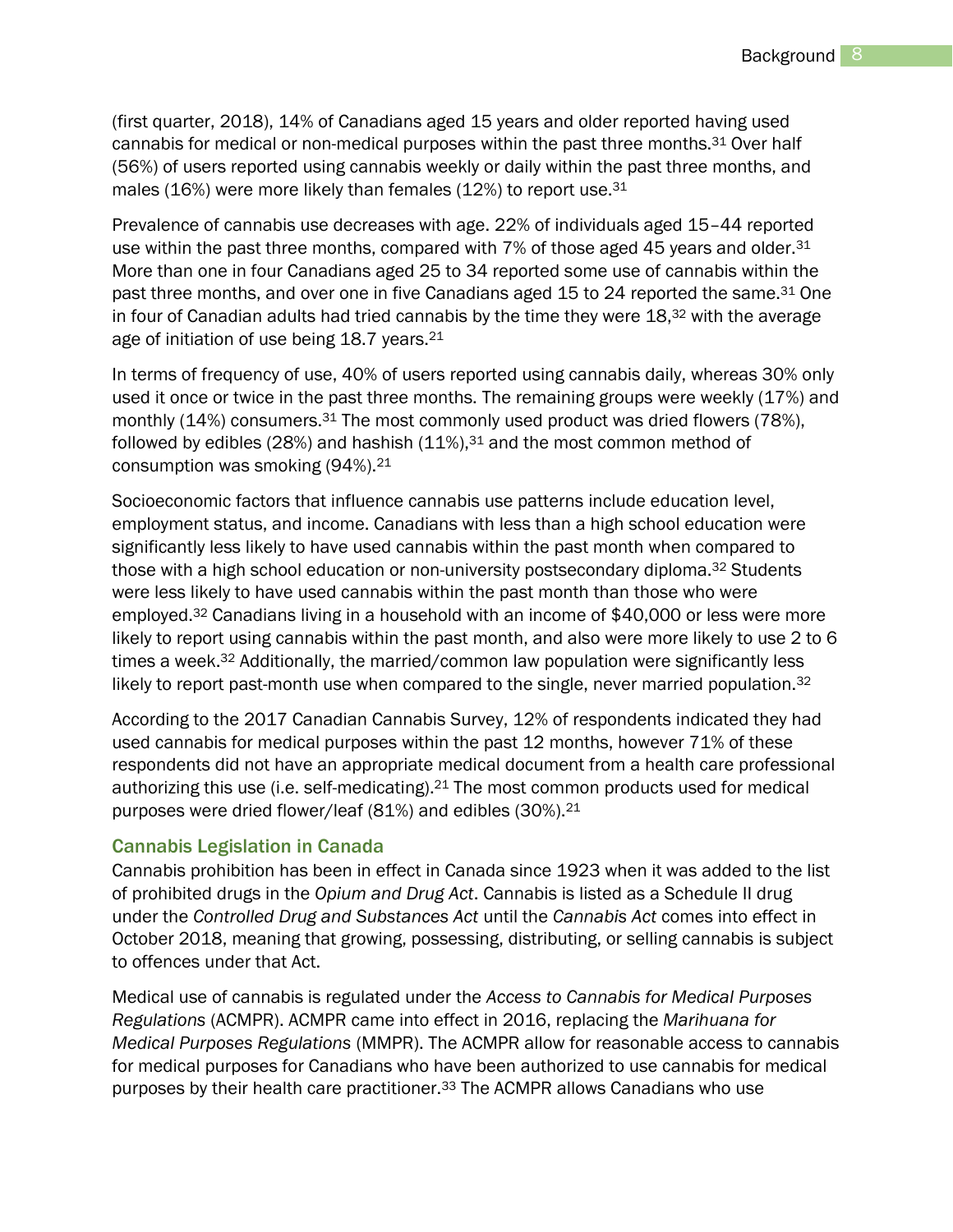cannabis for medical purposes to produce a limited amount of cannabis themselves or designate someone to produce it for them, and to purchase quality-controlled cannabis from a Health Canada licensed producer.

Bill C-45, the *Cannabis Act*, was introduced to the House of Commons in April of 2017 and will come into effect on October 17, 2018. The *Cannabis Act* will create a strict legal framework for controlling the production, distribution, sale, and possession of cannabis across Canada. The Act seeks to <sup>34</sup>:

- Restrict youth access to cannabis;
- **Protect young persons by prohibiting promotion or enticements to use cannabis;**
- **Enhance public awareness of the health risks associated with cannabis use;**
- **Deter and reduce criminal activity by imposing serious criminal penalties for those** breaking the law, especially those who provide cannabis to young persons;
- **Protect public health through strict product safety and quality requirements;**
- **Provide for the legal production of cannabis to reduce illegal activities;**
- **Allow adults to possess and access regulated, quality-controlled, legal cannabis; and**
- Reduce the burden on the criminal justice system.

Bill C-46 was also proposed and passed as law in June 2018, which amends the *Criminal Code* to strengthen drug and alcohol-impaired driving laws. The Bill introduced three new offences for having specified levels of a drug in the blood within two hours of driving. For example, the specified blood concentrations and their associated offences for THC are<sup>35</sup>:

- 2 nanograms (ng) but less than 5 ng of THC: summary conviction offence, maximum fine of \$1000
- 5 ng or more of THC: hybrid offence
- 2.5 ng of THC combined with 0.05% blood alcohol concentration: hybrid offence

Both hybrid offences are punishable by mandatory penalties of \$1000 for a first offence, 30 days imprisonment for a second, and 120 days imprisonment for a third offence. Bill C-46 also authorizes police officers to use oral fluid screening devices for roadside drug testing.<sup>35</sup>

#### Newfoundland and Labrador Legislation

In the province of Newfoundland and Labrador (NL), the legal age to purchase and possess cannabis will be 19 years of age. Use of cannabis will be limited to private residences only, and retail sales of cannabis will be overseen by the Newfoundland and Labrador Liquor Corporation and delivered by private retailers.<sup>36</sup> Individuals will be permitted to grow up to four (4) cannabis plants per residence.<sup>37</sup>

Drug-impaired driving laws in NL will include a zero tolerance policy for novice drivers, drivers under the age of 22, and commercial drivers. The presence of drugs or drugs combined with alcohol in a driver of one of these categories will result in a seven day vehicle impoundment. All drivers deemed impaired by the Standardized Field Sobriety Test (SFST)/approved screening device and/or Drug Recognition Expert (DRE) (see [Detecting](#page-15-0)  [Cannabis-Related Impairment\)](#page-15-0) will also be subject to a seven day vehicle impoundment.<sup>38</sup>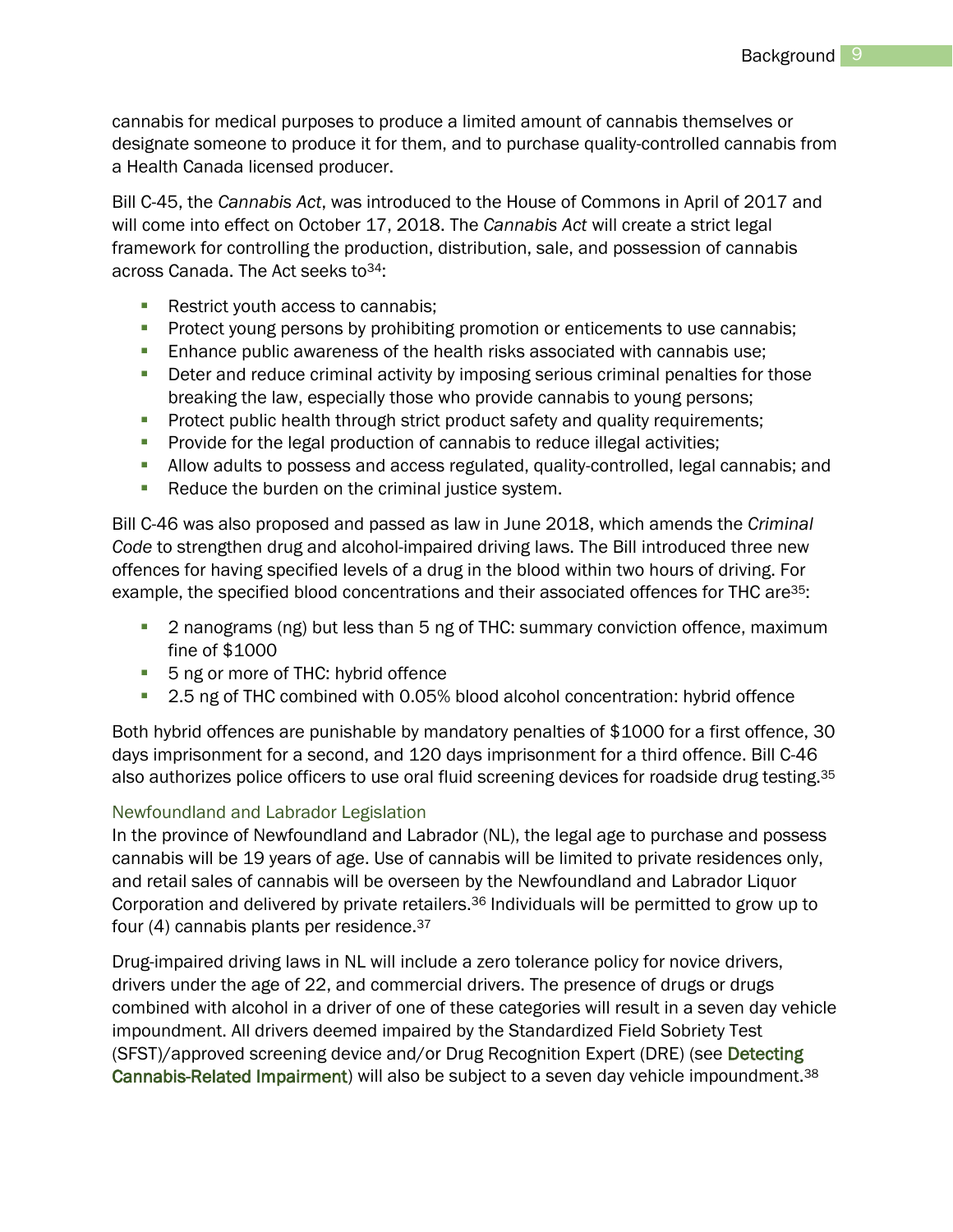## <span id="page-10-0"></span>Cannabis on the Road

#### <span id="page-10-1"></span>Trends in Driving after Cannabis Use

Driving after using cannabis has shown to be a common practice in Canada. According to the 2017 Canadian Cannabis Survey, 39% of individuals who had used cannabis in the past 12 months self-reported operating a motor vehicle within 2 hours of using cannabis, and 40% of these individuals reported doing so in the last 30 days.<sup>21</sup> The National Cannabis Survey ( $1<sup>st</sup>$  quarter, 2018) found that those who used cannabis daily or weekly were more likely to report driving within 2 hours of consumption.<sup>31</sup> Males were more likely to report driving within 2 hours of use than females.<sup>21</sup> Of those that reported driving within two hours of using cannabis, almost half reported doing so 1 to 10 times in the past 12 months, and nearly 30% reported doing so over 10 times in the past 12 months.<sup>21</sup> In addition, 15% of respondents reported driving within two hours of consuming cannabis in combination with alcohol.<sup>21</sup>

Canadians who reported using cannabis for medical purposes in the past 12 months on the Canadian Cannabis Survey were also likely to report driving after using cannabis – 37% of these respondents reported driving within 2 hours of use, and half of those reported doing so in the past 30 days.<sup>21</sup> One quarter of respondents who had used cannabis for medical purposes in the past 12 months reported driving within 2 hours of use over 10 times in the past 30 days.<sup>21</sup> 10% of individuals using cannabis for medical purposes reported driving within 2 hours of using cannabis in combination with alcohol.<sup>21</sup>

In addition to self-reported studies about driving after cannabis use, a number of roadside surveys have been conducted as well. In British Columbia, roadside surveys took place in 2008, 2010, and 2012, where randomly selected drivers were asked to provide oral fluid and breath samples in order to detect the presence of drugs and alcohol. In the 2010 survey, 4.5% of individuals who agreed to provide oral fluid samples tested positive for THC, making cannabis the most commonly detected drug in the study.<sup>39</sup> Cannabis was the most frequently detected drug in the 2012 survey as well, accounting for 43.6% of the drugs detected.<sup>40</sup>

Riding as a passenger with a driver who had recently consumed cannabis is also a common practice in Canada and was reported by 39% of all respondents in the Canadian Cannabis Survey.<sup>21</sup> This behaviour was more common among people who use cannabis (use within the past 12 months; 79%) than non-users (27%).<sup>21</sup> According to the Canadian Student Tobacco, Alcohol and Drugs Survey, nearly 20% of grade 9–12 students had been a passenger in a vehicle driven by someone who had recently consumed cannabis – 9% had within the past 30 days.<sup>41</sup>

Cannabinoids are commonly found in drivers involved in motor vehicle accidents. A study of seriously injured drivers admitted to a regional trauma unit in Toronto found that 13.9% tested positive for cannabinoids, <sup>42</sup> and another study found that, along with central nervous system depressants, cannabis was the most commonly found drug in fatally-injured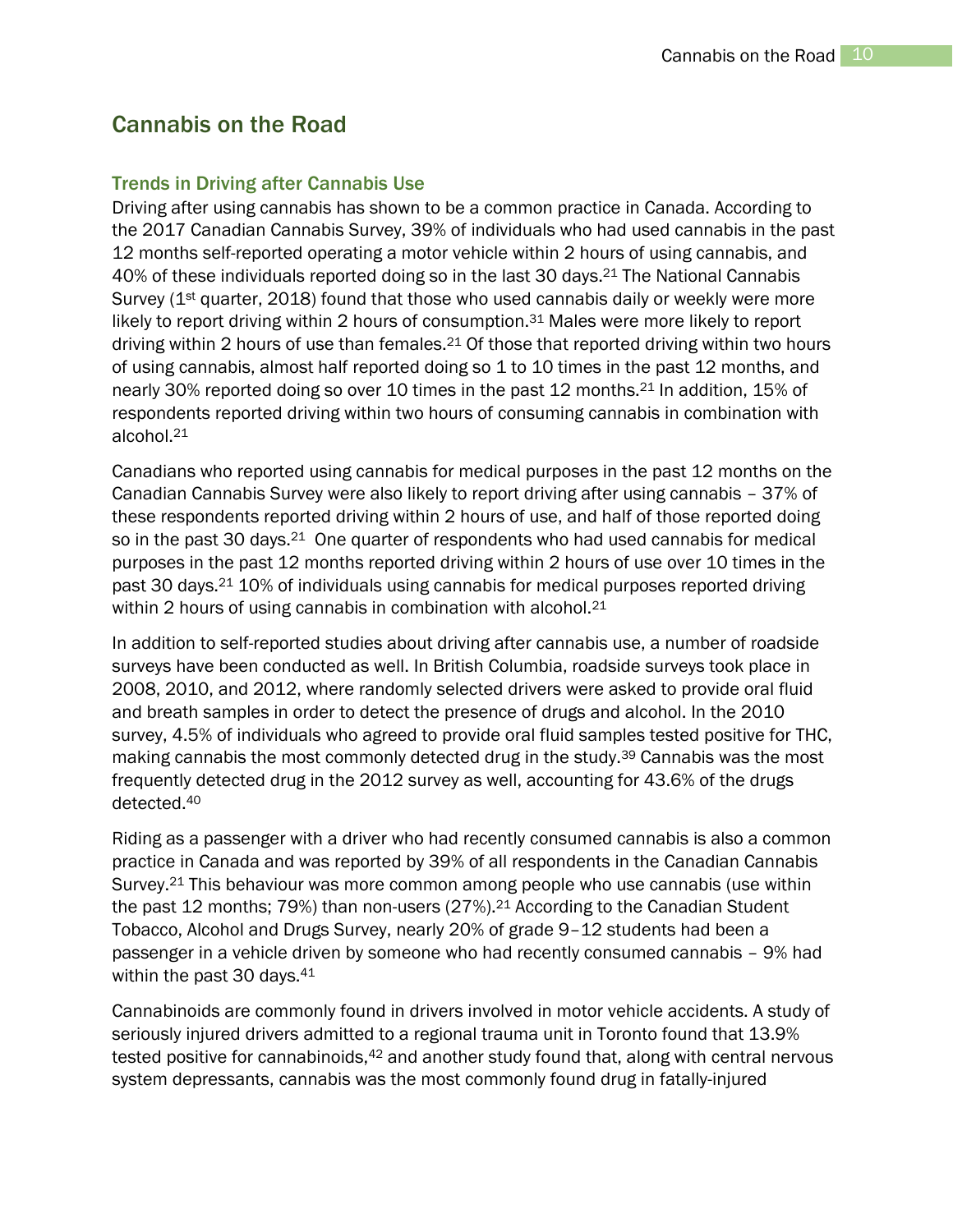drivers.<sup>43</sup> It is important to note these studies indicate the presence of cannabinoids in drivers involved in collisions but do not address impairment caused by cannabis.

In terms of perceptions surrounding cannabis and its influence on driving, 75% of all respondents in the Canadian Cannabis Survey believed that cannabis had some effect on driving capabilities.<sup>21</sup> This percentage drops to 50% when looking at responses from those who had used cannabis in the past 12 months.<sup>21</sup> Almost one in five people who have used cannabis in the past year believe that cannabis use does not have any effect on driving.<sup>21</sup>

#### <span id="page-11-0"></span>Effects on Driving

Experimental studies have shown that doses of THC between 40 and 300µg/kg cause a dose-dependent reduction in performance in laboratory tasks which measure the following cognitive and psychomotor functions7,44–48:

- **nemory**
- **•** reaction time
- sustained and divided attention
- **n** motor function
- $\blacksquare$  tracking
- **spatial and temporal perception**

Driving simulator and on-road studies examine how these cognitive and psychomotor impairments can affect driving capabilities. THC has shown to have the greatest effect on divided attention tasks (performing ≥2 subtasks simultaneously), unexpected events or choices, and long, monotonous drives.<sup>49</sup> Impairments from THC increase with task complexity.<sup>49</sup>

A common index used in driving simulator and on-road studies to measure THC impairment is Standard Deviation of Lateral Position (SDLP). This is one of the most sensitive roadtracking measures for revealing THC impairment,<sup>50</sup> and refers to the ability to maintain lateral road position in one's lane (i.e. no weaving). Drivers under the influence of cannabis are unable to compensate for SDLP,<sup>51</sup> and increasing doses of THC will increase SDLP.<sup>52-55</sup>

THC impairment can also be observed in other aspects of driving, like following distance, speed, steering wheel variability, and braking. A number of studies show that 13–38mg of smoked THC can cause a dose-related increase in average following distance (the distance between the preceding vehicle and the driver's vehicle),<sup>52,54</sup> variability in following distance,53,54 and decrease in average speed.54,56–<sup>58</sup> Increased steering wheel variability was observed in some studies,<sup>54,56</sup> as well as braking latency,<sup>56</sup> likely due to THC's effect on reaction time.

Less is known about the possible impairing effects of a 'weed hangover' or 'burnout.' Subjective reports of hangover symptoms the day following cannabis use include lack of saliva, feeling fatigued, having brain fog, nausea, and dry or red eyes.<sup>59</sup> Limited studies have investigated residual effects of cannabis the following day, but two studies described minimal residual performance effects.<sup>60,61</sup> The Canadian Public Health Association suggests that a 'weed hangover' may be related to overconsumption.59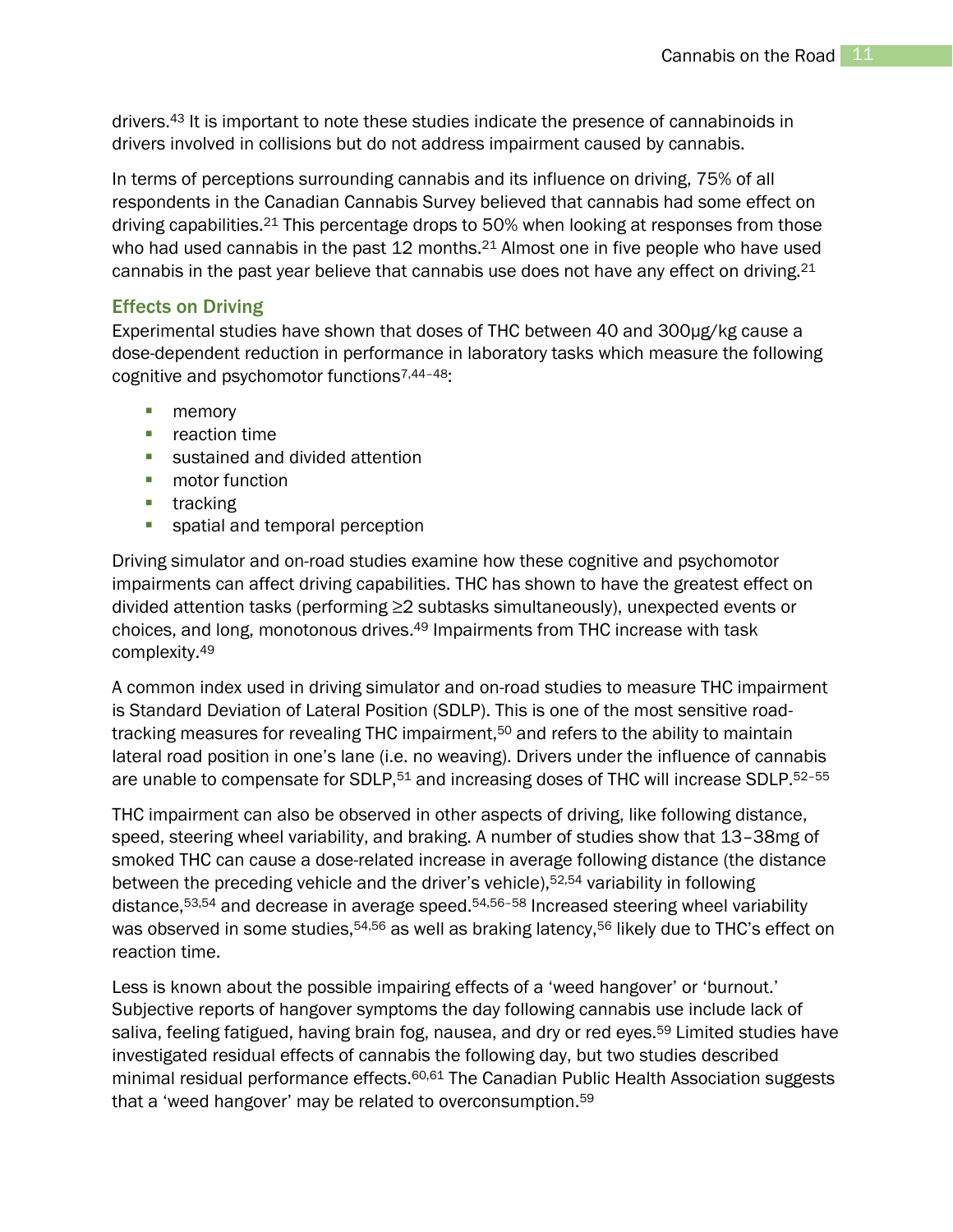Long-term use of cannabis can have lasting effects on the brain. Long-term effects on executive functions that are required for safe driving are related to duration of use (i.e. the longer an individual regularly uses cannabis, the more likely they are to experience long-term cognitive effects).<sup>62</sup> Some research shows that cognitive effects improve after discontinuation of use,<sup>63</sup> but other studies show persistent deficits in decision making, concept formation, planning,<sup>64</sup> attention, and concentration.65,66 Regular cannabis use can cause structural changes to areas of the brain that are functionally associated with motivational, emotional, and affective processing,<sup>67</sup> and alterations in these brain areas may influence driving habits and skills.<sup>68</sup>

Drivers under the influence of cannabis tend to perceive their driving as impaired and more cautious.<sup>69</sup> They seem to be aware of cannabis-related impairments and attempt to compensate by driving more cautiously or renouncing to drive.51,54,56,58 Drivers may reduce their speed, increase following distance, and make fewer attempts to overtake a preceding vehicle to compensate for perceived impairment.<sup>51,70</sup>

A number of factors determine the degree of impairment that an individual will experience from consuming cannabis. These include:

- **THC concentration**
- **User experience**
- **Node of administration**
- **Smoking topography (if inhaled)**
- **Use with other substances**

As mentioned above, THC has a dose-dependent relationship with impairment – generally, the degree of impairment increases with higher doses.<sup>71</sup> Thus, consuming cannabis products with higher THC concentrations will likely result in a greater magnitude of impairment. However, there is some variability among individuals as to how a certain dose of THC will affect them. This can be influenced by a user's experience with cannabis.

Frequent cannabis consumption can lead to the development of tolerance to the drug. This means that greater amounts of THC are required to induce the same effects – in turn, user experience with cannabis can alter the degree of impairment experienced. A number of studies have shown that infrequent users of cannabis are more likely to display a greater magnitude of impairment than frequent users after consuming the same dose of THC. $72-75$ This evidence includes both laboratory cognitive tests and on-road studies. For example, one study examined the performance of people who use cannabis occasionally (weekly or less) and heavily (>4 days a week) in a series of laboratory tasks testing for impairment of divided attention, tracking, and reaction time.<sup>75</sup> After inhaling the same dose of THC, occasional users experienced impairment in all three tasks, whereas heavy users experienced no impairment in two out of three tasks.

How an individual chooses to consume cannabis will affect the onset of psychoactive effects, and it may influence the degree of impairment as well. As mentioned in [Methods of](#page-6-0)  [Consumption,](#page-6-0) oral consumption of cannabis creates the greatest delay before effects can be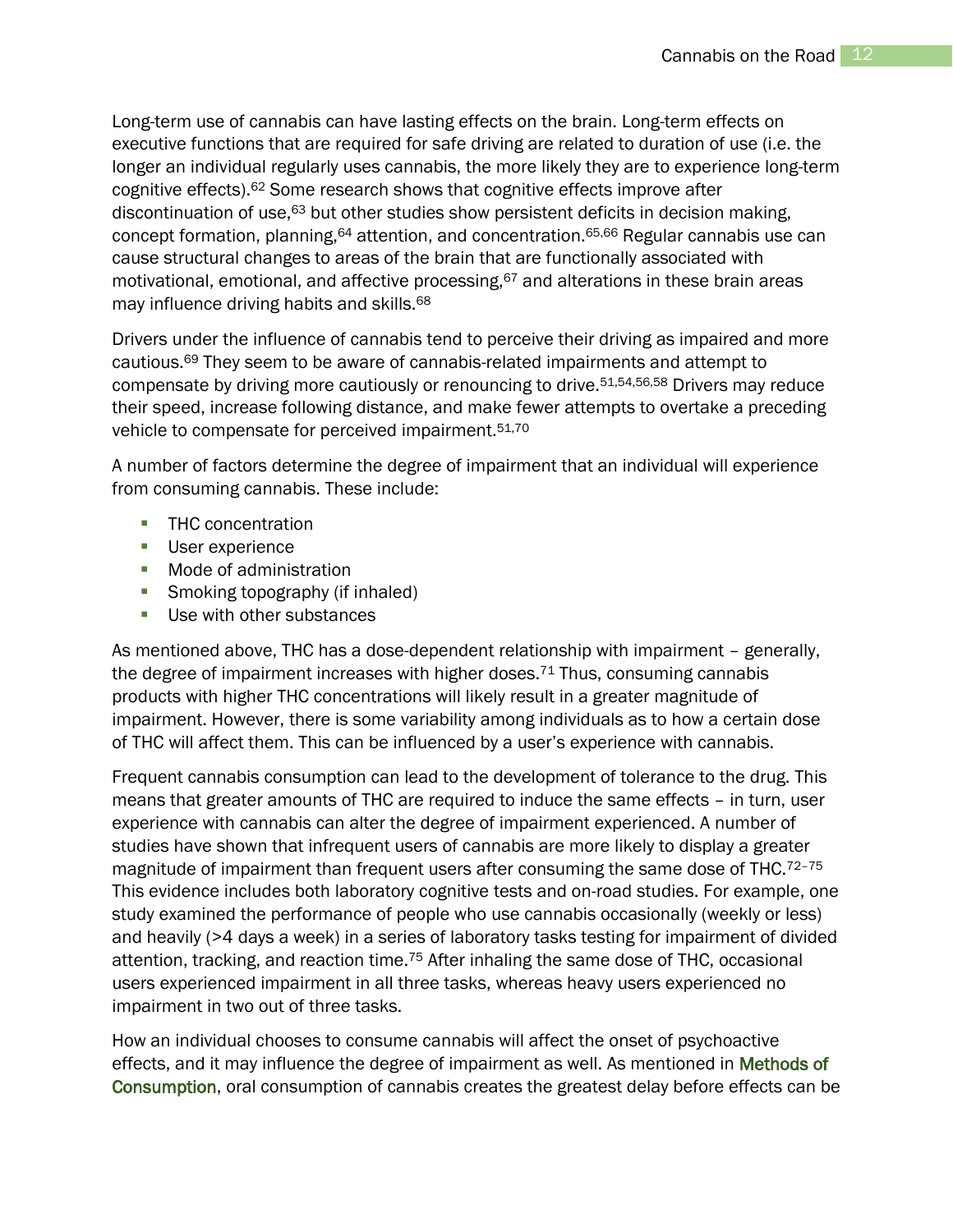felt – about 30 to 90 minutes after ingestion. Oral consumption also differs from inhalation and sublingual administration in that ∆9-THC has to first pass through the liver, leading to the production of THC metabolites. One metabolite, 11-hydroxy-THC, is psychoactive and one study found it to be 3 to 7 times more potent than  $\Delta^{9}\text{-}\text{THC}.^{76}$ 

Research suggests that the ratio of ∆9-THC and 11-hydroxy-THC in a user's system might impact the intensity of the psychological high experienced. Ingesting cannabis produces equal blood concentrations of  $\Delta^{9}$ -THC and 11-hydroxy-THC, whereas inhalation leads to  $\Delta^{9}$ -THC levels that are 10 times that of 11-hydroxy-THC.<sup>77</sup> However, ingesting cannabis results in less bioavailabilityiii of ∆9-THC because of the way it is metabolized through the digestive system.<sup>20</sup> It has been suggested that the higher levels of 11-hydroxy-THC may counteract the low bioavailability of ∆9-THC when consuming orally. Many users report experiencing a greater subjective high from oral consumption of cannabis, and this could be due to the increased amounts of 11-hydroxy-THC, but this claim cannot be supported or refuted using existing evidence.

Bioavailability of THC can be maximized through smoking topography (i.e. how a person smokes). Factors influencing this include the depth of inhalation, puff duration, and breath hold.<sup>20</sup> Heavy users display about 50–70% greater bioavailability of THC compared to occasional users due to more efficient inhalation by manipulating the aforementioned factors.<sup>20</sup> A greater bioavailability of THC will likely lead to a greater degree of impairment.

An important consideration when examining cannabis and its effect on driving is the common practice of using cannabis with other substances. While evidence examining polydrug use with cannabis is limited, it is generally reported that using a combination of two or more drugs can significantly increase an individual's risk of being involved in a road traffic accident. <sup>78</sup> However, cannabis in combination with alcohol can increase the impairing effects of cannabis, and this has been studied extensively.

It is recommended that individuals wait at least 6 hours after inhaling and 8 hours after ingesting cannabis before driving a motor vehicle to ensure that all impairing effects of THC have subsided.<sup>79</sup> Individuals should wait even longer before driving if they are still experiencing the euphoric effects of THC.

#### <span id="page-13-0"></span>Cannabis and Alcohol

 $\overline{a}$ 

Many studies and reviews have found that combining THC and alcohol, even at small doses, can significantly increase impairment. This increase appears to be at least additive in nature, 52,71 meaning the combined effect of THC and alcohol is equal to the sum of their individual effects. Some studies have found their combined effects to be synergistic (their combined effect is greater than the sum of their separate effects).53,57,80 Nevertheless, combining alcohol and THC causes "severe impairment of cognitive, psychomotor, and actual driving performance."<sup>71</sup>

iii Bioavailability refers to the proportion of a drug that enters circulation once introduced into the body and is able to have an active effect.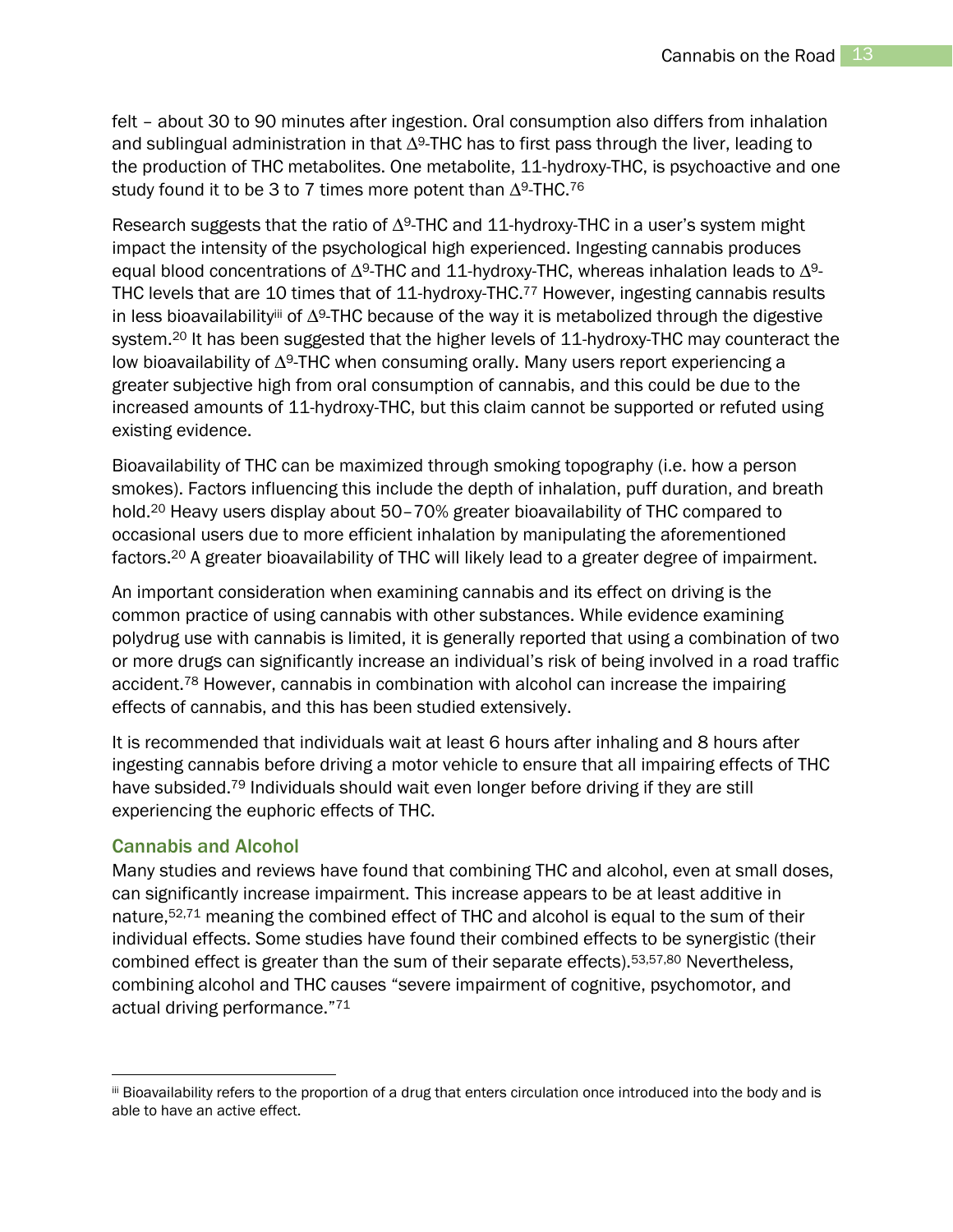Respondents of the Canadian Cannabis Survey who had drove within two hours of using cannabis were asked if they had ever done so in combination with alcohol. Of those respondents, 15% reported this practice.<sup>21</sup> Further, 10% of respondents who had used cannabis for medical purposes in the past 12 months reported the same.<sup>21</sup> A study of 322 motor vehicle accident victims found that 30% of the THC-positive individuals had also been drinking alcohol.<sup>81</sup>

Co-administration of THC and alcohol results in higher blood concentrations of THC when compared to the same dose taken without alcohol.<sup>80</sup> This could be why effects are amplified when the substances are used in combination. Impairment results from doses of each drug that would be insignificant if taken separately.<sup>82</sup>

Alcohol may impede an individual's ability to compensate for cannabis impairment as described above using techniques like reducing speed and increasing following distance.<sup>51</sup> Cannabis causes greater impairment of automated tasks related to driving, whereas alcohol causes greater impairment to consciously performed tasks.<sup>82</sup> Consuming THC and alcohol concomitantly eliminates the ability to use compensation strategies effectively. Additionally, individuals are likely to consume greater quantities of alcohol when used concurrently with cannabis, further increasing impairment.<sup>83</sup>

Epidemiological studies have found that people who drive after using cannabis and alcohol concurrently have a greater risk of being involved in a road traffic crash and an increased risk of being found responsible for an accident. This is discussed further in the following section.

#### <span id="page-14-0"></span>Risks Related to Driving after Cannabis Use (DACU)

Driving after cannabis use (DACU) increases the risk of being involved in a motor vehicle accident. The evidence is mixed on the magnitude of increased risk, but there is consensus that recent cannabis use is related to increased risk of a motor vehicle accident. The most common measure used to communicate risk in epidemiological studies is the odds ratio (OR). An OR of 1 would mean that there is no increased risk of a motor vehicle accident for DACU versus without having used cannabis. An OR of 3 would mean that risk of an accident is 3 times higher for DACU.

A recent review found that 20–30% of traffic crashes involving cannabis occurred because of the cannabis use.<sup>84</sup> The review found that driving after cannabis use increases crash risk (OR=1.22) by a low to medium magnitude – a risk comparable to that of driving with a blood-alcohol content of 0.04–0.05.<sup>85</sup> Other studies have reported similar magnitudes of risk. One study found that DACU was associated with an increased risk of motor vehicle accidents when compared to individuals who had never driven after cannabis use  $(OR=1.84).^{86}$ 

Some studies measure the risk of being found responsible for a road traffic crash and its correlation with DACU. These are referred to as culpability studies. A 2004 review found that drivers with measurable THC blood concentrations were 3 to 7 times more likely to be responsible for an accident compared to drivers with no drugs or alcohol in their system.<sup>71</sup>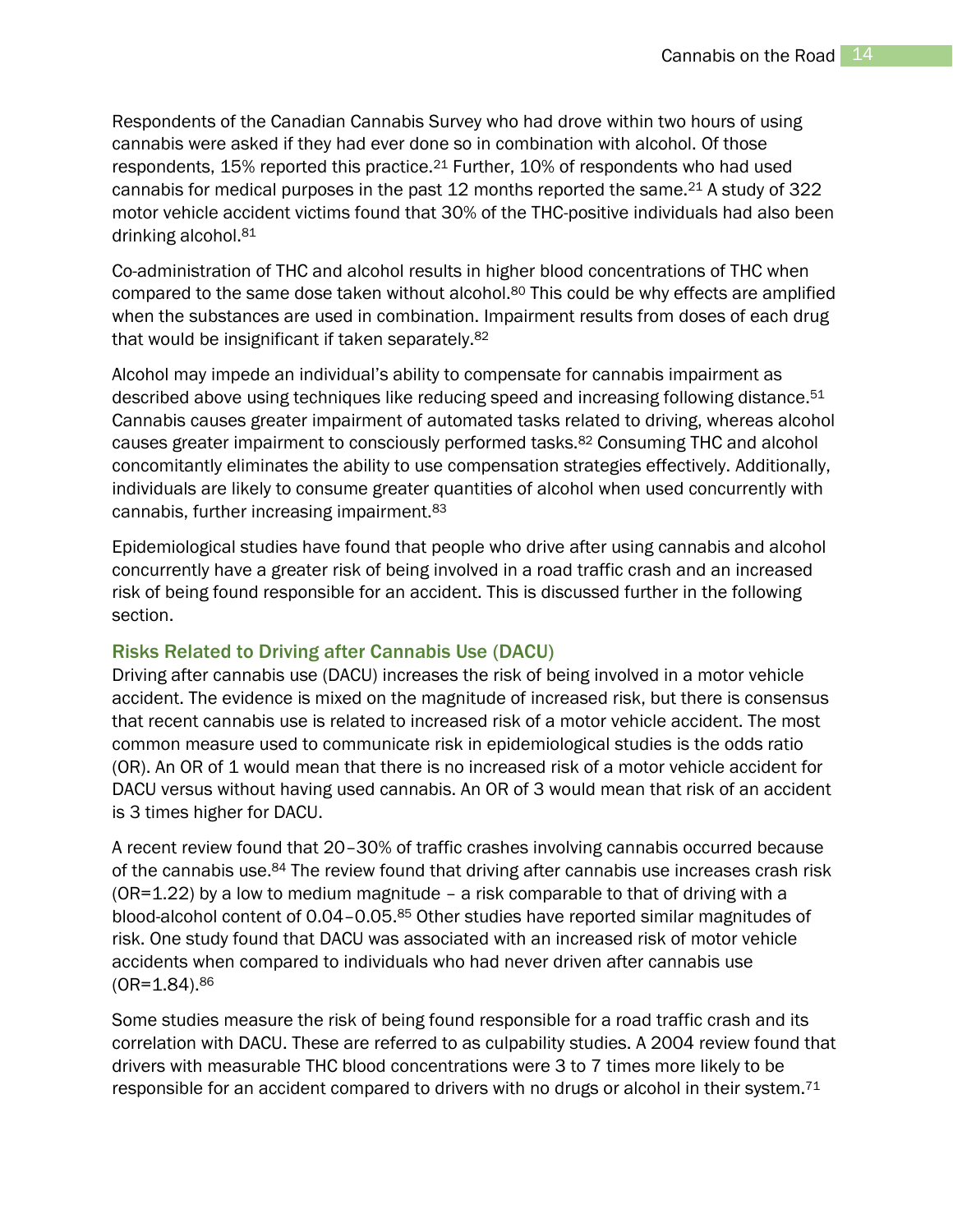Drummer et al<sup>87</sup> reported higher odds of culpability for drivers with THC in their system when compared to drug-free drivers (OR=2.7), and these odds increased and became more statistically significant with increased blood concentrations of THC (the OR increased to 6.6 for drivers with THC blood concentrations of 5ng/mL or higher). However, other studies have found no significant increase in culpability associated with cannabis use.<sup>88,89</sup>

While driving after cannabis use moderately increases the risk of motor vehicle accident involvement, driving after consuming both THC and alcohol further increases this risk due to the additive effect of combining these substances. In one French study of fatally injured drivers, THC-positive drivers (blood concentration of  $\geq 1$  ng/mL) were 2.3 times more likely to be culpable when compared to drivers with no drugs or alcohol in their system.<sup>90</sup> Drivers who had consumed only alcohol (BAC  $\geq$  0.05) were 9.4 times more likely to be culpable for the crash, and drivers with a combination of alcohol and cannabis in their systems were 14.1 times more likely to be responsible for an accident.<sup>90</sup> Driving after cannabis use is also more common among people who also drive after drinking alcohol.<sup>86</sup>

#### <span id="page-15-0"></span>Detecting Cannabis-Related Impairment

Detection of cannabis-related impairment can be conducted through observational and biological testing methods. Observational testing methods include the Standardized Field Sobriety Test (SFST) and Drug Recognition Expert (DRE) evaluations, and biological methods include testing for the presence of THC in blood, urine, or saliva.

The Standardized Field Sobriety Test (SFST) is administered roadside by a police officer should an individual be suspected of driving while impaired. Police officers may suspect cannabis impairment through observed driving behaviours, physiological characteristics like reddened conjunctiva and dilated pupils, lapses in attention and concentration, or a cannabis odour.<sup>8</sup> The SFST consists of three observational tests: Horizontal Gaze Nystagmus (involuntary jerking of the eyes), Walk and Turn, and One Leg Stand. If an individual shows impairment on at least two of three of these tests, then an evaluation is conducted with a Drug Recognition Expert (DRE). These are specially trained police officers who are able to detect which class of drug may be causing impairment. The DRE evaluation is a 12 step process which utilizes a combination of observational and physiological measures to detect impairment, like blood pressure, pulse, and temperature readings, eye examinations, and additional divided attention tests like those employed in the roadside SFST.<sup>91</sup> The DRE evaluation is further supported by a biological testing method, typically a blood test.

Blood testing involves measuring concentrations of THC in whole blood, or plasma/serum. Plasma is the liquid component of blood, and serum is the liquid component with coagulation (clotting) factors removed. Plasma and serum concentrations of THC are about 2 times that of whole blood.<sup>92</sup> Evidence suggests that THC concentrations of 2-5ng/mL in whole blood (7-10ng/mL in serum) lead to substantial impairment (equivalent to a blood alcohol concentration of 0.05%), especially in people who use cannabis occasionally. <sup>49</sup> The federal government has set these levels as *per se* limits for drug-impaired driving penalties (see [Cannabis Legislation in Canada\)](#page-8-0). This includes a margin of error to prevent "misclassification of drivers presenting with THC residues from previous cannabis use" and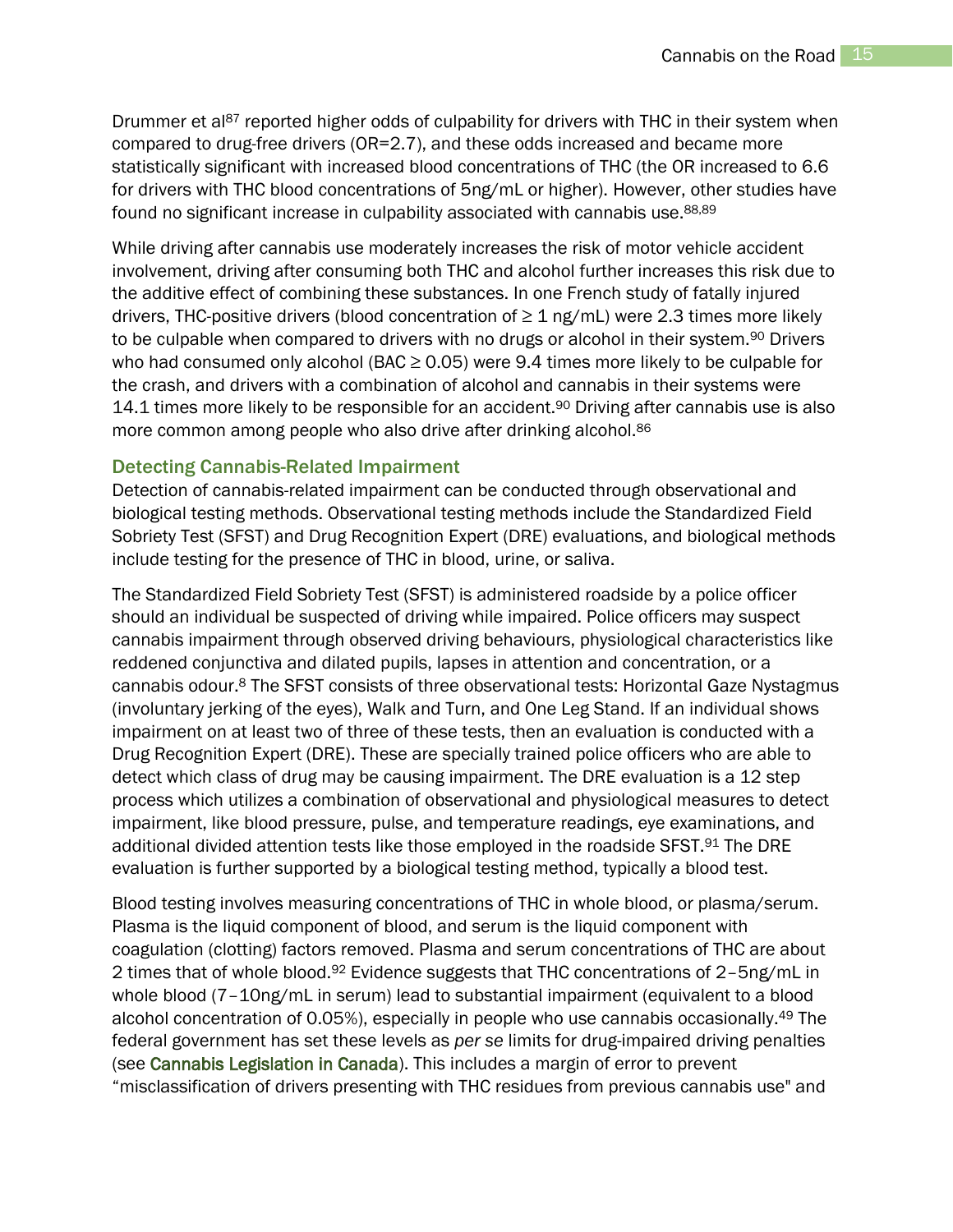to "spare drivers with low but measurable THC concentrations caused by passive exposure [second-hand smoke]… or oral intake of low THC doses for medicinal purposes."<sup>93</sup>

It is important to note that plasma concentrations of THC do not exactly correlate with psychotropic effects. Following inhalation, THC concentrations in the blood have already dropped significantly before maximal psychotropic effects are achieved.<sup>20</sup> Plasma concentrations of THC reach their peak about 3—10 minutes after smoking and then rapidly decline, while peak psychotropic effects occur 20—30 minutes after inhalation.<sup>20</sup> However, plasma concentrations do seem to correlate well with effects around 1—4 hours after inhalation.<sup>20</sup> Maximal psychotropic effects after oral administration are also reached after plasma concentrations have begun to decline.<sup>20</sup>

Oral fluid testing is a less invasive way to test for the presence of THC in a driver, and would be especially convenient for use as a roadside screening test. Research shows that THC concentrations in saliva appear to correlate reasonably well with plasma concentrations.<sup>93</sup> However, extrapolating plasma concentrations of THC from oral fluid concentrations cannot be scientifically supported as the ratio is highly disputed among researchers. For example, a 2004 by Huestis and Cone found a ratio between 1 and 2 – that is, if the plasma concentration was 5 ng/mL, the oral fluid (OF) concentration would be reported between 5– 10 ng/mL.<sup>94</sup> Another study by Ramaekers et al<sup>48</sup> found a markedly different ratio, with OF concentrations around 10–30 times higher than plasma concentrations. Researchers have also found a high degree of inter-individual variability with these ratios.<sup>95</sup>

Urine can be used as a screening method for detection of THC, but urine testing is not a practical option for roadside administration. Additionally, urine tests detect THC metabolites which may not signify recent use of the drug, as these metabolites can persist in the urine long after the active drug has been eliminated from the body.<sup>96</sup> Cannabinoids are extremely lipid soluble, meaning they accumulate in fatty tissues in the body. They reach peak concentrations in fatty tissues within 4—5 days after consumption and are then slowly released back into other compartments of the body.<sup>22</sup> Complete elimination of a single dose from one's system may take up to 30 days because of this property.<sup>97</sup> With repeated dosage, high levels of cannabinoids can accumulate in the body.<sup>22</sup>

An example of a persisting THC metabolite is 11-nor-9-carboxy-THC (THCCOOH), which is non-psychoactive and remains present in the urine for relatively long periods of time – up to several months in formerly heavy consumers of cannabis.<sup>98</sup> This metabolite remains present in blood plasma for several days in occasional users and weeks in more chronic consumers.<sup>98</sup> Detection of this metabolite is not indicative of cannabis impairment.

#### <span id="page-16-0"></span>Medical Cannabis and Driving

Recreational cannabis and cannabis use for medical purposes are distinguishable in their effect on driving for a number of reasons. Firstly, chronic illnesses that may be treated with cannabis have been shown to increase the risk of motor vehicle accidents. A 2010 study found that certain impairing illnesses, such as dementia, epilepsy, multiple sclerosis, psychiatric disorders, schizophrenia, sleep apnea, and cataracts at least doubled (OR≥2) the risk of a motor vehicle accident.<sup>99</sup> Some of these illnesses can be treated with cannabis. It is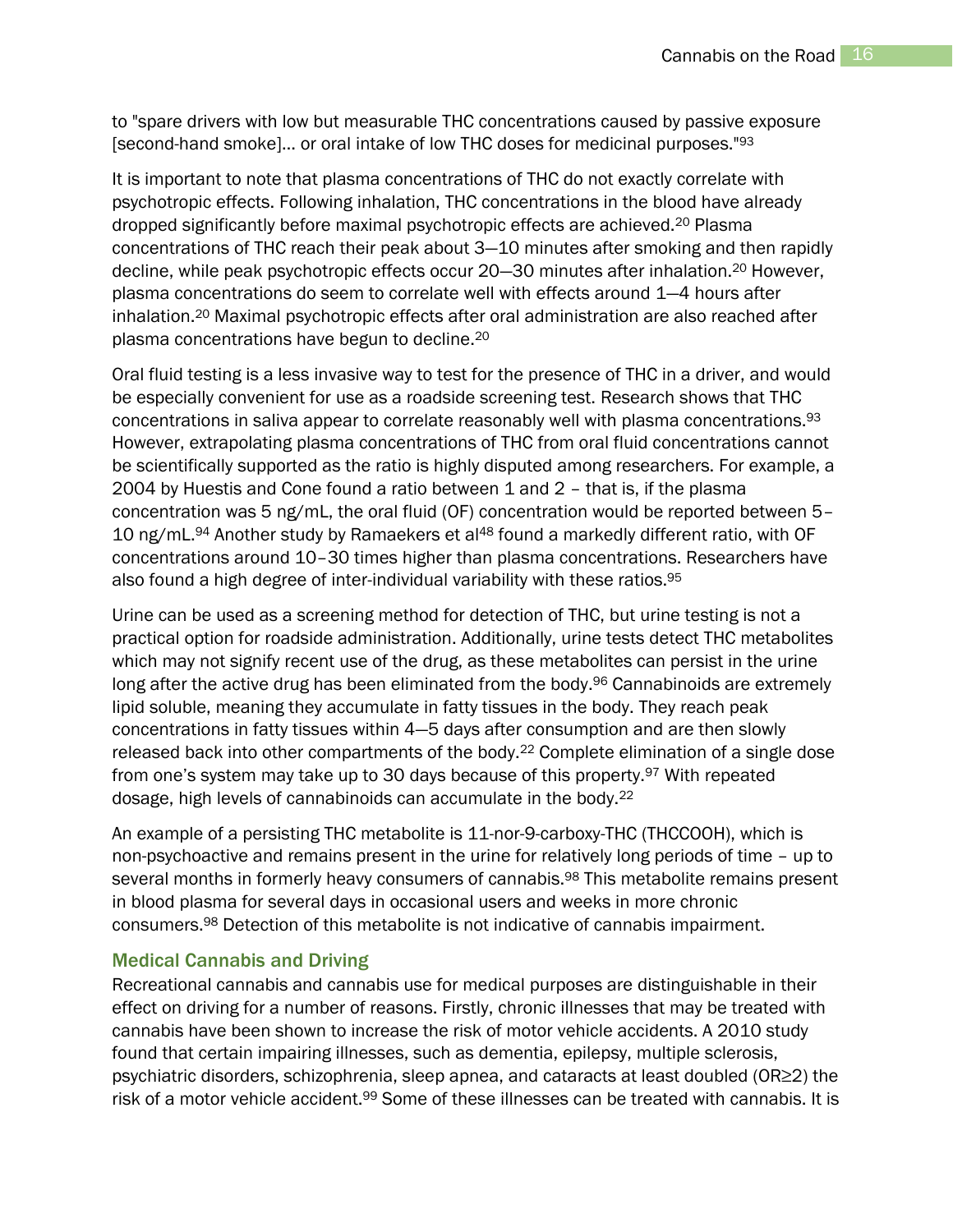worth noting that these odds are higher than those reported by Mann et al<sup>86</sup> for the association between driving after cannabis use and motor vehicle accidents (OR=1.84).

Most patients use cannabis therapeutically to treat the symptoms of their illness, not to achieve psychoactive effects. Health Canada indicates that "doses of THC as low as 2.5–3 mg of THC (and even lower) are associated with a therapeutic benefit and minimal psychoactivity."<sup>100</sup> Furthermore, users could develop a tolerance to THC, meaning that its impairing effects may be significantly reduced as the individual continues to use the substance.

Finally, CBD, another cannabinoid that is non-intoxicating, is much more commonly found in medical cannabis strains than recreational ones. CBD has been shown to have neuroprotective, antiepileptic, anxiolytic, antipsychotic, analgesic, anti-inflammatory, and antitumor properties, and can be used to treat a variety of symptoms.13,14 CBD may actually counteract the effects of THC when present in high quantities.<sup>79</sup> Thus, a user can consume a CBD-dominant variety of cannabis and may feel no impairment. Products with only CBD are also available, which would not cause any impairment to a consumer.

Users of cannabis for medical purposes are encouraged to discuss their medication and its effect on driving with their physician or medical professional. Newfoundland and Labrador's impaired driving laws include medical exemption provisions, so long as legal authorization to use cannabis is provided and the individual is not impaired.<sup>38</sup>

#### <span id="page-17-0"></span>Impact of Legalization on Road Safety

Eight U.S. states and the District of Columbia have legalized recreational cannabis, as has Uruguay, a small country in South America. Legalization of cannabis for non-medical purposes in Canada will be contextually different from these jurisdictions, as Canada is a G7 country and legalization will occur on a national scale unlike the process in the United States where the use of recreational cannabis is still illegal under federal law. Data from these jurisdictions can still prove to be useful in terms of what we can expect when Bill C-45, the *Cannabis Act*, comes into effect in Fall 2018.

The state of Washington legalized recreational cannabis in December 2012. One study examined the amount of THC-positive drivers involved in fatal crashes from 2010 to 2014 in that state.<sup>101</sup> The authors found that the prevalence of THC-positive drivers started to increase about 9 months after legalization. In 2013, there were 49 drivers with detectable THC concentrations in their blood (8.3% of all drivers involved in fatal crashes). In 2014, this number doubled – 106 drivers were THC-positive, accounting for 17% of all drivers involved in fatal crashes. The authors do note that it is unclear if this increase was attributable to legalization, and also that the presence of THC does not necessarily mean the driver was impaired or at fault for the crash.

Santaella-Tenorio et al<sup>102</sup> found that the presence of medical cannabis laws reduced traffic fatalities, especially in those aged 25–44 years. This study looked at traffic fatalities from 1985 to 2014 in relation to the enactment of medical cannabis laws. They found a decrease in traffic fatalities in states post-medical cannabis legalization, and that states with legal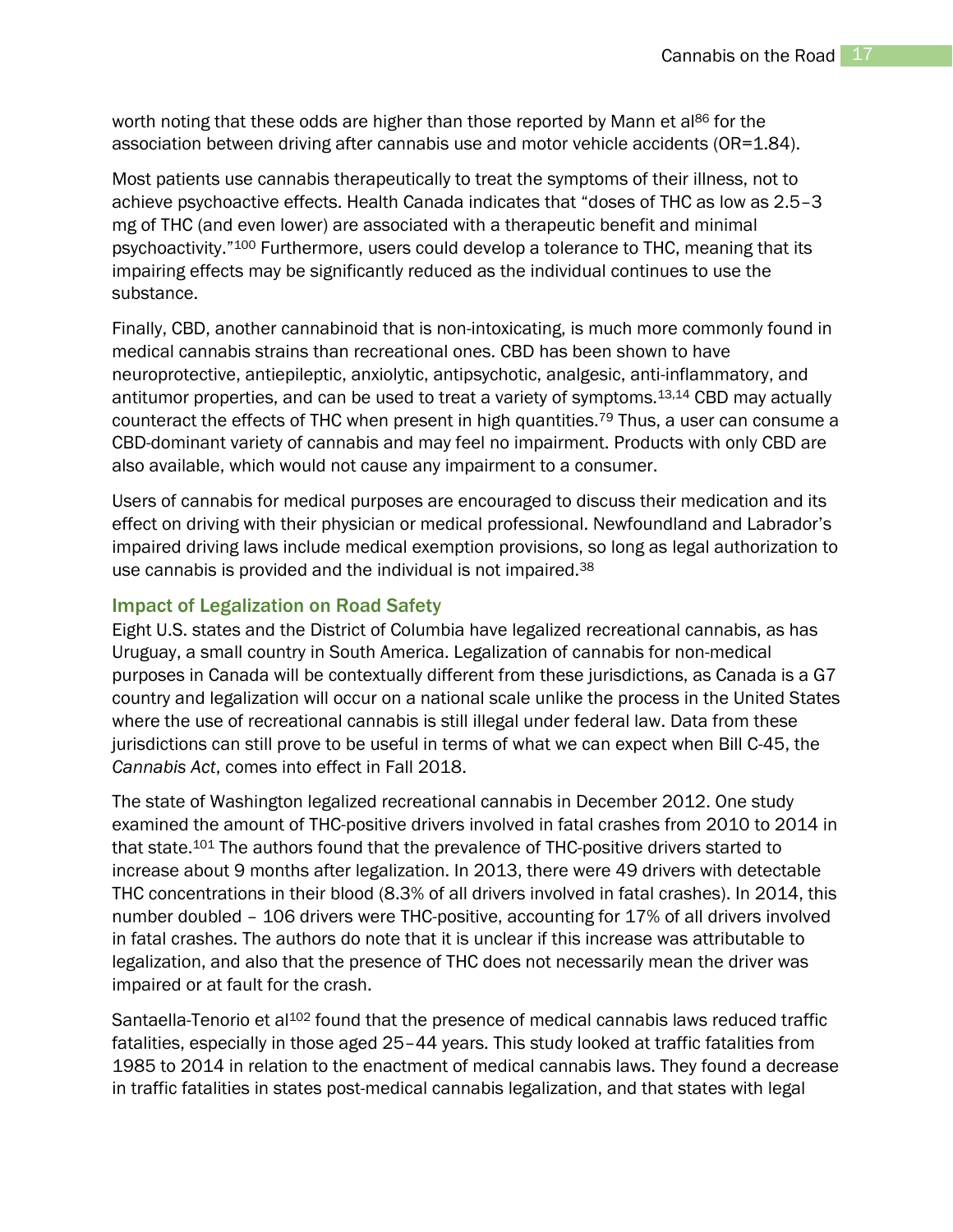medical cannabis had lower traffic fatalities than states where medical cannabis remained illegal. The authors suggested this could be due to a reduction in alcohol-impaired driving, which is supported by the substitution hypothesis. The substitution hypothesis refers to "the conscious choice to use one drug (legal or illicit) instead of, or in conjunction with, another due to issues such as: perceived safety; level of addiction potential; effectiveness in relieving symptoms; access and level of acceptance."<sup>103</sup> This could prove to be relevant in the wake of non-medical cannabis legalization in Canada.

Related to the above mentioned study, Kim et al<sup>104</sup> examined the relationship between medical cannabis laws and opioid positivity in fatally injured drivers. This study found that operational medical cannabis laws were associated with a decrease in opioid positivity in fatally injured drivers aged 21–40 years.

Evidence suggests that legalization of recreational cannabis will likely increase the number of THC-positive drivers on the road, although cannabis-impaired driving is already an issue on our roads. Public education about the dangers of driving under the influence of cannabis is crucial.

#### <span id="page-18-0"></span>**Summary**

Driving after cannabis use is a common practice in Canada. The psychoactive component of cannabis, delta-9-tetrahydrocannabinol (THC), causes a dose-dependent impairment to driving capabilities. Divided and sustained attention, reaction time, and tracking are especially affected. People who use cannabis may be aware of the degree of their impairment and attempt to compensate by reducing speed and risk-taking behaviour and increasing following distance.

Alcohol significantly increases impairment when combined with THC, even in small doses of each drug that would insignificant if taken separately. Combined consumption with alcohol reduces a driver's compensation capabilities.

Driving after cannabis use increases the risk of being involved in a motor vehicle accident, and also culpability. Cannabis is often found in the blood of drivers involved in motor vehicle accidents. Currently there is no approved roadside screening device for THC – police officers must use observational testing methods to detect impairment and confirm with a biological screening test (blood testing is preferable). It should be noted that blood concentrations of THC do not exactly correlate with impairment until 1--4 hours after inhalation.

It is recommended that individuals wait at least 6 hours after inhaling and 8 hours after ingesting cannabis before driving a motor vehicle to ensure that all impairing effects of THC have subsided.59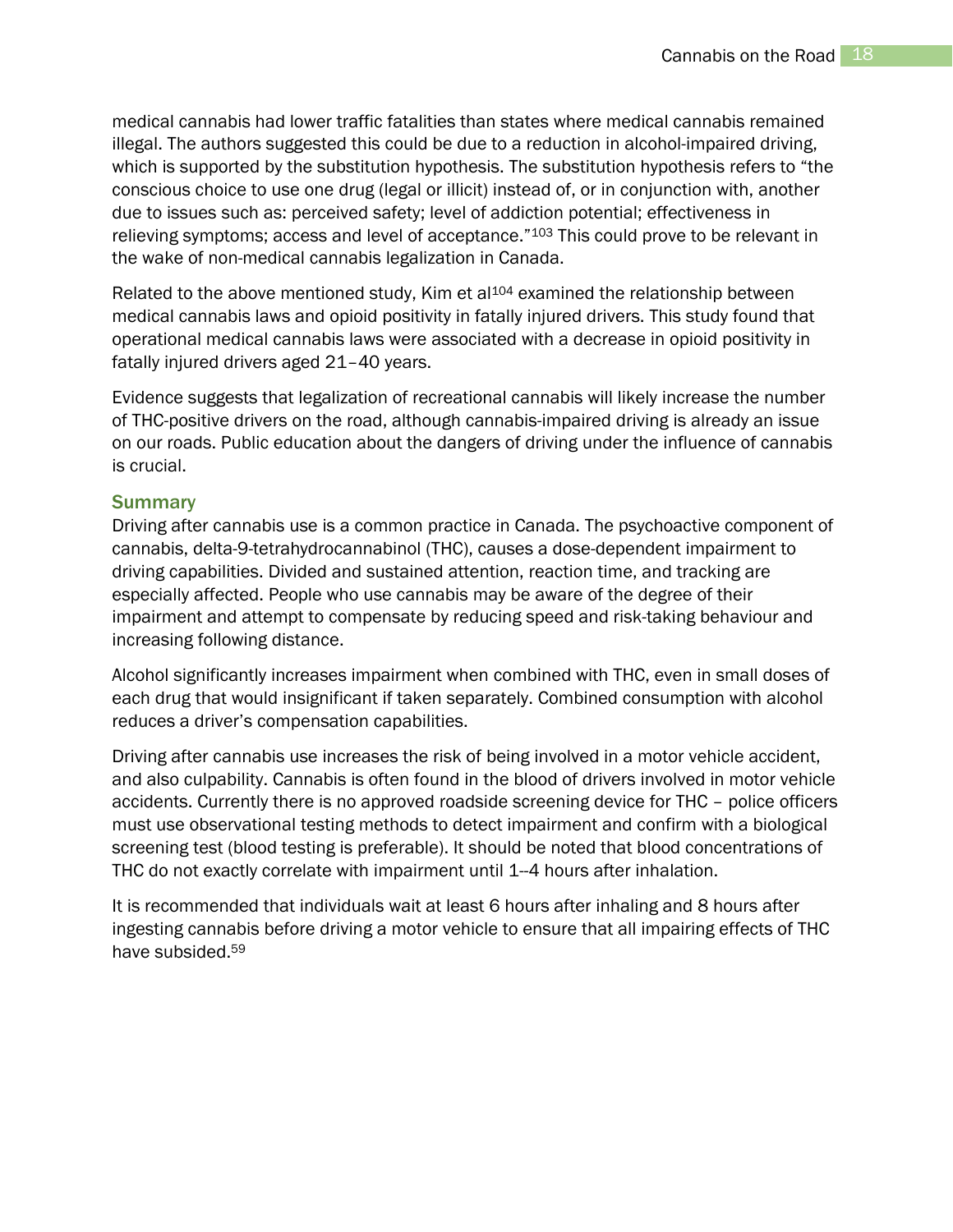## <span id="page-19-0"></span>Cannabis at Work

#### <span id="page-19-1"></span>Prevalence of Cannabis Use in the Workplace

Cannabis is the most commonly detected substance in workplace drug testing.<sup>105</sup> Respondents of the 2017 Canadian Cannabis Survey who indicated past-year cannabis use were asked if they had used cannabis to 'get high' before or at work in the past year. The majority of survey respondents (79%) had not used cannabis in such a manner, but 8% reported getting high before or at work on a weekly or daily basis.<sup>21</sup> 10% stated they did this less than monthly.

Canadians in all sectors of the workforce are using cannabis. Interestingly, employees in the trades, transport and equipment operators, and related occupations had the highest rates of past-month cannabis use in 2014, and also consumed it most frequently.<sup>32</sup> This data does not indicate whether the drug was consumed during work hours, but this statistic is surprising considering the safety-sensitive nature and substance use policies of these occupations. Employed persons were more likely to use cannabis than students.<sup>32</sup>

#### <span id="page-19-2"></span>Impact of Cannabis on Occupational Injury

Members of the Human Resources Professional Association were surveyed about their preparedness for cannabis legalization. <sup>106</sup> Employers reported their top concerns were employees operating motor vehicles and heavy equipment, disciplinary procedures, absenteeism, and decreased work performance.

Absenteeism is a particular concern for workplace safety. Chronic workplace absenteeism can lead to overworked staff and undertrained temps performing tasks due to a coworker's absence. Overworked staff results in low morale, leading to a decrease in attention to detail and potentially unsafe work practices.

A study found that of 5367 workers surveyed, 1.2% experienced some negative effects on the job due to illicit drug use, while an additional 7.2% observed negative effects among their colleagues.<sup>107</sup> These negative effects included absenteeism, lost productivity, workplace accidents, conflicts with co-workers, and sanctions by employers. Premature mortality, long-term disability, absenteeism, and presenteeism (impaired performance on the job) due to cannabis use resulted in \$400 million of lost productivity costs in Canada in 2014.<sup>108</sup>

The National Academies of Sciences, Engineering, and Medicine completed a systematic review to determine the health effects of cannabis and cannabinoids.<sup>10</sup> Included in this review is a chapter discussing current evidence on the association between cannabis use and occupational injury. The review identified six primary research articles covering the topic but noted that because of various limitations and extreme diversity in study characteristics that there is insufficient evidence to support or refute a statistical association between cannabis use and occupational injury, and indicates that further research is necessary.

The association between cannabis use and occupational injury needs to be explored across a broad range of regions, populations, workplace settings, workplace practices (e.g., drug use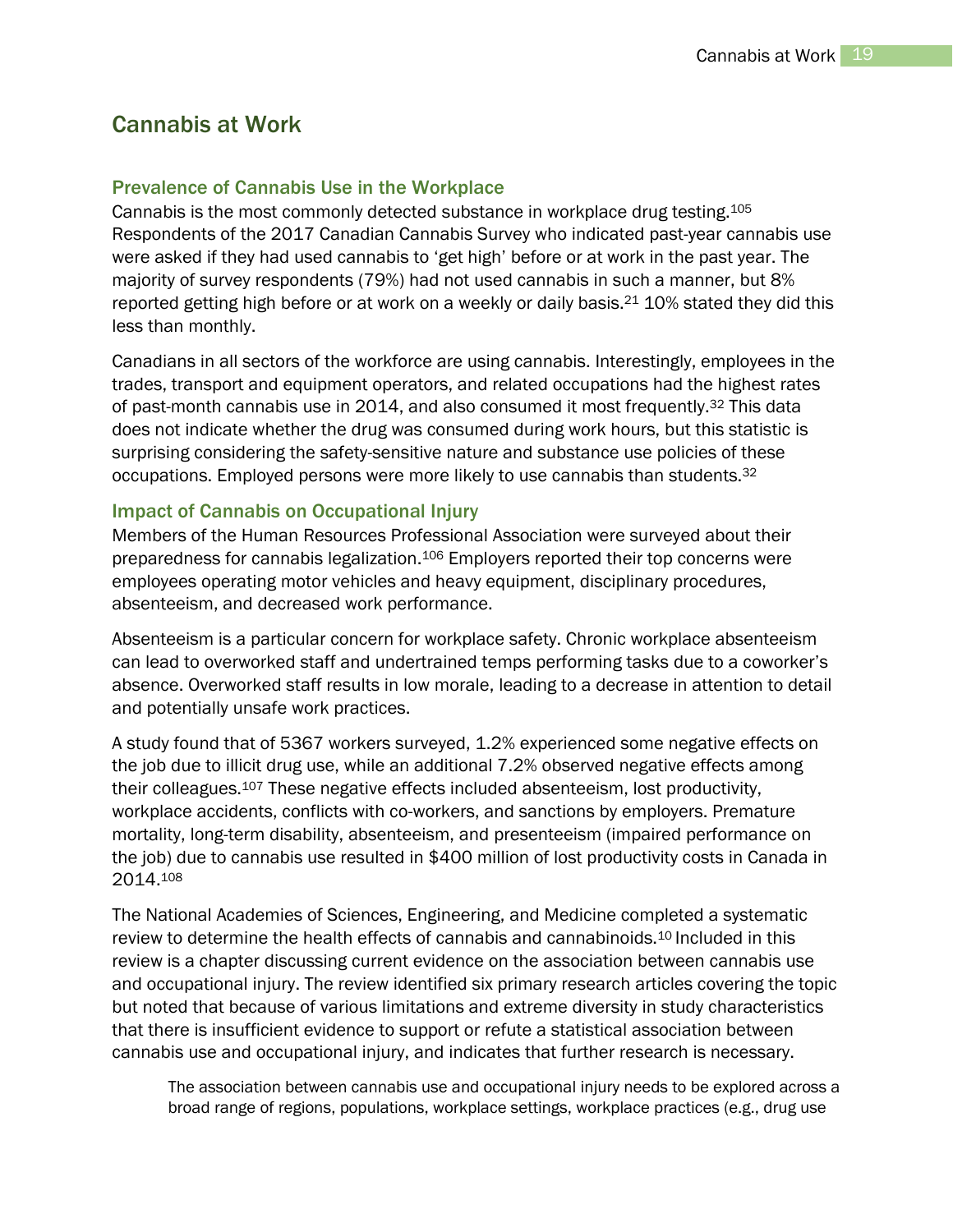prevention programs, safety standards), worker characteristics (e.g., medical history, history of drug and alcohol use), work patterns, and occupations.<sup>10</sup>

Cognitive requirements for safe driving overlap with those required for tasks in safetysensitive occupations. A safety-sensitive position is one in which incapacity due to drug or alcohol impairment could result in direct and significant risk of injury to the employee, others or the environment.<sup>109</sup> Examples of safety-sensitive industries include health care, law enforcement, transportation, and resource extraction (for example, the oil and gas sector). In a joint guidance statement from the American Association of Occupational Health Nurses and the American College of Occupational and Environmental Medicine, it's stated that "because much of the knowledge regarding impairment and accident risk in the workplace due to alcohol intoxication has been gleaned from studies of driving impairment and crash risk, these same types of studies can be used to assess impairment in the workplace from cannabis."<sup>110</sup> Please see the **Effects on Driving** section of this document for more information on cannabis and its effects on various cognitive functions.

Although cannabis impairment may or may not potentiate the risk of occupational injury, new legislation is not likely to change the prevalence of cannabis consumption by a great amount. The National Cannabis Survey (2018) found that only 6% of Canadians who had not used cannabis in the past three months would likely try cannabis or increase their consumption.<sup>31</sup> However, according to a Deloitte study, 17% of Canadians surveyed indicated they may try cannabis when it is legalized.<sup>111</sup> Cannabis use is already an issue in the workplace and will continue to be after its legalization in October 2018. What legalization will do is normalize the use of cannabis and encourage people to be more open about their use.

#### <span id="page-20-0"></span>Legislative Requirements

As per the *Occupational Health and Safety Act* of Newfoundland and Labrador, employers have a duty to provide a safe work environment and take all reasonable precautions to ensure the health, safety, and welfare of their workers.<sup>112</sup>

Employers also have the duty to accommodate an individual with a diagnosed medical condition or disability, as per the Newfoundland and Labrador *Human Rights Act*. 113 Substance dependence is defined as a disability in the *Canada Human Rights Act.*<sup>114</sup> This means that an employer must enable an individual to continue to do their job (or other assigned work, as appropriate) while they are seeking treatment for substance dependence. Those with an authorization to use cannabis for medical purposes have a right to be accommodated as well. Employers are not required to accommodate an employee's use of recreational cannabis or self-medication (using cannabis for medical purposes without proper authorization from a health care professional).

Employers have a duty to accommodate to the point of undue hardship, which is the point beyond which employers are not expected to accommodate.<sup>109</sup> This will look different for every organization, but an employer must demonstrate that they have taken all reasonable measures to accommodate the employee. Undue hardship may be declared if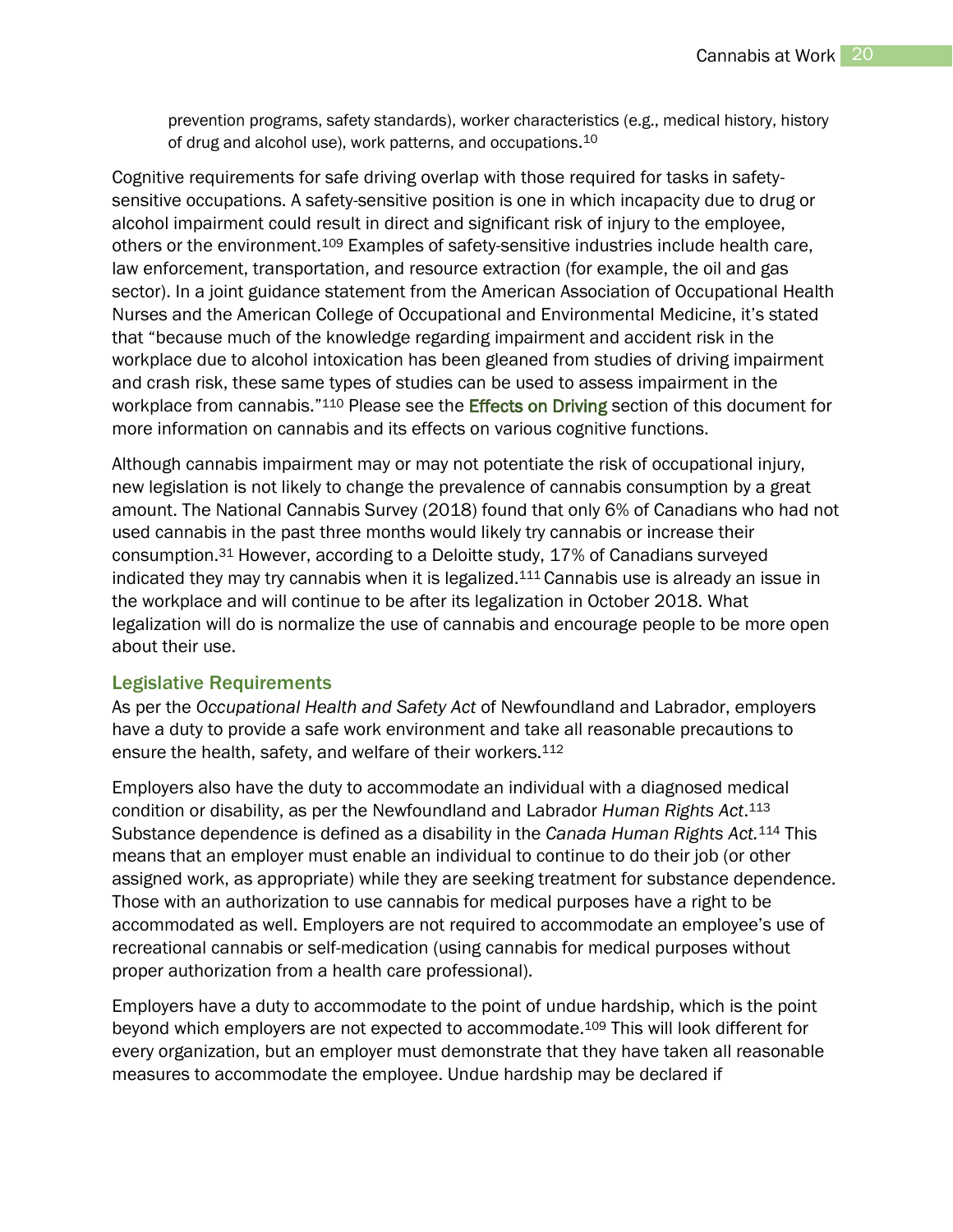accommodation would result in substantial costs to the employer or present significant health and safety risks.<sup>115</sup>

Employers can demonstrate that sobriety or mental acuity is a *bona fide* occupational requirement (BFOR) in order to establish a near zero tolerance policy for cannabis in the workplace. A BFOR is "a work-related requirement that is integral to carrying out the duties of a specific positon."<sup>116</sup> When an employer can establish that a standard or requirement is a BFOR, the employer will not be expected to change it to accommodate an employee. Employers should still explore all accommodation options (for example, placing an employee in a different position where absence of impairment is not a BFOR) and seek legal advice if necessary.

According to the Supreme Court of Canada, a standard must meet three criteria in order to be considered a BFOR<sup>117</sup>:

- 1. Achieve a purpose that is rationally connected to the work (e.g. safety);
- 2. Be imposed in good faith;
- 3. Be reasonably necessary to achieve this purpose.
	- $\triangleright$  'Reasonably necessary' means that the standard cannot be arbitrary, too broad or stricter than necessary, unnecessary, or so rigid that it cannot accommodate individual circumstances

Employers should conduct job task assessments to determine if sobriety/mental acuity is a BFOR for a certain position. For more information on *bona fide* occupational requirements, please see the Newfoundland and Labrador Human Rights Commission's *Guidelines for Workplace Alcohol and Drug Testing Policies* (included in the [Additional Resources](#page-37-0) section of this document).

#### <span id="page-21-0"></span>Mitigating Workplace Cannabis Use

Cannabis legalization does not give an employee the right to be impaired at work. Employers can implement substance use policies to mitigate cannabis use in the workplace. The policy should include general terms like "impairment" or "under the influence" as this will cover all forms of impairment, not just impairment due to cannabis use. Policies should be developed in collaboration between labour and management.

The Canadian Centre for Occupational Health and Safety suggests that a substance use policy include the following elements $115$ :

- statement of the purpose of the policy
- **definition of substance use**
- clear definition of impairment, as defined by the employer
- **EXECO EMPLOYER EMPLOYERS** employees/positions to which the substance use policy applies
- statement on an employee's right to confidentiality
- a mechanism for employees to confidentially report that they have been prescribed an impairing medication
- statement on the allowance or prohibition of the presence of substances in the workplace (medical or non-medical, circumstances in which they are permitted)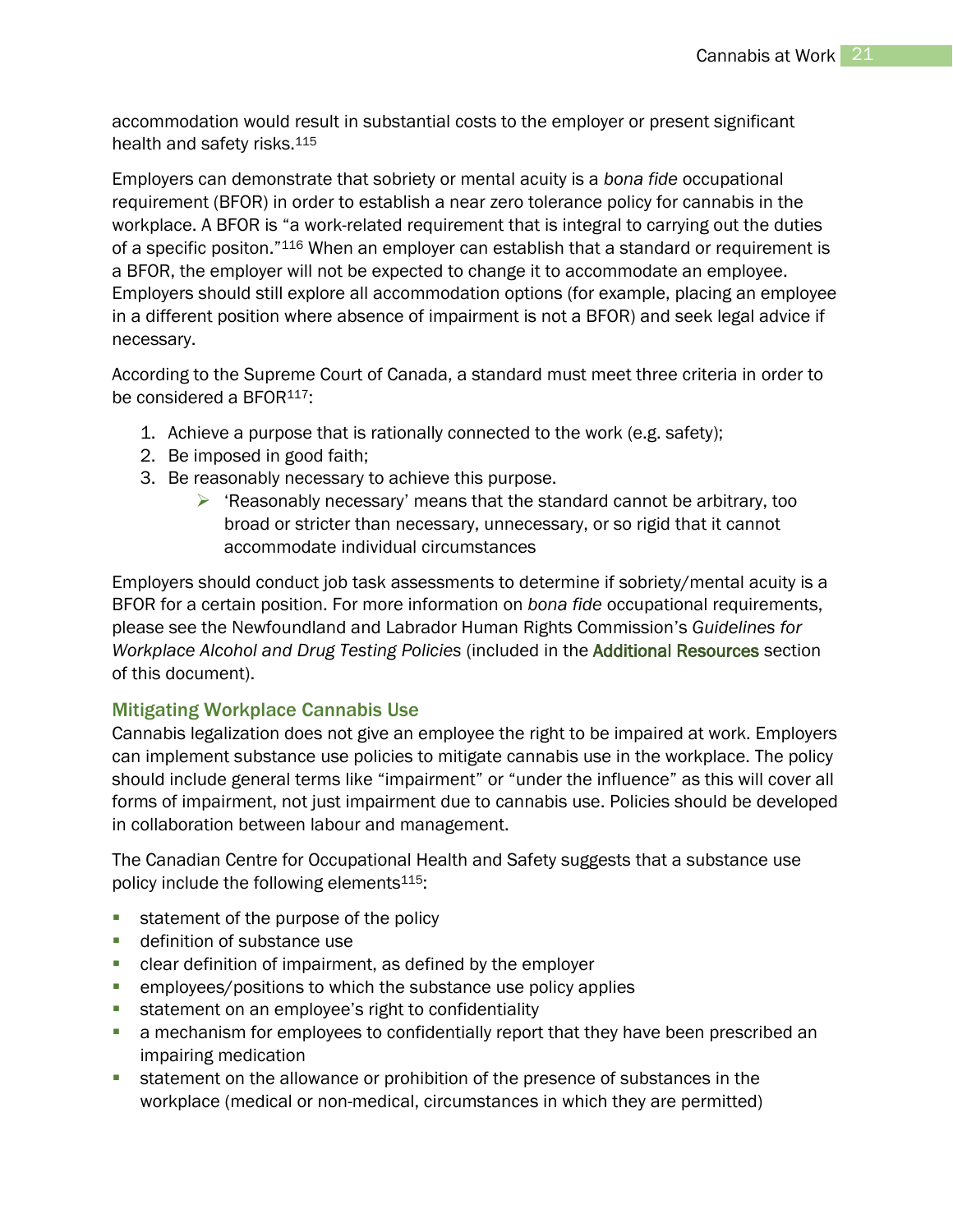- **EXECTE EXECTE EDGE EDGE EDGE EDGE EDGE** employee education around substance use and dependence
- **•** outline of the process for assisting those with a disability due to substance dependence
- outline of the accommodation process and return to work/remain at work planning
- if applicable, procedures for substance testing (circumstances for testing, how the test will be conducted, how the results will be interpreted)
- **Part of progressive discipline procedures**

Sample substance use and accommodation policies can be found in Appendix A and B of this document, respectively, which were taken from the Canadian Centre for Occupation Health and Safety's document on workplace strategies for cannabis impairment<sup>115</sup> (found in the [Additional Resources](#page-37-0) section of this document).

#### Substance Use Prevention

A workplace environment can contribute to an employee's substance use. Low job satisfaction, monotonous and repetitive jobs, and working in remote or isolated areas may contribute to an employee using substances at work.<sup>115</sup> Additionally, workplace factors such as high stress, little job control, long hours, irregular shifts, and fatigue can negatively impact an individual and lead them to substance use.<sup>115</sup> Those with a substance dependence may feel stigma or discrimination in disclosing their substance use. Encouragement of disclosure (without penalty) and offers of supports for persons with dependences (such as treatment or counselling) $117$  will encourage employees to receive the help that they need, when they need it. Workplace Employee Assistance Programs (EAP) can help to support employees with dependences.

The World Health Organization proposes a framework for healthy workplaces and suggests that workplace health promotion programs focus on four key areas: occupational health and safety, psychosocial/organizational culture, personal health resources, and enterprise involvement in the community.<sup>118</sup> A great example of a program with this framework is the Hibernia Workforce Mental Health Awareness Program, which has won numerous awards including [recognition from the Canadian Mental Health Association.](https://cmha.bc.ca/news/cmha-presents-the-2017-cm-hincks-workplace-award-to-hibernia/)<sup>119</sup> Implementation of this framework is recommended to curb substance use in the workplace and foster supportive and healthy workplaces.

#### <span id="page-22-0"></span>Detecting and Responding to Impairment

An employer can determine impairment through observations or drug testing. It is strongly advised to seek legal advice before implementing a substance testing program, as this policy can be seen as discriminatory on the basis of disability or perceived disability (substance use disorder).<sup>115</sup> Phillips recommends an overall evaluation of impairment,<sup>110</sup> as THC levels in the blood do not necessarily translate to impairment due to various factors (see [Detecting Cannabis-Related Impairment](#page-15-0) section of this document for more information).

There are various types of drug testing, including pre-employment testing, random testing, and post-incident testing. Pre-employment testing should only be conducted as part of an overall medical assessment to assess the ability to perform essential duties of the job and should only occur after a conditional offer of employment is made.<sup>117</sup> Random testing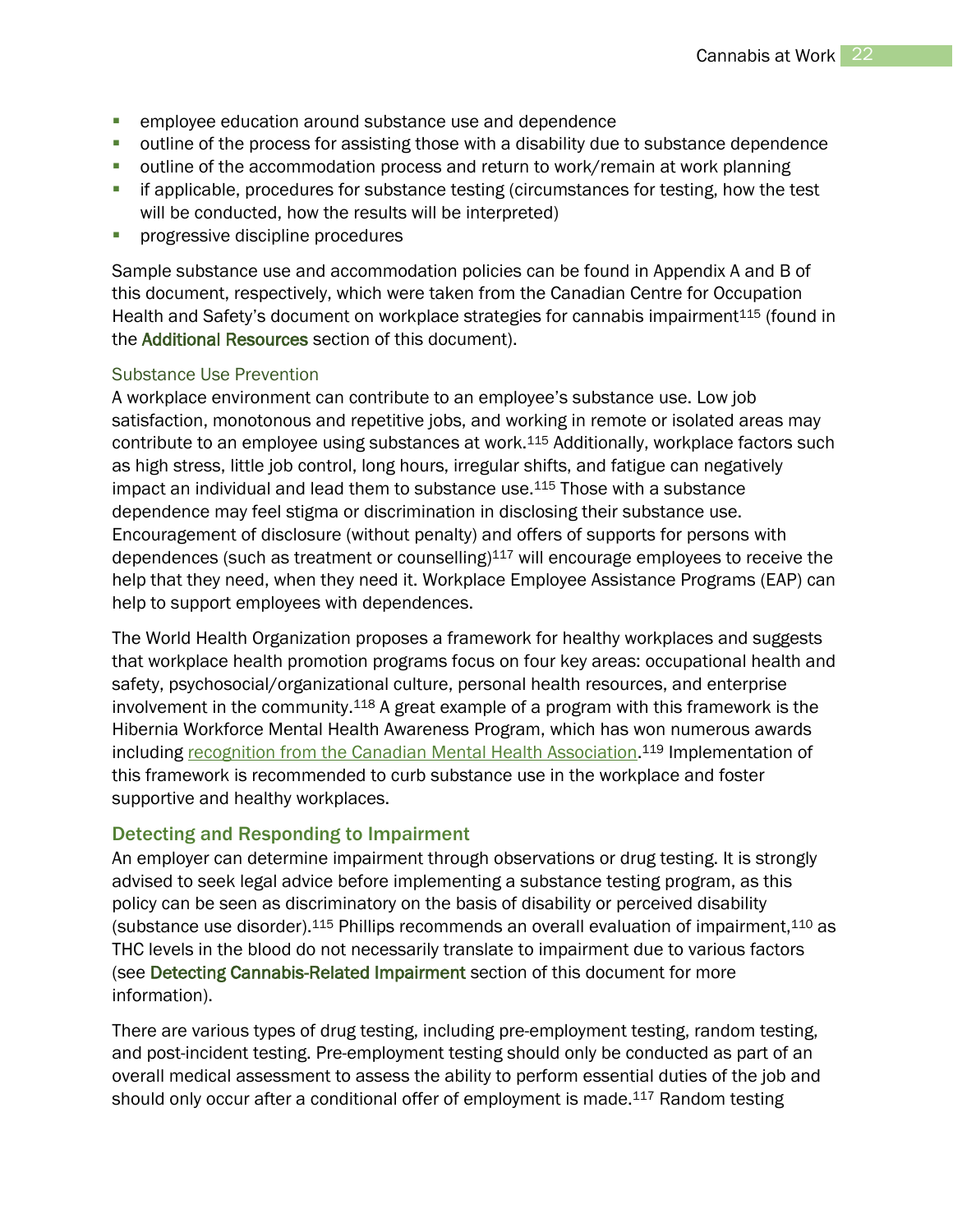should be limited to positions where it is integral for safety and related job duties, however the Ontario Court of Appeal indicated that random drug testing is not justifiable because it is not a reliable measure of impairment, only past use.<sup>117</sup> Post-incident testing, which would occur following an accident or a report of dangerous workplace behaviour, should be indicated in an organization's substance use policy and employers should consider if the incident or behaviour may be related to impairment before testing.<sup>117</sup> Alternatives to drug testing include on the job performance tests or supervisory reviews.<sup>117</sup>

However an employer chooses to test for impairment, it is recommended that progressive discipline be practiced including documentation of each suspected failure to comply with the substance policy (incident report). It is also recommended that employers train all personnel on the physical and behavioural signs of cannabis use, ensure consistent policy enforcement in all cases, and that the policy is communicated with all employees. The substance use policy should also be reviewed regularly (once a year is recommended).

The Canada Human Rights Commission identifies the following changes in an employee's attendance, performance, or behaviour that could signify impairment or problematic substance use<sup>120</sup>:

- **EXEC** changes in personality or erratic behaviour
- appearance of impairment at work (e.g. odour of cannabis, reddened conjunctiva, unsteady gait, poor coordination, changes in speech)
- **EXTER** involvement in an accident or working in an unsafe manner
- **failing a drug test**
- consistent lateness, absenteeism, or reduced productivity or quality of work

The Canada Human Rights Commission advises not to assume and that these changes could be due to a variety of different factors besides substance use.<sup>120</sup> An employer has the duty to inquire when they observe changes in an employee's performance that could indicate substance dependence. This is a legal obligation under human rights legislation.<sup>120</sup> Normally the responsibility to disclose accommodation needs would be the employee's, but individuals with a substance dependence may not recognize or admit that they have a disability.<sup>120</sup> The employer should initiate a discussion with the employee about the possible need for accommodation of a disability. More than one conversation may need to be conducted with the employee.

If an employer suspects impairment, a conversation should take place with the employee in a private area to discuss their behaviour. The employer should explain their safety concerns and ask for an explanation as to what is going on, but never assume that substance use is the cause. It may be necessary to immediately remove the employee from the workplace if they are involved in an accident or near accident and impairment is suspected, their behaviour or performance is having a serious impact on the workplace owing to suspected impairment, or their behaviour puts their safety or that of others at risk.<sup>120</sup>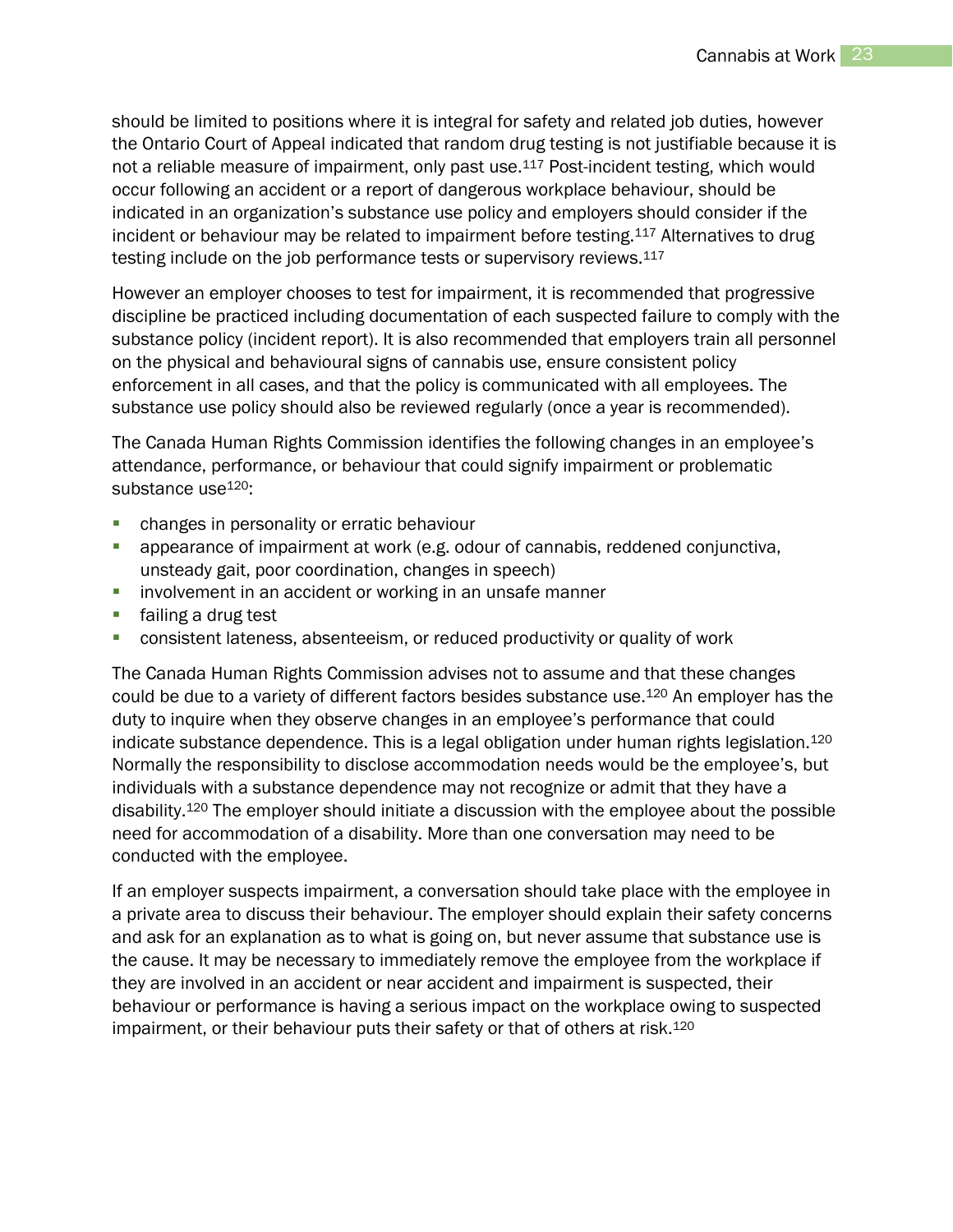#### <span id="page-24-0"></span>Medical Cannabis in the Workplace

As mentioned above, employers have a duty to accommodate under provincial and federal human rights legislation. In order to properly accommodate an employee using cannabis for medical purposes, an employer should have sufficient information from a physician or medical professional.

An employee is not required to disclose their medical condition or treatment plan, but the employer should be provided with enough information to show that the employee has a condition that is being treated with cannabis. The employer must ensure that this information and any documentation provided is kept confidential to protect the employee's privacy.

The employer and employee should provide the physician with job details, including hours of work, whether the position is safety-sensitive, specific job tasks and duties, and any other information as deemed necessary.<sup>115</sup> The physician should provide details on specific accommodation needs, any limitations or restrictions, sensory acuity, if the employee can safely perform the job, and return to work plans.<sup>115</sup> This can be completed through a "fit for work" assessment, where a physician will report one of three conclusions: fit for work, unfit for work, or fit subject to work modifications.<sup>121</sup> If this assessment presents any concerns or limitations, a return to work/remain at work plan can be created and any accommodations can be implemented.

11% of employers surveyed by the Human Resources Professionals Association indicated that they have a policy in place to address medical cannabis.<sup>106</sup> Employers are encouraged to review substance use and prescription medication policies and ensure that there is an emphasis on "impairment," "under the influence," or the ability to work safely, as opposed to mere presence of a substance. Sample substance use and accommodation policies can be found in Appendix A and B, respectively, of this document.

#### <span id="page-24-1"></span>**Summary**

Cannabis use is prevalent in Canadian workplaces and may increase once the *Cannabis Act*  comes into effect. Currently, there is insufficient evidence to conclude if cannabis has an impact on occupational injury, and more research needs to be done to investigate this relationship. Cognitive functions necessary for safe driving overlap with those required in safety-sensitive positions, and it has been established through driving studies that cannabis affects some of these cognitive functions.

Employers have a duty to ensure a safe workplace for all employees, but also accommodate employees who disclose cannabis use for medical purposes or having a substance dependence. Employers may be able to establish a near zero tolerance policy for cannabis in the workplace if they can prove that absence of impairment is a *bona fide* occupational requirement.

In the days leading to cannabis legalization, employers should review substance policies to ensure a focus on impairment and the ability to perform work safely. Because impairment is not always related to THC levels in the body, employers should consider alternatives to drug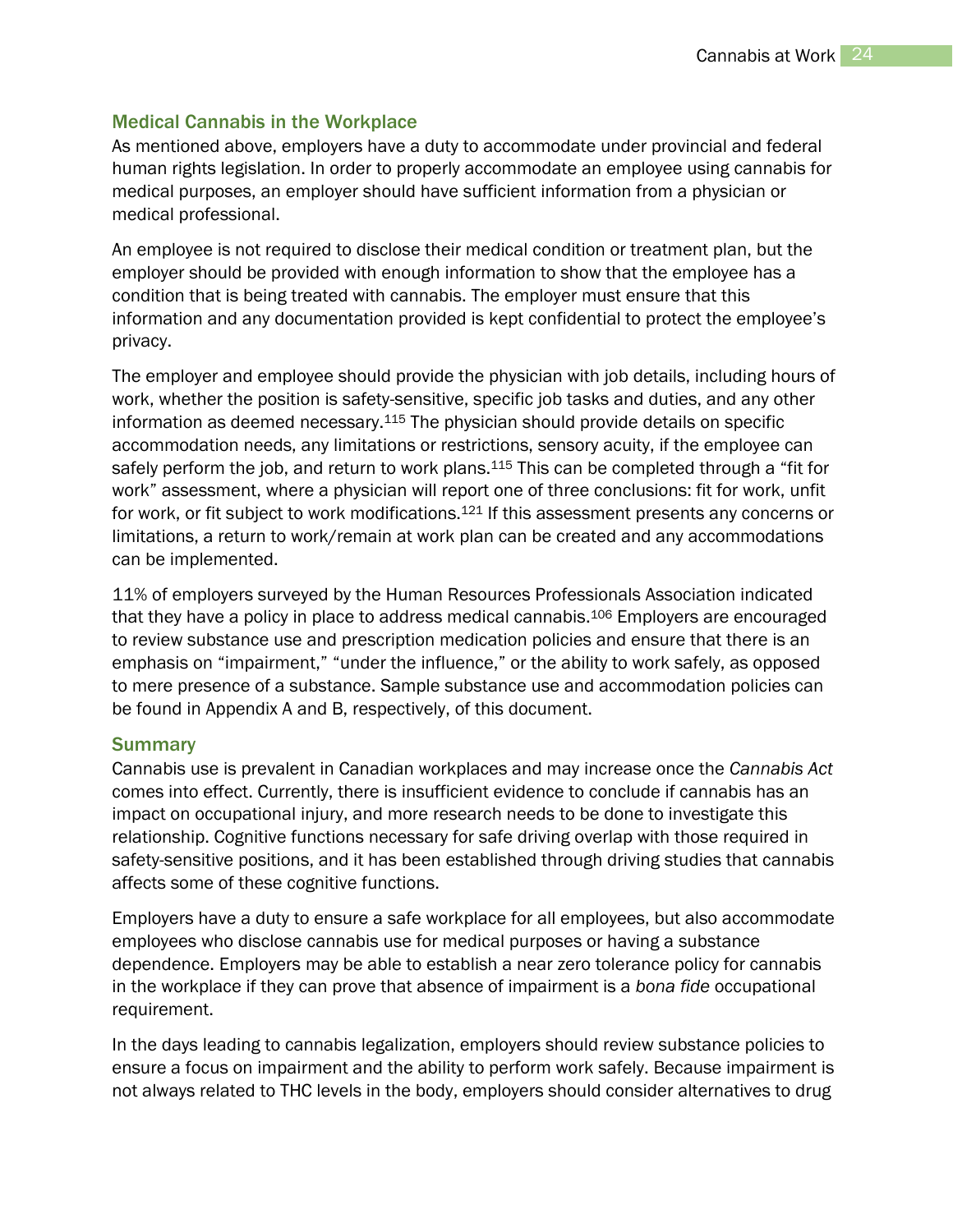testing like on the job performance tests and supervisory reviews to be included in an overall assessment of impairment.

If impairment is suspected, employers should have a conversation with the employee and should never assume that substance use is the cause for a change in behaviour. Document using incident reports and practice progressive discipline. An employer has a duty to inquire if they observe changes in an employee that could signify substance dependence.

Employers can prevent substance use in the workplace by fostering healthy and supportive workplace environments. Implementation of the World Health Organization's framework for healthy workplaces is recommended.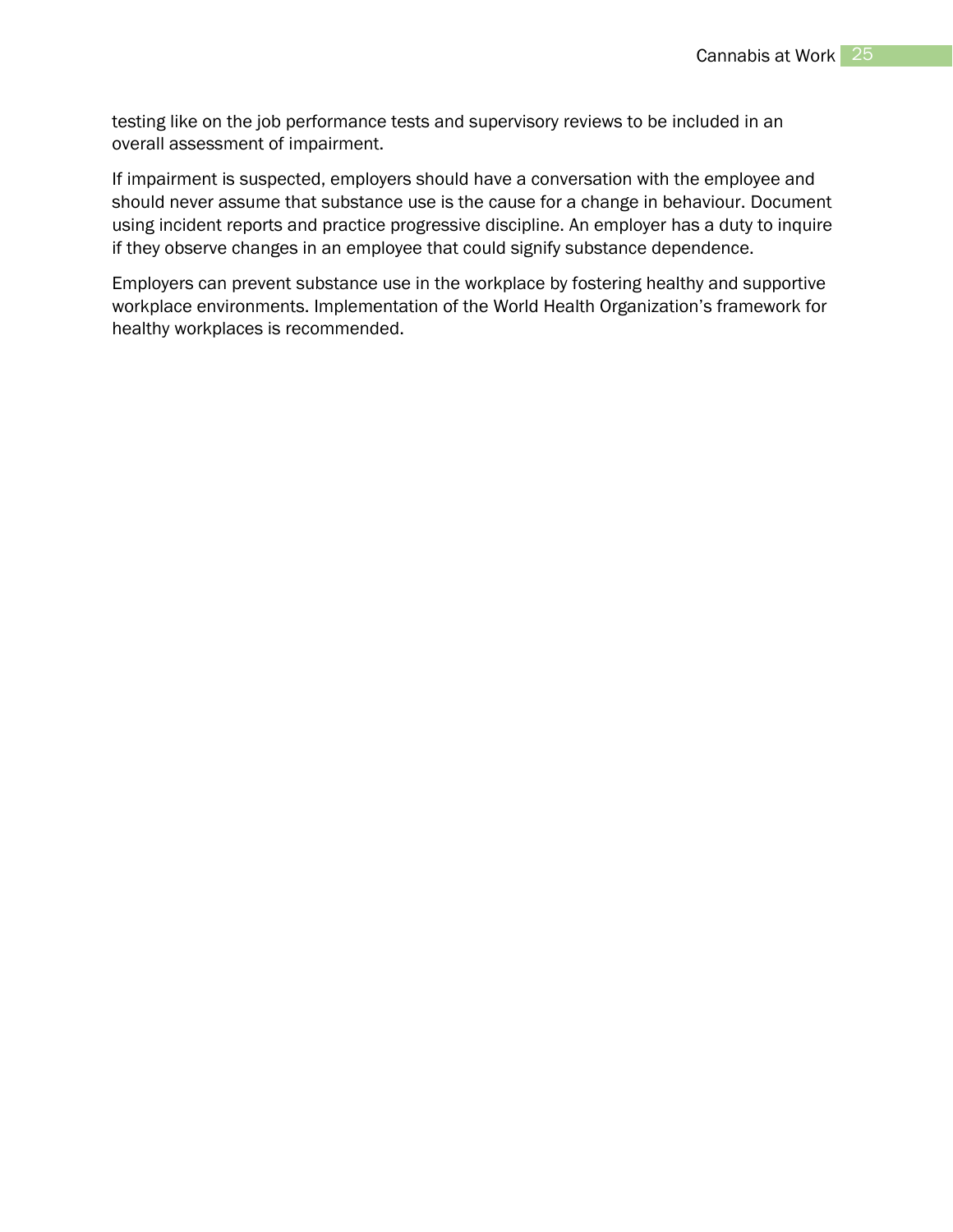## <span id="page-26-0"></span>Cannabis at Home

#### <span id="page-26-1"></span>Unintentional Exposures

Canadian adults can choose to possess and use cannabis while still employing appropriate measures to ensure the safety of children who reside in the home. The presence of cannabis at home places children at risk of unintentional exposures and could result in serious health concerns.

A 2016 study found that unintentional pediatric exposures to cannabis in Colorado increased significantly following legalization in 2014 (regional poison control center calls for cannabis exposures increased by 34%). <sup>122</sup> Cannabis was not stored in child-resistant packaging in 9% of exposures. In 34% of cases, cannabis was not stored properly or the child was inadequately supervised.

A systematic review of pediatric cannabis exposures found that hashish (cannabis resin) was the most commonly documented oral exposure.<sup>123</sup> Hashish could be mistaken as a chocolate bar by a child as it is solid and brown in colour. Edibles and ingestion of unfinished joints were the next most common sources of exposure.

Edible products will not be regulated in Canada until approximately a year after the *Cannabis Act* comes into force, but adults will be permitted to make their own cannabisinfused foods and beverages until they become available under the legal regime. Proper storage of these products at home is crucial in preventing accidental cannabis exposures, as edibles are attractive and palatable to children and nearly impossible to distinguish from non-infused products. Furthermore, edible products can contain very high THC concentrations (one cookie could have up to 1000mg THC meant to be consumed in multiple doses over time<sup>123</sup>), leading to symptom development from as little as one serving.<sup>124</sup>

The severity of symptoms and need for medical evaluation from an unintentional cannabis exposure appear to result from a combination of age, dose of THC, and administration form.<sup>122</sup> The most common physical symptoms encountered are ataxia<sup>iv</sup>, hypotonia<sup>v</sup>, lethargy, tachycardia, and hypoventilation.<sup>123</sup> Younger children are more likely to present with central nervous system effects like lethargy, which can further lead to complications like respiratory insufficiency, airway compromise, and aspiration risk. $124$  If you observe these symptoms or otherwise suspect a child has consumed a cannabis product, call the Newfoundland and Labrador Poison Control Centre toll-free at 1-866-722-1126.

Pets are also vulnerable to cannabis exposures, especially dogs. A study of two veterinary hospitals in Colorado found that increasing issuances of medical cannabis licenses resulted in increased incidence of cannabis toxicosis in dogs.<sup>125</sup> The most common clinical signs observed were ataxia, disorientation, dilated pupils, urinary incontinence, hyperesthesia<sup>vi</sup>,

l

iv Lack of muscle coordination, unsteady gait

<sup>v</sup> Muscle weakness

vi Excessive physical sensitivity, especially of the skin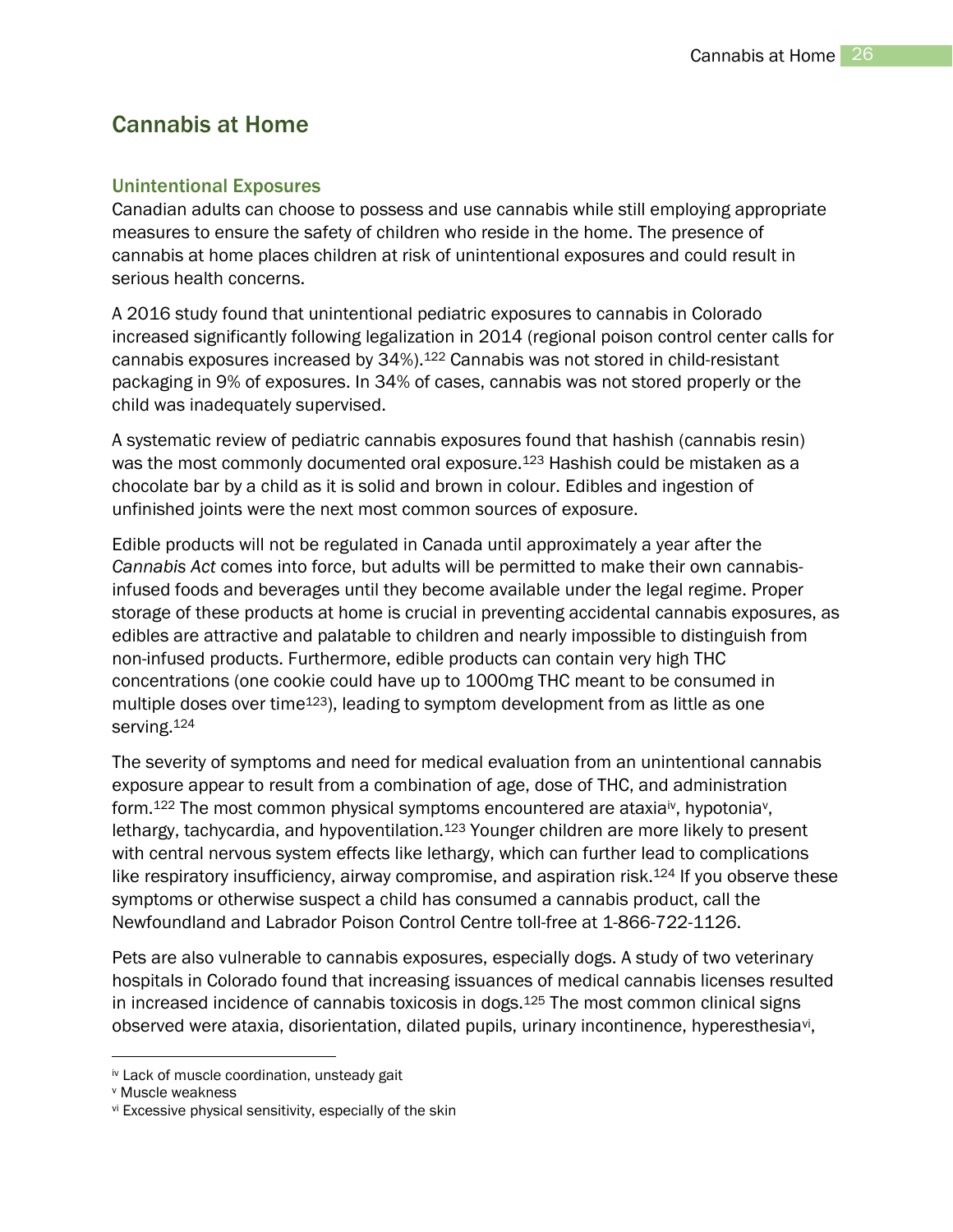tremors, and vomiting.<sup>125</sup> Dogs also have the added concern of combined toxicity with chocolate, an ingredient often used in edible products.

Children's Hospital Colorado has compiled a list of safety precautions that individuals can take should they wish to store cannabis in their homes.<sup>126</sup>

- When storing cannabis, remember 'up and away.'
	- $\triangleright$  Up: Keep cannabis products in a place that is hard to reach for children. Choose a location that is high off the ground so that children cannot reach or see it.
	- $\triangleright$  Away: Put cannabis products away every time after use, even if you plan on using again later. Always dispose of waste products like ashes and unfinished joints.
- Store cannabis products in their original packaging. The *Cannabis Regulations*  require cannabis to be sold in child-resistant packaging, which is already in use in the medical cannabis market.<sup>127</sup> It is recommended to continue storing cannabis in this packaging upon purchase.
- **Consider storing cannabis in a lock box. Storing cannabis out of reach and sight and** in child-resistant packaging still may not be enough to keep children from accessing it. Storing in a lock box is a safe and convenient way to ensure children are protected from cannabis exposure. In fact, New Brunswick's cannabis legislation requires cannabis to be stored in a locked container or room to ensure it is away from minors.<sup>128</sup>
- **Request that your guests store any purses, coats, or bags containing cannabis** products in a secure place while they are in your home.
- If you use a babysitter, ensure that they are mature, responsible, and recommended by someone you trust. Ask them to keep any cannabis products 'up and away' while caring for your child, whether that be at your home or theirs.
- Talk about cannabis safety with adults whose homes your child may visit. This could include relatives, neighbours, or the parents of a classmate.

#### <span id="page-27-0"></span>Cannabis Use

Parents can choose to use cannabis, but must ensure reasonable measures are in place to protect the safety of themselves and their families. Here are some tips on how to use cannabis responsibly:

**Make sure there is one sober parent at all times. Please practice responsible** parenting and do not use cannabis in situations where you are the sole caregiver of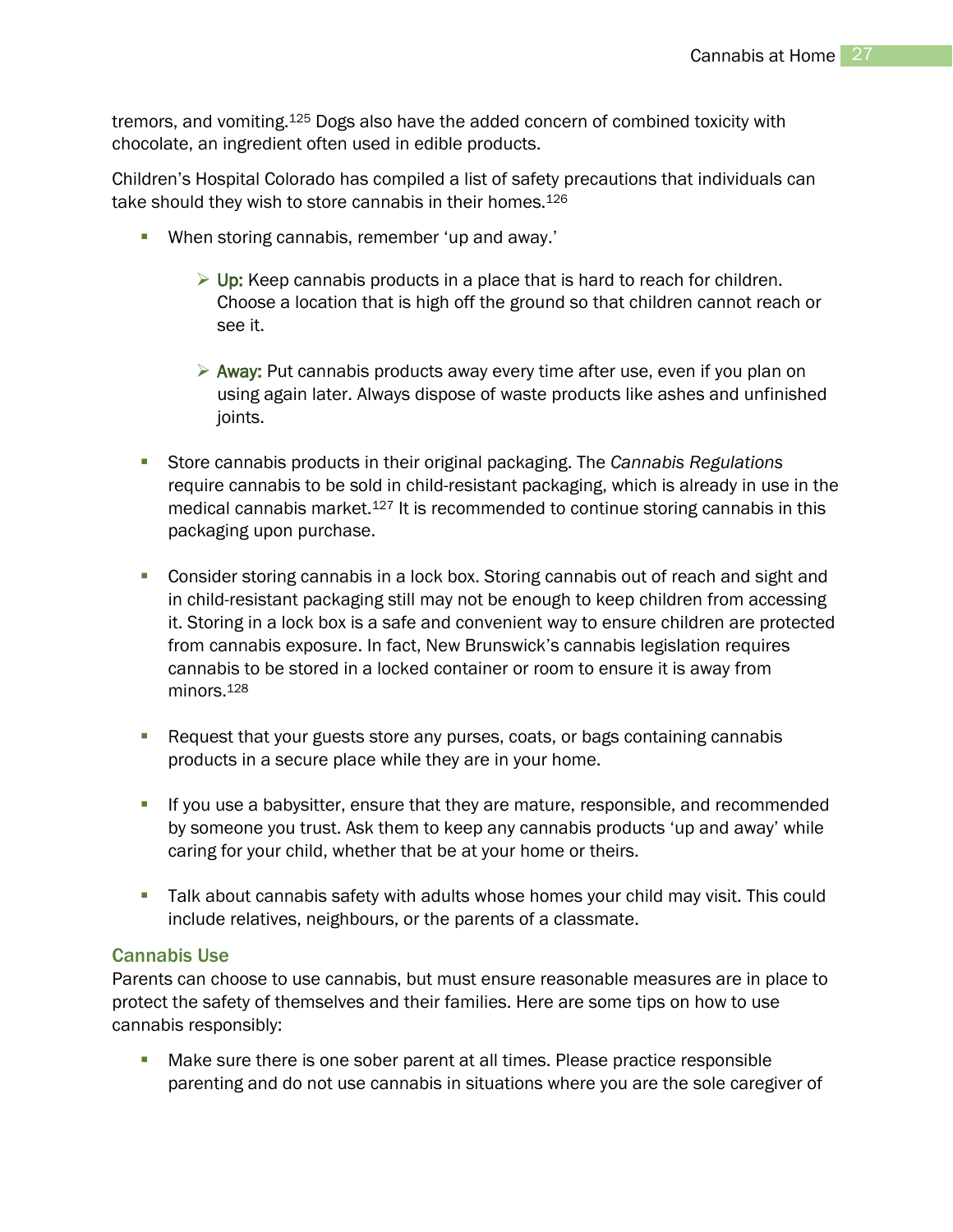your child.

- Avoid using cannabis around children and youth. Cannabis smoke contains similar toxins to tobacco smoke, including several carcinogens, which could be harmful to one's health if inhaled through passive exposure (second-hand smoke). <sup>129</sup> Not to mention, adolescents from families where one or both parents ever used cannabis have a significantly higher prevalence of cannabis use when compared to those whose parents have no history of using cannabis.<sup>130</sup> This could be for a number of reasons, but role modeling and access to drug use have been cited as possibilities.<sup>130</sup>
- Never drive high. For more information on cannabis and its effect on driving, please refer to the [Cannabis on the Road](#page-10-0) chapter of this document.

#### <span id="page-28-0"></span>Home Cultivation

In addition to possessing and using cannabis, Canadian adults will be permitted to grow up to four (4) cannabis plants in their homes. Individuals authorized to use cannabis under the *Access to Cannabis for Medical Purposes Regulations* are already permitted to grow cannabis at home or designate someone to do it for them.<sup>33</sup> The National Collaborating Centre on Environmental Health conducted a literature review on this matter and concluded that home cultivation presents health and safety concerns in five key areas: access and accidental poisoning, indoor air quality, use of pesticides, electrical and fire hazards, and radiation hazards.<sup>131</sup>

#### Increased Access

Home cultivation gives children and pets increased access to cannabis if appropriate safety measures and precautions are not in place. It is recommended to have a dedicated grow space with controlled access, which can be achieved by using strong locks and installing a home monitoring or alarm system.<sup>132</sup> Ensure that all excess cannabis plant preparations are disposed of properly and rendered unfit for use or consumption to protect children and pets. This can be done by blending the cannabis with water and mixing it with cat litter before disposing of it.<sup>132</sup>

Home cultivation will not only present exposure to cannabis plants, but will likely lead to increased amounts of cannabis being stored in the home. Personal cultivation could lead to an accumulation of cannabis product as there is no in-home possession limit.<sup>131</sup> Practice the aforementioned safety precautions for cannabis use and possession.

#### Indoor Air Quality

Excess moisture is a key determinant of indoor mould growth, and mould is associated with effects on human health.<sup>133</sup> Health Canada recommends that indoor relative humidity levels be kept at around 50% in the summer and 30% in the winter to prevent mould growth.<sup>134</sup> Mould is associated with respiratory conditions like asthma, upper respiratory tract symptoms, coughing, wheezing, and respiratory infections.<sup>135</sup>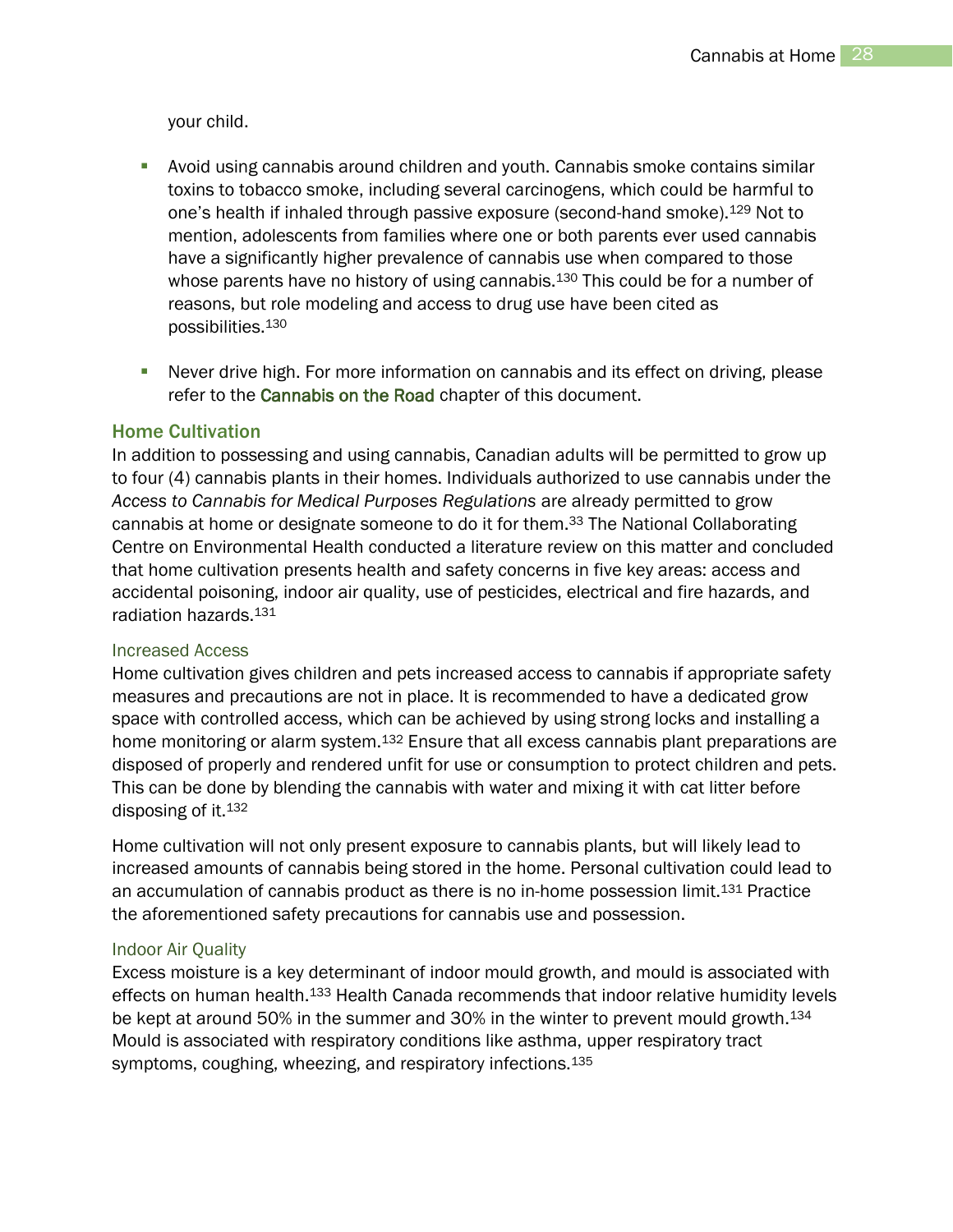Indoor grow operations can elevate relative humidity levels. Cannabis plants require varying levels of humidity depending on stages of the growth cycle. For example, seedlings require high levels of relative humidity - around 65-70%.<sup>136</sup> As cannabis plants mature, the humidity levels necessary for healthy growth decrease.<sup>136</sup> However, mature plants still contribute to indoor humidity as they transpire irrigation water as vapour.<sup>131</sup>

Homes already have a number of sources of moisture from cooking, bathing, dishwashing, and occupants' respiration, for example.<sup>131</sup> The moisture contribution of home cultivation combined with other household sources could exceed the home's capacity to properly ventilate. Most climate-controlled, energy efficient homes in Canada have low ventilation rates, and a modelling exercise found that as few as 4–10 mature cannabis plants could create a moisture issue.<sup>131</sup> Adhere to federal laws and limit home cultivation to a maximum of four plants.

Cannabis plants can contribute to indoor mould growth even if relative humidity levels are low. Powdery mildew and other mould and mildew species commonly infest cannabis crops. While this is not a human pathogen, it may contribute to indoor mould growth and particulate matter, exacerbating allergic sensitivity or irritation.<sup>131</sup> Mouldy plants should be rendered unfit for use and disposed of immediately.

Home cultivation can also affect the carbon monoxide (CO) levels in a home. CO is a byproduct of propane or gas-powered carbon dioxide  $(CO<sub>2</sub>)$  generators ("burners") which are sometimes used to enhance plant growth and increase yield.<sup>137</sup> CO levels can also be affected by alteration to a home's ventilation capacity, or by using methods to increase  $CO<sub>2</sub>$ levels like venting furnaces or water heaters directly into the grow room.<sup>131</sup> Carbon monoxide poisoning can lead to health problems and, at high levels of exposure, even death.<sup>138</sup>

#### **Pesticides**

Cannabis crops are susceptible to pests such as moulds, blights, and insects, and also fungi when the plants are being dried and cured. $131$  Growers may opt to use pesticides to prevent loss of crops. The Pest Management Regulatory Agency (PMRA) has approved 21 pesticides for use on cannabis that is produced commercially indoors.<sup>139</sup> However, not all of these pesticides are suitable for home cultivation. Cannabis cultivation forums suggest that inappropriate pesticides are being used by home growers that could be hazardous to health.<sup>131</sup> It is recommended to grow cannabis organically (without pesticides) or outside until there is further guidance provided by PMRA about which pesticides are suitable for home use.

#### Electrical and Fire Hazards

Cannabis grow equipment has been identified as an electrical and fire risk.<sup>140</sup> One study reported that, over a five year period, 6.8% of founded indoor grow operations in the Cariboo region of British Columbia caught fire.<sup>141</sup> Another study reported that homes with indoor grow operations are 24 times more likely to catch fire than homes without.142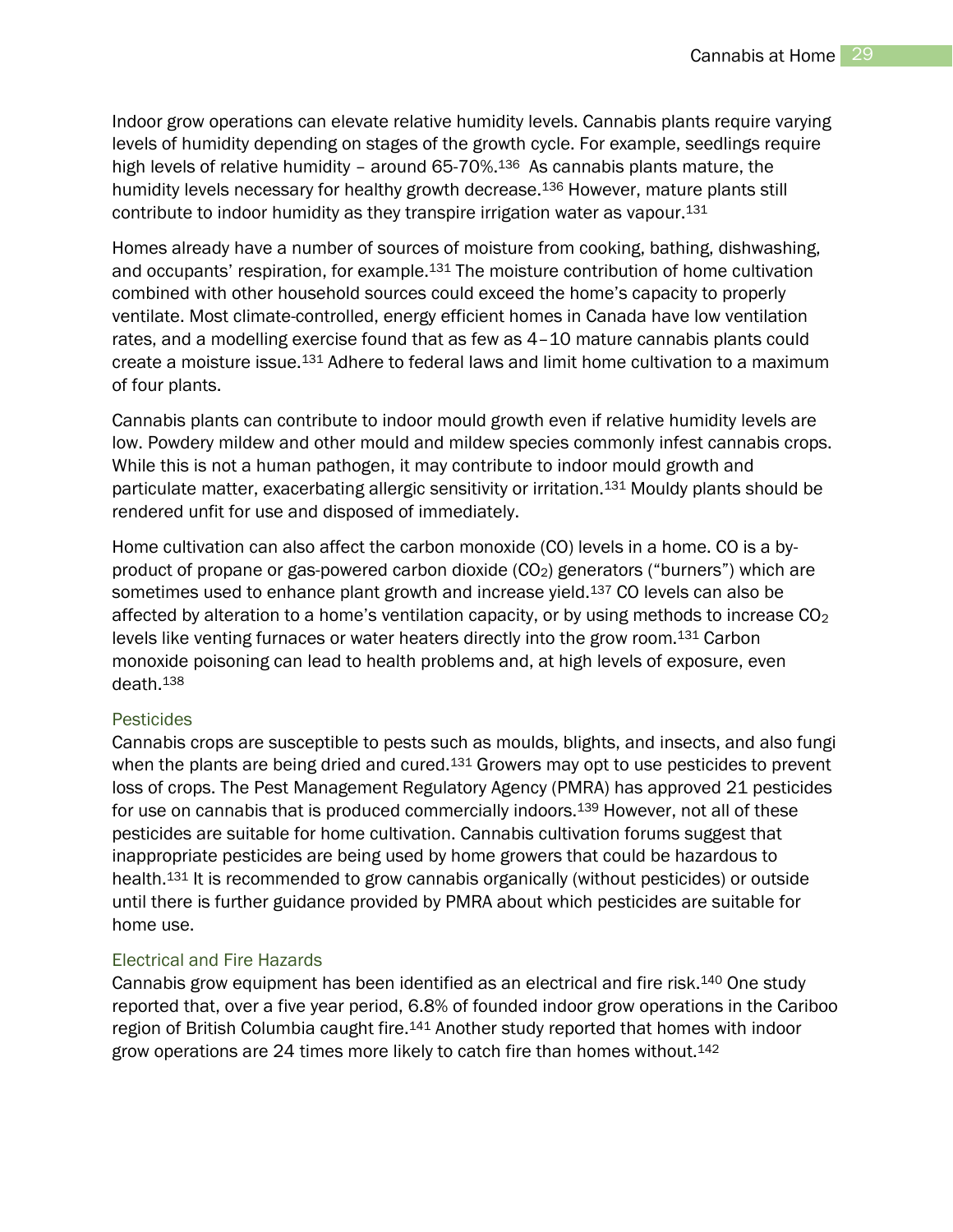High wattage lamps (500–1000W) are often used in indoor grow-ops which produce enough heat to cause serious burns.<sup>131</sup> Additionally, grow equipment can draw large amounts of power, increasing the risk of shocks and electrical overloads, which could lead to a fire. To accommodate the increased power demand, growers may make electrical circuit alterations which are unsafe and unapproved and pose significant electrocution and fire risk.<sup>143</sup> Grow rooms can contain flammable materials, like fertilizers, compressed gas  $(CO<sub>2</sub>)$ , and dried plant material, further increasing the risk of an explosion and decreasing time to escape should a fire occur. 131

The National Collaborating Centre on Environmental Health recommends using LED lighting systems as they reduce energy usage and heat emission.<sup>131</sup>

#### Radiation Hazards

Grow operations may use ultraviolet (UV) light to increase THC content in the resin of the cannabis plants (UV-A/B) or to control fungal spores (UV-C).<sup>131</sup> Bulbs may be tampered with to increase UV output. Exposure to UV light can lead to skin and eye damage, <sup>144</sup> so it is recommended to wear personal protective equipment (sunglasses and clothing that covers skin) if using UV light to grow cannabis.

#### <span id="page-30-0"></span>Solvent Extraction

Chemically concentrated cannabis extracts use solvents to extract cannabinoids (like THC) from cannabis. One concentrate in particular, butane hash oil (BHO), also known as shatter, honey oil, or wax, uses butane as a solvent which is an extremely volatile substance. Butane hash oil is attractive to consumers for two reasons: it has a high THC content (up to 90%)<sup>145</sup>. and it can be made using waste material from home cultivation.

Production of BHO involves "blasting" a pressurized organic solvent (such as compressed butane) through an open-ended column or tube filled with cannabis. The liquid that flows from the bottom of the tube is collected and is then purged using a heat source until thick, golden-coloured BHO remains.<sup>131</sup> Purging or evaporating flammable solvents creates a fire hazard, and a flame could easily ignite should an ignition source be present.<sup>131</sup>

Amateur extraction labs have been the cause of many explosions in states like Colorado<sup>145</sup> and California<sup>146</sup> where recreational cannabis is legal. They are becoming a growing concern in Canada as well.<sup>147</sup> Serious burns from these explosions have become a growing public health problem, and will certainly persist once the *Cannabis Act* comes into effect.

A study examined burn cases resulting from BHO explosions in Colorado from 2008 to 2014 (medical liberalization of cannabis occurred in 2009 and recreational cannabis was legalized in 2014).<sup>145</sup> The study found 0 BHO-related burn cases pre-liberalization, 19 cases during medical liberalization, and 12 cases after legalization (the study only accounted for 8 months of legalization). Notably, 93% of cases were flash burns resulting from explosions in an enclosed space, and the average hospital stay required was 10 days.

BHO operations and explosions became such a large problem in the county of San Bernandino, California, that regulations were implemented regarding the commercial sale of butane. Individuals buying three or more 300mL cylinders of butane are required to confirm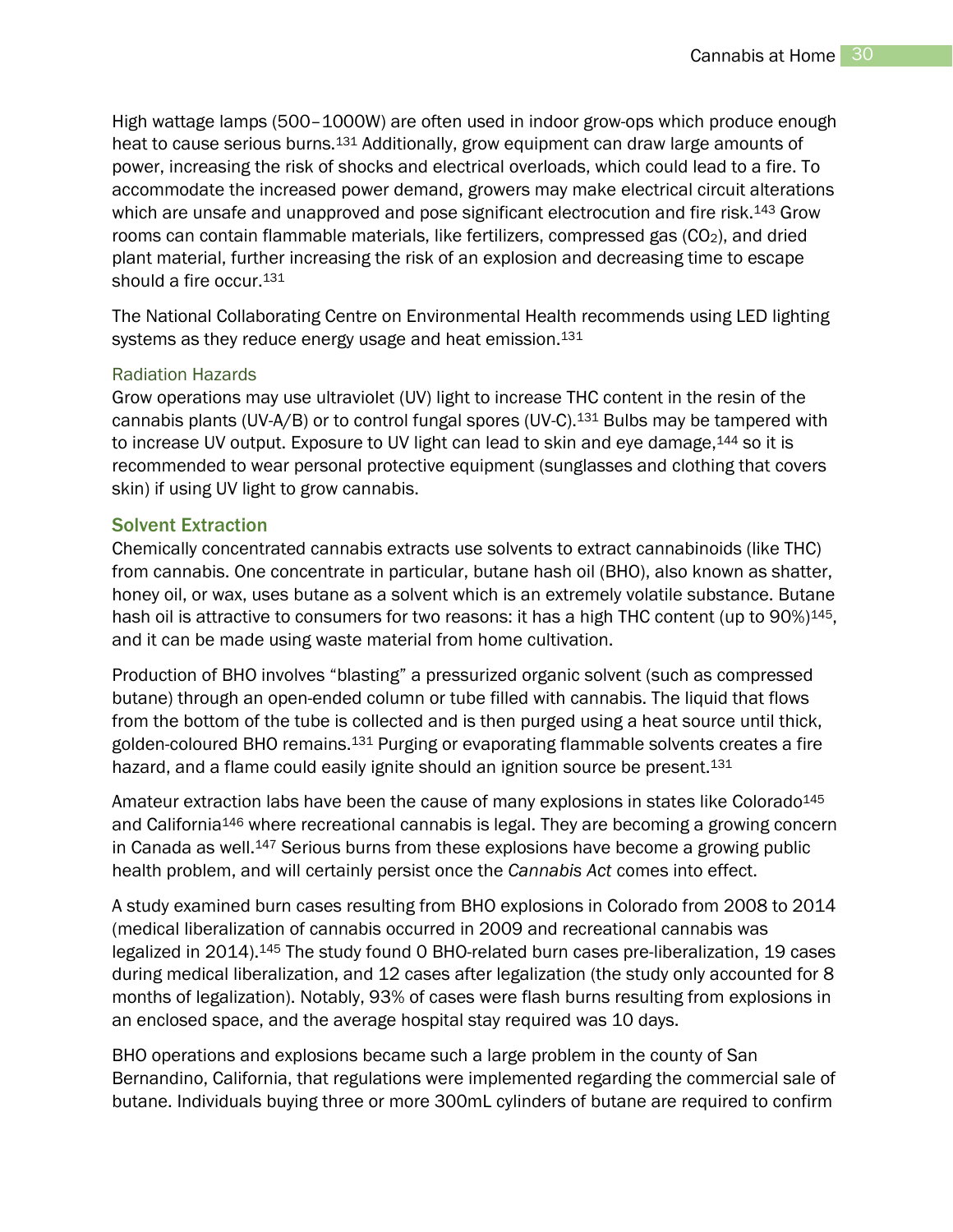their age and provide their contact information, and the purchase of more than four cylinders is prohibited from a single commercial establishment.<sup>148</sup> Canada has not announced any limitations on the purchase of butane post-legalization.

It is worth noting that, like edibles, cannabis concentrates will not be regulated in Canada until a year after the *Cannabis Act* comes into effect. However, unlike edibles, producing concentrates using organic solvents (such as butane) will be illegal.<sup>34</sup> Considering the increase in BHO operations and explosions post-legalization in Colorado and California, the increasing consumer demand for BHO, and there being no reasonable access to the product through the legal market until 2019, an increase in BHO explosions in Canada postlegalization will not be surprising.

#### <span id="page-31-0"></span>Harm Reduction

There are certain cannabis consumption practices that can be used in order to minimize the adverse health effects of cannabis use. Table 2 is a summary of the Lower-Risk Cannabis Use Guidelines (LRCUG) which were developed through findings of a systematic review of modifiable risk factors for cannabis-use related health harms compiled by Fischer et al.<sup>79</sup>

| <b>Risk Factor</b>                      | Recommendation                                                                                                                         | Rationale                                                                                                                                                                                                                                                                                                                                                                                                                                                                |
|-----------------------------------------|----------------------------------------------------------------------------------------------------------------------------------------|--------------------------------------------------------------------------------------------------------------------------------------------------------------------------------------------------------------------------------------------------------------------------------------------------------------------------------------------------------------------------------------------------------------------------------------------------------------------------|
| Age of Initiation                       | Avoid early age initiation of<br>cannabis use (definitely before<br>the age of 16 years)                                               | Early onset cannabis use is<br>associated with mental health<br>problems and cannabis<br>dependence later in life, perhaps<br>because of its effect on the<br>developing brain.                                                                                                                                                                                                                                                                                          |
| Choice of<br><b>Cannabis Products</b>   | Opt for products with low THC<br>concentrations, or high CBD:THC<br>ratios.<br>Avoid use of synthetic<br>cannabinoids (i.e. Spice, K2) | High THC content is a risk factor<br>for acute and chronic health<br>outcomes, including mental<br>health and substance<br>dependence.<br>CBD has been shown to attenuate<br>the intoxicating, sedating, and<br>cardiovascular effects of THC.<br>However, CBD must be present in<br>high doses to achieve this.<br>Synthetic cannabinoids have<br>been associated with an array of<br>severe adverse side effects that<br>are more severe than organic<br>cannabis use. |
| <b>Cannabis Use</b><br><b>Practices</b> | Non-smoking administration<br>methods, such as edibles, oils,                                                                          | Regular cannabis smoking is<br>associated with various                                                                                                                                                                                                                                                                                                                                                                                                                   |

Table 2: Summary of Low-Risk Cannabis Use Guidelines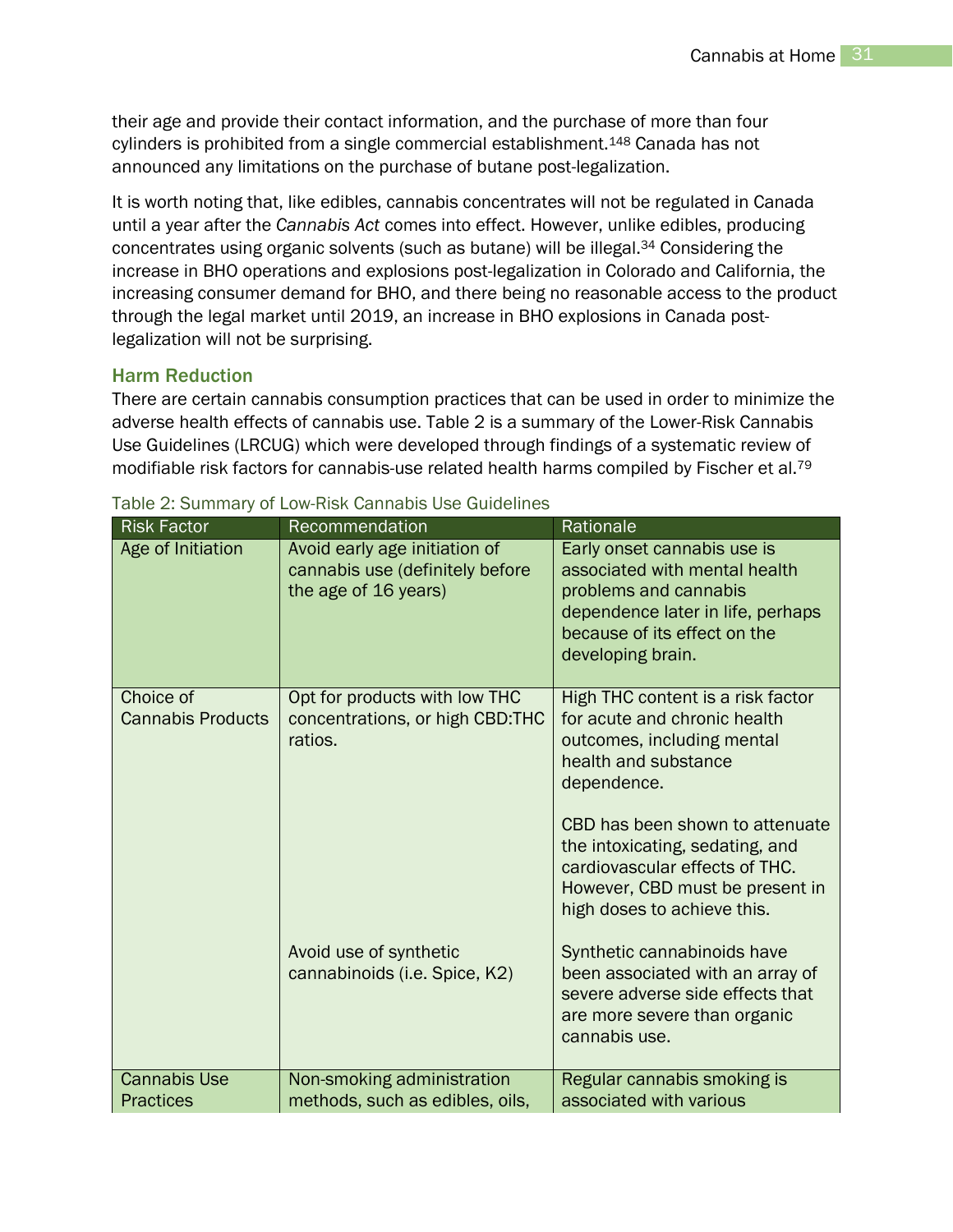|                                          | or tinctures, are preferred over<br>smoking cannabis. Vaporizers<br>are preferred over smoking<br>combusted cannabis material. | pulmonary and bronchial<br>problems (coughing, wheezing,<br>shortness of breath, etc.), as well<br>as acute bronchitis and impaired                                                                                              |
|------------------------------------------|--------------------------------------------------------------------------------------------------------------------------------|----------------------------------------------------------------------------------------------------------------------------------------------------------------------------------------------------------------------------------|
|                                          |                                                                                                                                | respiratory health.<br>Bongs or water pipes reduce<br>burnt particle inhalation but<br>increase intake of tar and<br>particulate matter. Transmission<br>of infectious disease (e.g.<br>tuberculosis) has also been<br>reported. |
|                                          |                                                                                                                                | Vaporizers do not combust<br>cannabis which reduces the risk<br>of respiratory problems<br>associated with inhalation of<br>combustion byproducts.                                                                               |
|                                          |                                                                                                                                | "Dabbing" (see Methods of<br>Consumption) increases the risk<br>of hydrocarbon burns and<br>inhalation of solder, rust, and<br>benzene.                                                                                          |
|                                          |                                                                                                                                | Edibles have a delayed onset of<br>psychoactive effects resulting in a<br>potentially larger-than-intended<br>dose. However, edibles do<br>eliminate the risk of respiratory<br>problems associated with<br>smoking.             |
|                                          | Avoid breath-holding or deep<br>inhalation practices meant to<br>increase the absorption of THC.                               | Practices such as breath-holding<br>or deep inhalation increase the<br>intake of hazardous byproducts,<br>like tar, carbon monoxide, and<br>carcinogens.                                                                         |
| Frequency and<br><b>Intensity of Use</b> | Users should limit cannabis use<br>to occasional at most (e.g. once<br>a week, weekends only, etc.)                            | Frequent cannabis use (daily or<br>near-daily) is a predictor of<br>various acute and chronic<br>cannabis-related problems:<br>mental health problems<br>cardiovascular problems                                                 |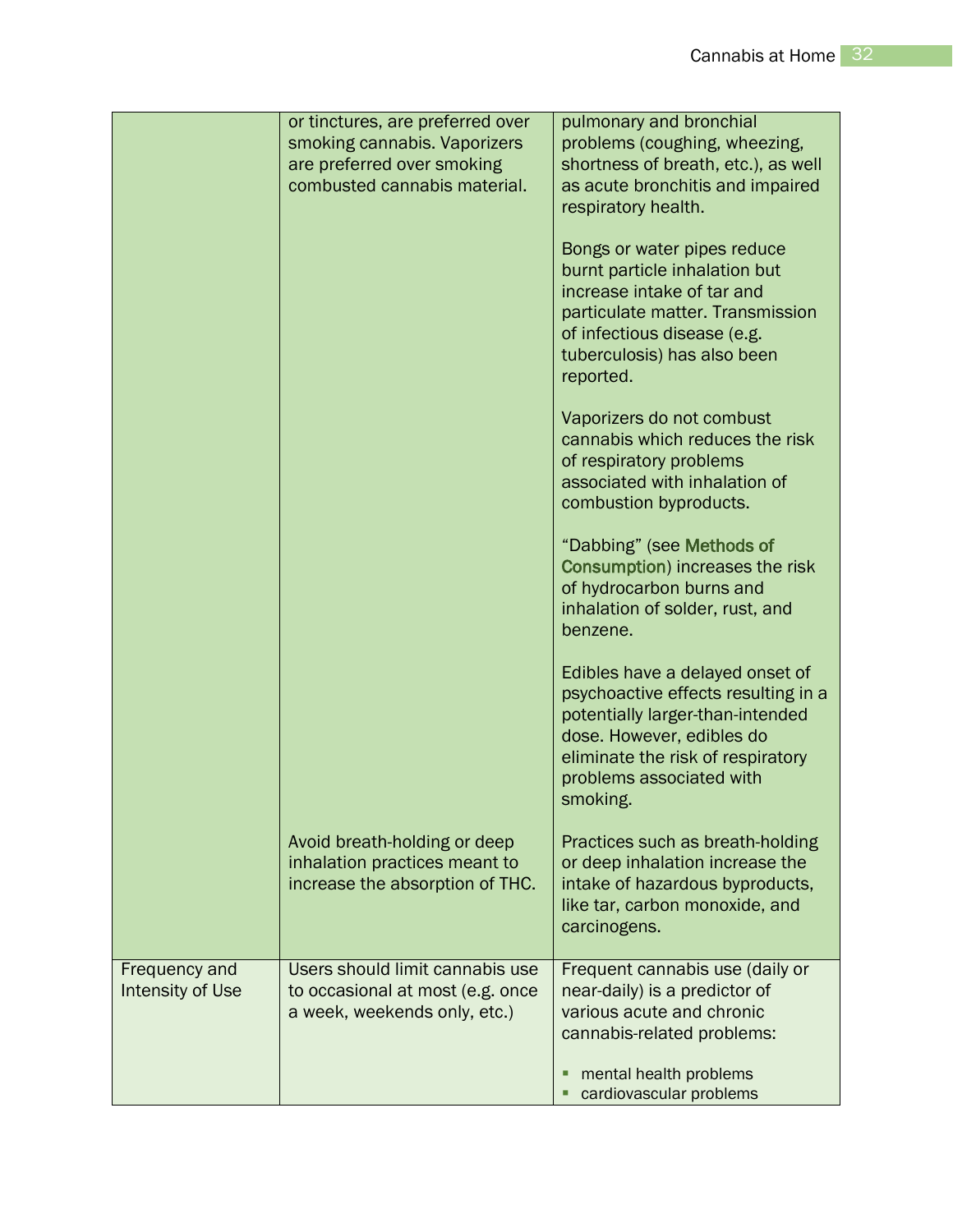|                                           |                                                                                                                                                            | motor vehicle accidents<br>suicidality<br>changes in brain structure<br>neurocognitive effects<br>cannabis dependence                                                                                             |
|-------------------------------------------|------------------------------------------------------------------------------------------------------------------------------------------------------------|-------------------------------------------------------------------------------------------------------------------------------------------------------------------------------------------------------------------|
| <b>Special Risk</b><br><b>Populations</b> | People with a predisposition for,<br>or first-degree family history of,<br>psychosis and substance use<br>disorders should refrain from<br>using cannabis. | Individuals with a personal or<br>family history of psychosis make<br>up a substantial proportion of<br>cannabis-attributed psychosis<br>cases.                                                                   |
|                                           | Pregnant women should not use<br>cannabis.                                                                                                                 | Using cannabis during pregnancy<br>is associated with low birth<br>weight, higher odds of placement<br>in neonatal intensive care units,<br>fetal growth reduction, and<br>increased risk of maternal<br>anaemia. |

It is also suggested by the authors that combining several risk behaviours will magnify the risk of adverse health outcomes related to cannabis (for example, early age of initiation combined with frequent use will likely disproportionately increase the risk of acute and chronic problems). Please refer to the Lower-Risk Cannabis Use Guidelines for detailed explanations of the evidence which supports these recommendations (found in the [Additional Resources](#page-37-0) section of this document).

#### <span id="page-33-0"></span>**Summary**

Legalization in other jurisdictions resulted in increased cases of pediatric cannabis exposures, pet cannabis exposures, and explosions and serious burns related to butane hash oil production.

Proper storage of cannabis is crucial to protecting children from accessing the substance. Store 'up and away' and keep products in their original, child-resistant packaging.

There are a number of concerns associated with home cultivation of cannabis, including increased access for children and pets, indoor air quality, pesticides, electrical and fire hazards, and radiation hazards.

Certain risk factors dispose consumers to greater health risks associated with cannabis. Consumption of products with high THC content and synthetic cannabinoids should be avoided. Starting to use cannabis at an early age, using it daily or near-daily, and regularly using inhalation methods to consume is not advisable.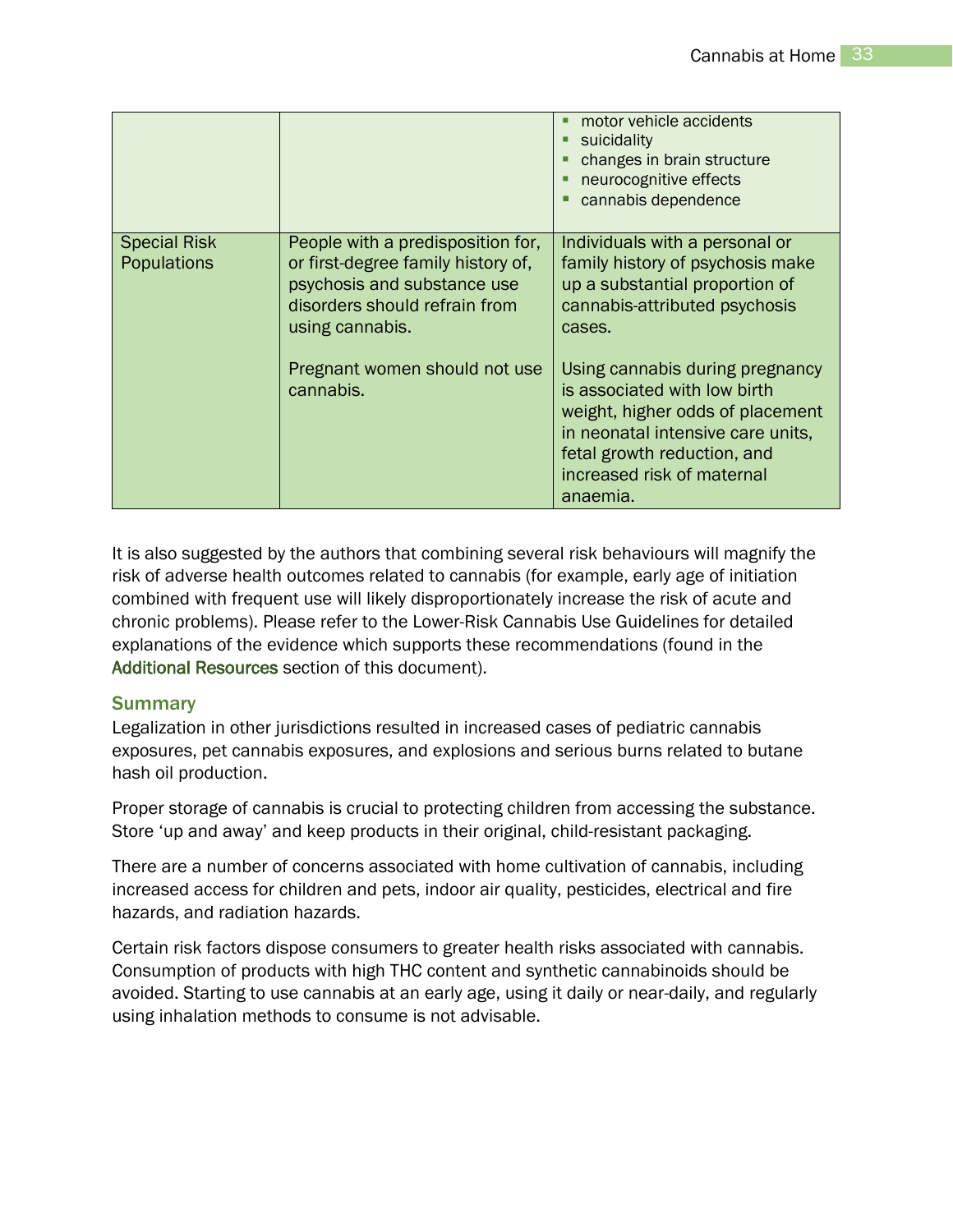## <span id="page-34-0"></span>**Conclusion**

Cannabis legalization will likely have at least some effect on safety at home, at work, and on the road. As more Canadians have expressed a willingness to try cannabis once it is legalized or increase their consumption, we may see more cannabis-impaired drivers on our roads, increased prevalence of cannabis use in the workplace, and increased incidents relating to community safety.

Current evidence on cannabis and its impact on various areas of safety is certainly lacking and some areas need to be explored further. Legalization will make it easier for this important research to take place. In particular, cannabis and its impact on workplace safety must be investigated as high quality studies are limited.

The recommendations provided in this document can be used to effectively mitigate safety risks associated with cannabis. A summary of recommendations can be found on the following page.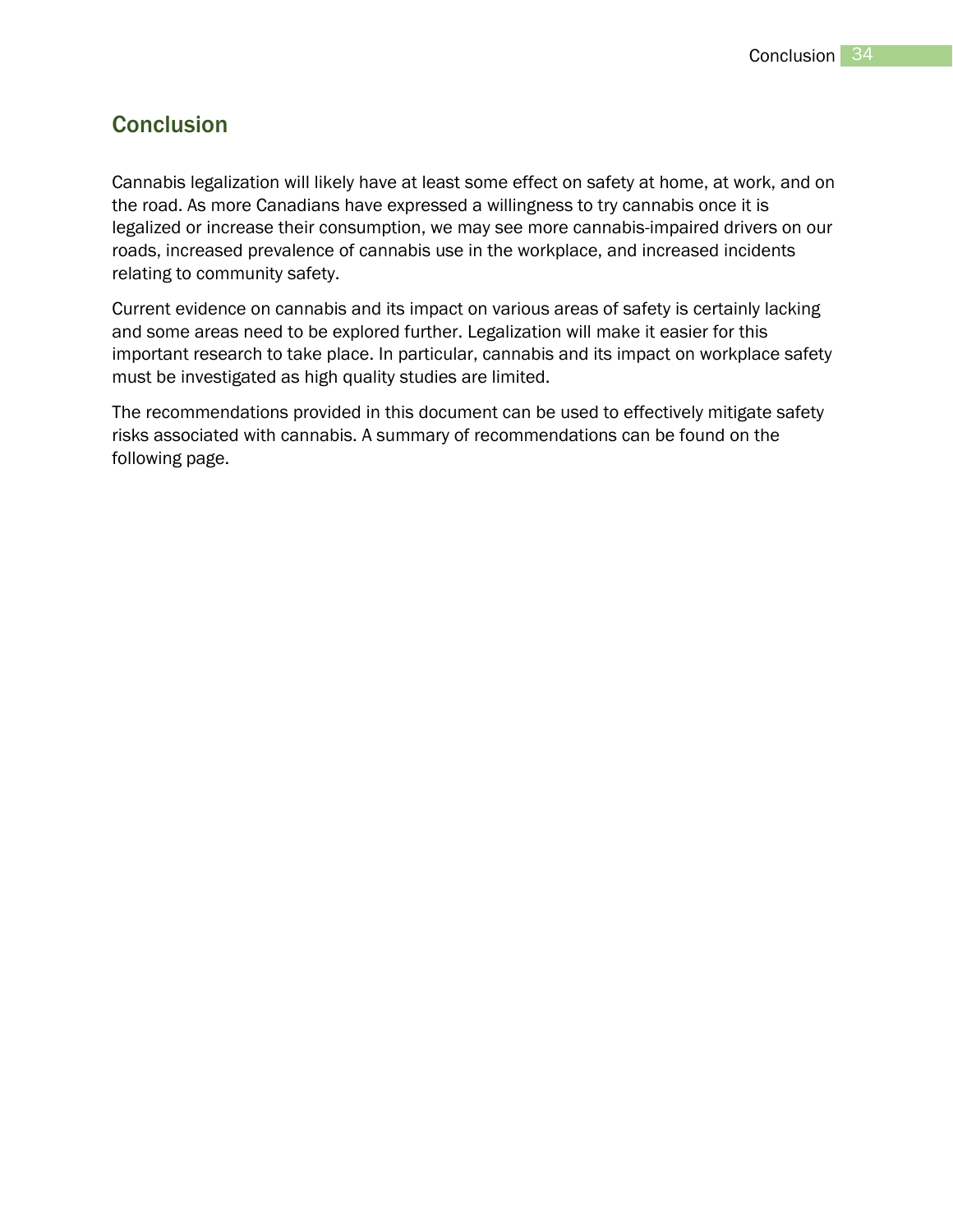## <span id="page-35-0"></span>Summary of Recommendations

### Safety on the Road

- Wait at least 6 hours after inhaling cannabis and 8 hours after ingesting it before driving. Wait even longer if euphoric effects are still felt.
- Never drive under the influence of cannabis in combination with alcohol.

#### Safety at Work

- Review substance use policies to ensure a focus on impairment or the ability to work safely as opposed to the mere presence of a substance.
- Seek legal advice before implementing a substance testing program.
- Include an overall evaluation of impairment in policies (observations and, if applicable, biological testing). Consider alternatives to substance testing like on the job performance testing and supervisory reviews.
- **Progressive discipline should be practiced in cases of suspected impairment.**
- **-** Document instances of suspected impairment using incident reports.
- **Train all employees about the physical and behavioural signs of cannabis use.**
- **Enforce policies consistently.**
- **Ensure all employees are aware of the policy.**
- **Regularly review policies (at least annually).**
- Use fit for work assessments to aid in accommodation of employees who use cannabis for medical purposes or those with substance dependences.
- Never assume that substance use is the cause of a change in an employee's behaviour or performance.
- **Ensure all employee information is kept confidential.**
- **IMPLEMENT ING OF THE WHO framework for healthy workplaces.**

#### Safety at Home

- **Store cannabis 'up and away' and in its original packaging.**
- **Discuss cannabis safety with any visitors (guests, babysitters) in your home, and with** any adults whose homes your child may visit.
- **Consider storing cannabis in a locked box.**
- **Ensure one sober parent at all times.**
- **Avoid using cannabis around children or youth.**
- **Secure grow rooms with strong locks and a home monitoring or alarm system.**
- Render any cannabis waste material unfit for use before disposing of it by mixing it with water and cat litter.
- Adhere to the legal limit for home cultivation (four plants) to prevent moisture problems.
- **Dispose of mouldy plants immediately.**
- Grow cannabis organically or outside until guidance is provided on pesticides suitable for home cultivation.
- Use LED lighting systems for growing to reduce energy usage and heat emission.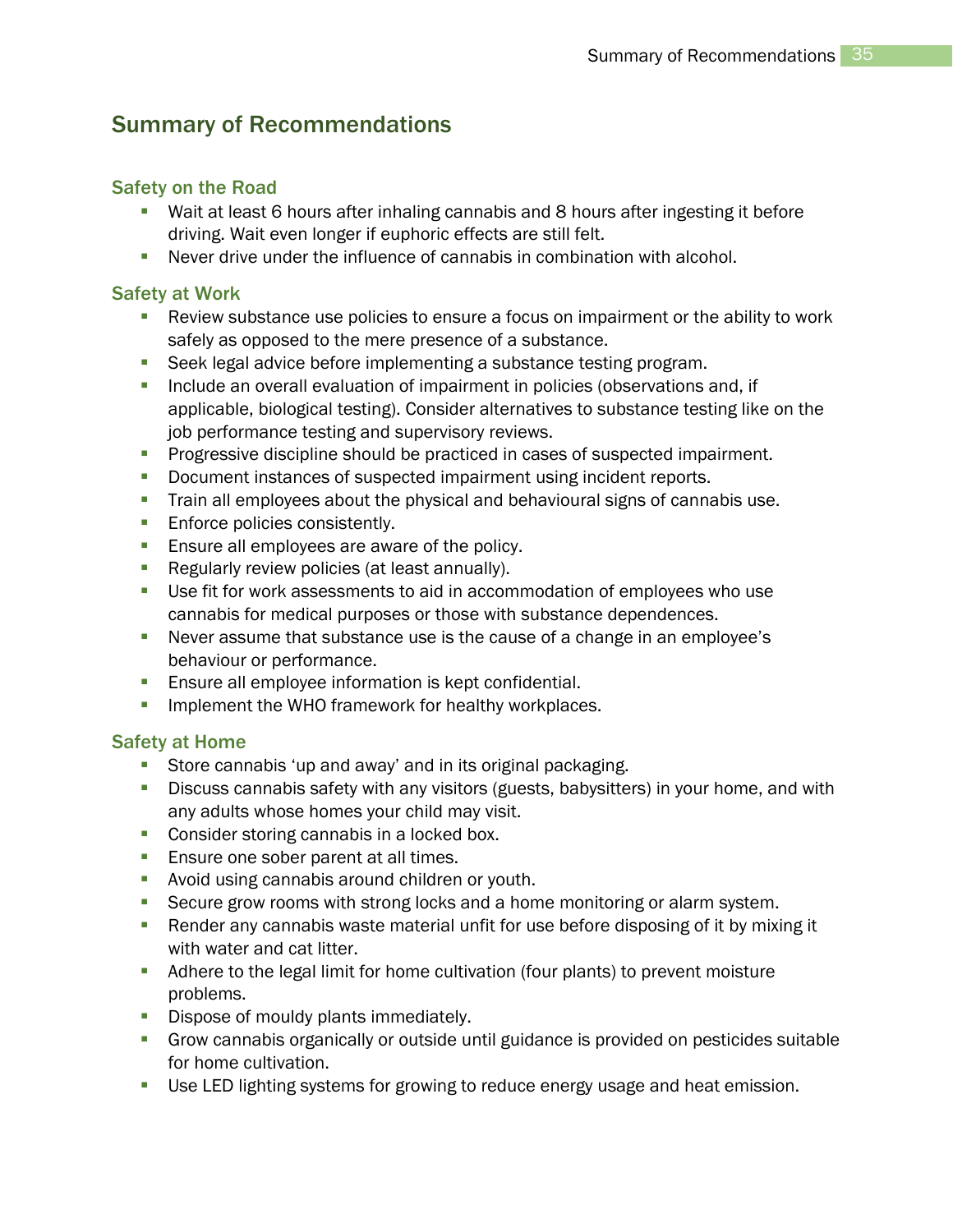- Wear personal protective equipment if you choose to use UV lighting in the grow room.
- **POLICY RECOMMENDATION:** Regulate the purchase of butane to curb amateur solvent extraction labs.
- **Using cannabis at an early age should be avoided.**
- Avoid using synthetic cannabinoids and products with high THC concentrations.
- Non-smoking administration methods should be used, like vapourization, edibles, and oils.
- **Avoid breath-holding and deep inhalation practices.**
- **EXECT** Limit use to occasional at the most (once a week, weekend only, etc).
- **People with a personal or family history of psychosis and substance disorders and** pregnant women should avoid using cannabis.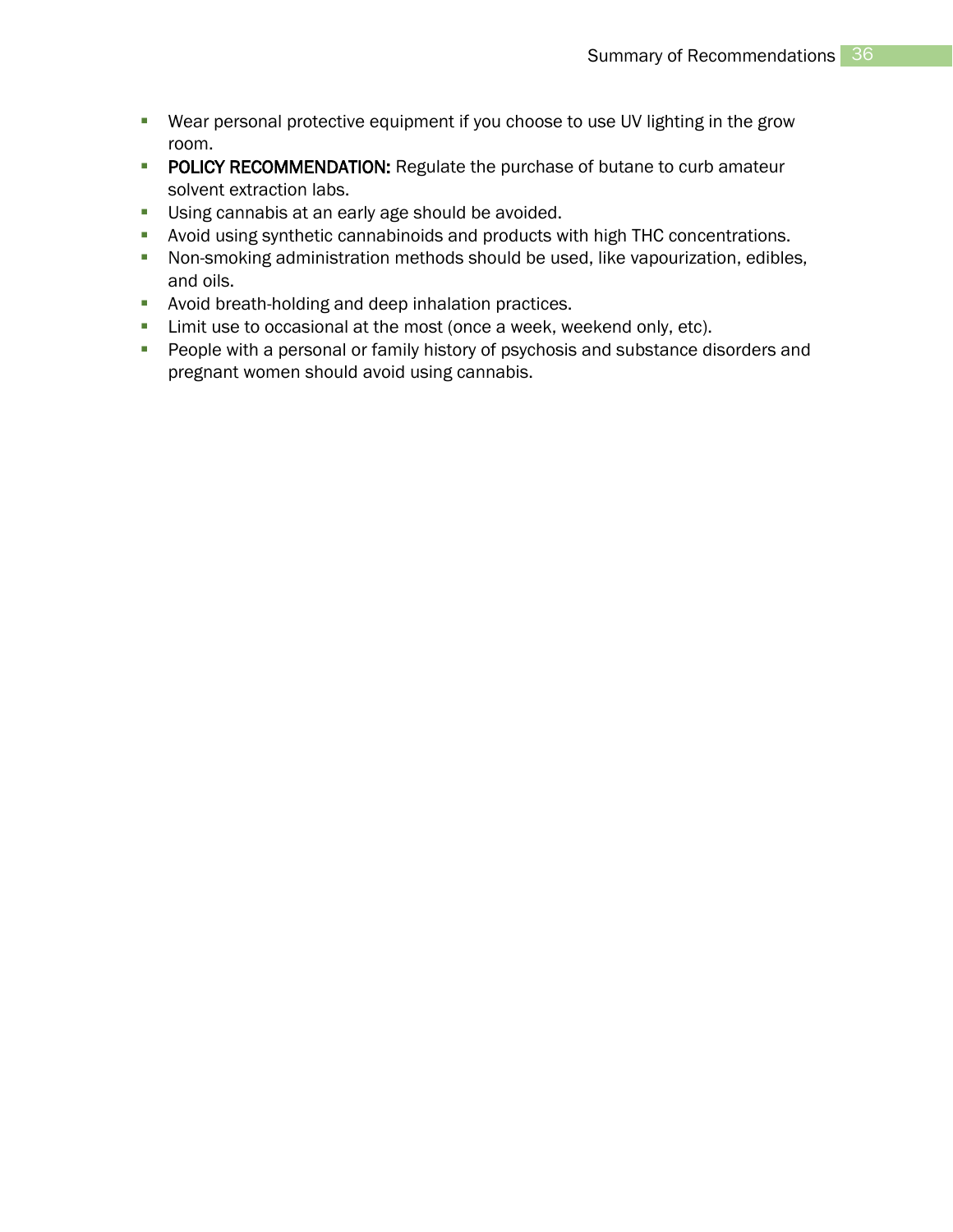## Additional Resources

<span id="page-37-0"></span>Cannabis and Driving: Evidence Review *Canadian Drug Policy Coalition*

[https://drugpolicy.ca/wp-content/uploads/2017/02/CDPC\\_Cannabis-and-](https://drugpolicy.ca/wp-content/uploads/2017/02/CDPC_Cannabis-and-Driving_Evidence-Review_FINALV2_March27-2017.pdf)[Driving\\_Evidence-Review\\_FINALV2\\_March27-2017.pdf](https://drugpolicy.ca/wp-content/uploads/2017/02/CDPC_Cannabis-and-Driving_Evidence-Review_FINALV2_March27-2017.pdf)

Workplace Strategies: Risk of Impairment from Cannabis *Canadian Centre on Occupational Health and Safety*

[https://www.ccohs.ca/products/publications/cannabis\\_whitepaper.pdf](https://www.ccohs.ca/products/publications/cannabis_whitepaper.pdf)

Guidelines for Workplace Alcohol and Drug Testing Policies *Newfoundland and Labrador Human Rights Commission* 

[https://thinkhumanrights.ca/education-and-resources/guidelines/guidelines-for-workplace](https://thinkhumanrights.ca/education-and-resources/guidelines/guidelines-for-workplace-alcohol-and-drug-testing-policies/#footnote-19)[alcohol-and-drug-testing-policies/#footnote-19](https://thinkhumanrights.ca/education-and-resources/guidelines/guidelines-for-workplace-alcohol-and-drug-testing-policies/#footnote-19)

Growing at Home: Health and Safety Concerns for Personal Cannabis Cultivation *National Collaborating Centre on Environmental Health*

[http://www.ncceh.ca/sites/default/files/Growing\\_At\\_Home\\_Health\\_Safety\\_Personal\\_Canna](http://www.ncceh.ca/sites/default/files/Growing_At_Home_Health_Safety_Personal_Cannabis_Cultivation_Mar_2018.pdf) bis Cultivation Mar 2018.pdf

Lower-Risk Cannabis Use Guidelines *Benedikt Fischer et al*

<https://ajph.aphapublications.org/doi/10.2105/AJPH.2017.303818>

Lower-Risk Cannabis Use Guidelines for public use *Benedikt Fischer et al*

[https://www.cma.ca/Assets/assets-](https://www.cma.ca/Assets/assets-library/document/en/advocacy/cma_policy_canadas_lower_risk_cannabis_use_pd16-06-e.pdf)

[library/document/en/advocacy/cma\\_policy\\_canadas\\_lower\\_risk\\_cannabis\\_use\\_pd16-06](https://www.cma.ca/Assets/assets-library/document/en/advocacy/cma_policy_canadas_lower_risk_cannabis_use_pd16-06-e.pdf) [e.pdf](https://www.cma.ca/Assets/assets-library/document/en/advocacy/cma_policy_canadas_lower_risk_cannabis_use_pd16-06-e.pdf)

Sensible Cannabis Education: A Toolkit for Educating Youth *Canadian Students for Sensible Drug Policy*

[https://www.cpha.ca/sites/default/files/uploads/conferences/2018/Sensible-Cannabis-](https://www.cpha.ca/sites/default/files/uploads/conferences/2018/Sensible-Cannabis-Education-A-Toolkit-for-Educating-Youth.pdf)[Education-A-Toolkit-for-Educating-Youth.pdf](https://www.cpha.ca/sites/default/files/uploads/conferences/2018/Sensible-Cannabis-Education-A-Toolkit-for-Educating-Youth.pdf)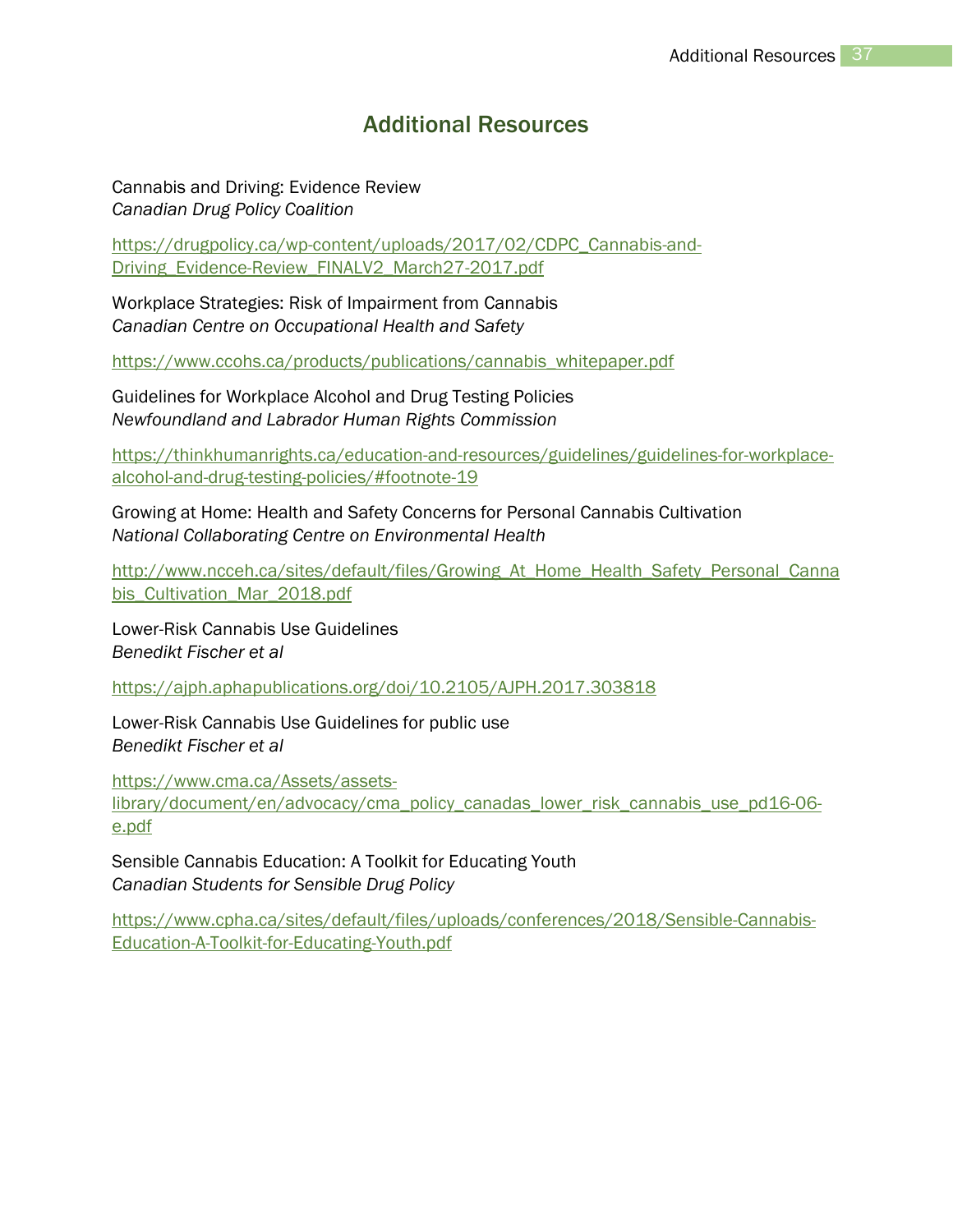## <span id="page-38-0"></span>Appendix A: Sample Workplace Substance Use Policy

The following was taken from Appendix A of *Workplace Strategies: Risk of Impairment from Cannabis* by the Canadian Centre on Occupational Health and Safety, which was adapted from the Atlantic Canada Council on Addiction's toolkit to address problematic substance use that impacts the workplace.<sup>115</sup>

Title: Substance Dependence/Impairment

Relevant Legislation: Occupational Health and Safety Act; Human Rights Act

#### Purpose:

ABC Organization is accountable to create a safe environment for patients, families, staff, volunteers and members of the public. This duty includes addressing any issue that may impair an employee's ability to perform their work functions responsibly.

#### Policy:

All individuals working at ABC Organization (including volunteers and contractors) are expected to report fit for duty for scheduled work and be able to perform assigned duties safely and acceptably without any limitations due to use or after effects of alcohol, illicit drugs, non-prescription drugs, prescribed medications, or any other substance that may impair judgment or performance.

ABC Organization has taken the position that the presence of illicit drugs, recreational drugs and alcohol on the worksite is not permitted.

Any individual failing to adhere to this policy will be subject to discipline up to and including dismissal.

#### Procedures:

Managers and supervisors are to identify and handle all situations promptly where there are concerns about an individual's ability to perform his or her job safely.

Employees who are assessed and suspected to be impaired while at work will be sent home immediately. Transportation will be arranged. The supervisor is responsible for documenting any incidence of suspected impairment.

Employees are encouraged to inform their supervisor or another named person(s) about any situation that may compromise their safety or the safety of others, or impair their performance.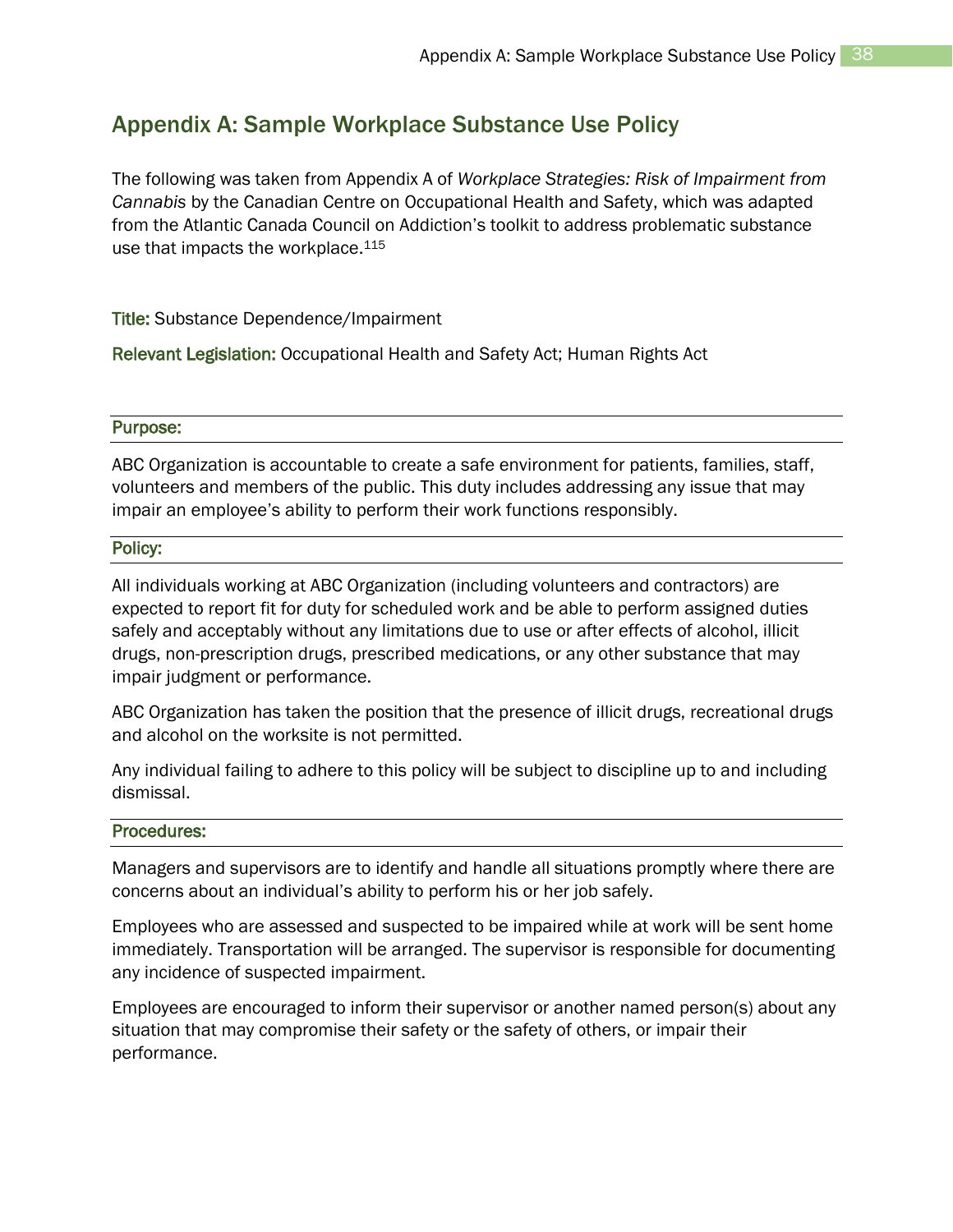ABC Organization will use "fit to work" procedures, and provide accommodations (where appropriate). ABC Organization honours that disabilities are protected through human rights legislation. ABC Organization will provide support for employees by providing access to confidential assessment, counselling, treatment, and after-care services. Employees who have substance dependence are strongly encouraged to seek assistance through the Employee Assistance Program. All voluntary referrals to the Employee Assistance Program are kept confidential.

Employees shall advise their supervisor whenever they have any concerns about their colleagues' fitness or duties.

The Human Resource contact will work with the immediate supervisor to determine appropriate disciplinary action if necessary.

The Manager will ensure adherence to reporting requirements with the appropriate licensing bodies.

Signed: \_\_\_\_\_\_\_\_\_\_\_\_\_\_\_\_\_\_\_\_\_\_\_\_\_\_\_\_\_\_\_\_\_\_\_\_\_\_\_\_\_\_\_\_\_\_\_\_\_\_\_\_\_\_\_

Effective Date: \_\_\_\_\_\_\_\_\_\_\_\_\_\_\_\_\_\_\_\_\_\_\_\_\_\_\_\_\_\_\_\_\_\_\_\_\_\_\_\_\_\_\_\_\_\_\_\_\_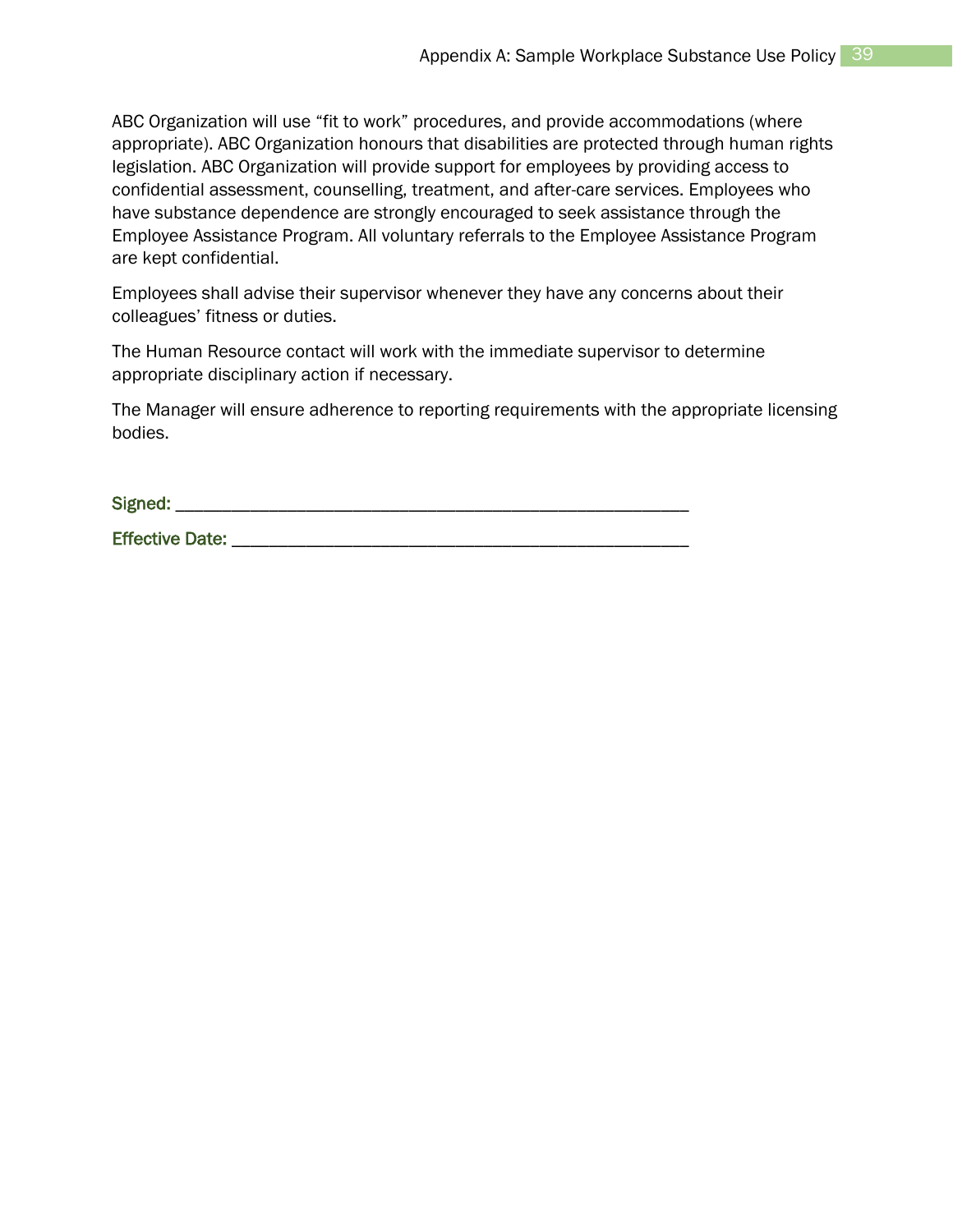## <span id="page-40-0"></span>Appendix B: Sample Workplace Accommodation Policy

The following was taken from Appendix C of *Workplace Strategies: Risk of Impairment from Cannabis* by the Canadian Centre on Occupational Health and Safety, which was in turn provided by the Canadian Human Rights Commission.<sup>115</sup>

## [Name of Organization]

#### Accommodation Policy and Procedures

#### Policy Statement

[Name of Organization] is committed to fostering an inclusive workplace where all employees are treated with respect and dignity.

[Name of Organization] will act in a manner consistent with its obligations under the Canadian Human Rights Act [insert; "and the Employment Equity Act, and (title of provincial or territorial human rights legislation)" if applicable].

[Name of Organization] will provide a workplace that ensures equal opportunity free from discrimination based on race, colour, national or ethnic origin, religion, age, sex (includes pregnancy or child-birth), sexual orientation, gender identity or expression, marital status, family status, genetic characteristics, disability (includes mental or physical disability, disfigurement and dependence on alcohol or a drug) or conviction for an offence for which a pardon has been granted or a record suspended.

[Name of Organization] will provide workplace accommodation, to the point of undue hardship. The purpose of accommodation is to ensure that individuals who are otherwise able to work are not discriminated against by being excluded from doing so when working conditions can be adjusted without causing undue hardship to the employer.

#### Application

This policy applies to all current employees and applicants for employment of **[Name of** Organization], including full and part-time, casual, contract, permanent, and temporary employees. This policy also applies to employees on approved leave including short and long-term disability leave.

This policy applies to all aspects of employment including, but not limited to recruitment, selection, training, promotion, transfers, work arrangements, compensation and benefits, and termination of employment.

#### **Definitions**

An Inclusive Workplace means that all employees have the opportunity to contribute and participate in the workplace in a barrier free environment. Critical to the notion of an inclusive workplace is a robust accommodation policy.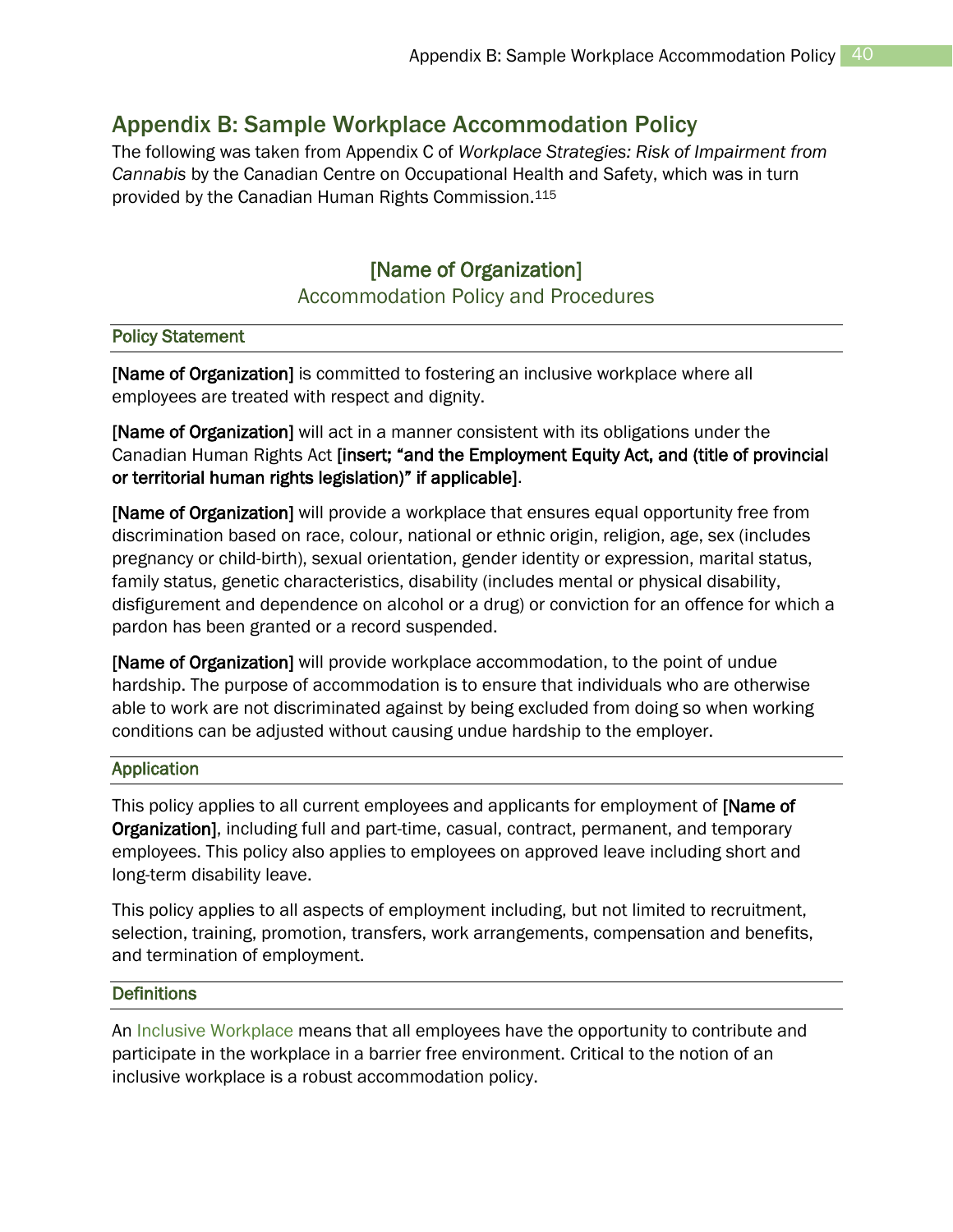Accommodation means taking steps to adjust rules, policies, practices or situations that have a negative impact on an individual or groups, protected under the Canadian Human Rights Act.

Undue Hardship occurs when accommodation adjustments to the workplace would be prohibitively expensive, or create undue risks to health or safety. Each situation will be viewed as unique and assessed individually. A claim of undue hardship must be supported with facts and a detailed analysis of options, impressionistic or speculative reasons will not suffice.

The following are examples where accommodation could cause undue hardship:

- an employer cannot accommodate without seriously impacting business operations;
- an employee will not be able to return to work in the foreseeable future or is absent so often that it is no longer possible to accommodate them without causing the employer serious financial hardship;
- the employee's position is safety sensitive and, as a result, accommodation may pose a safety risk to the employee, his or her colleagues, clients and/or the public.

#### Responsibilities and Expectations

Accommodation is a shared responsibility between employees, supervisors and [Name of Organization], as the employer.

#### [Name of Organization] is responsible for:

- **EXED** eliminating barriers that prevent people from accessing, or being included in, the workplace;
- **F** minimizing the need for individual accommodation by regularly reviewing rules, policies, by-laws and practices to ensure that they are not discriminatory;
- ensuring that all employees and job applicants are advised of their right to be accommodated;
- dealing with requests for accommodation in a timely, confidential and sensitive manner;
- **Peroviding individual accommodation to the point of undue hardship; and**
- **EXECTE:** ensuring that this policy is effectively implemented.

Supervisors are responsible for:

- fostering an inclusive work environment by treating all employees and job applicants with respect and dignity;
- **EXT** identifying and eliminating barriers that prevent people from accessing, or being included in, the workplace;
- dealing with requests for accommodation in a timely, confidential and sensitive manner;
- informing individuals requiring accommodation what information they need to provide to be accommodated;
- **EXECTE EXECTER EXECTER FIGHTED EXECTER** generation provided about the individual's accommodation need(s)
- **·** involving individuals requiring accommodation in the search for accommodation;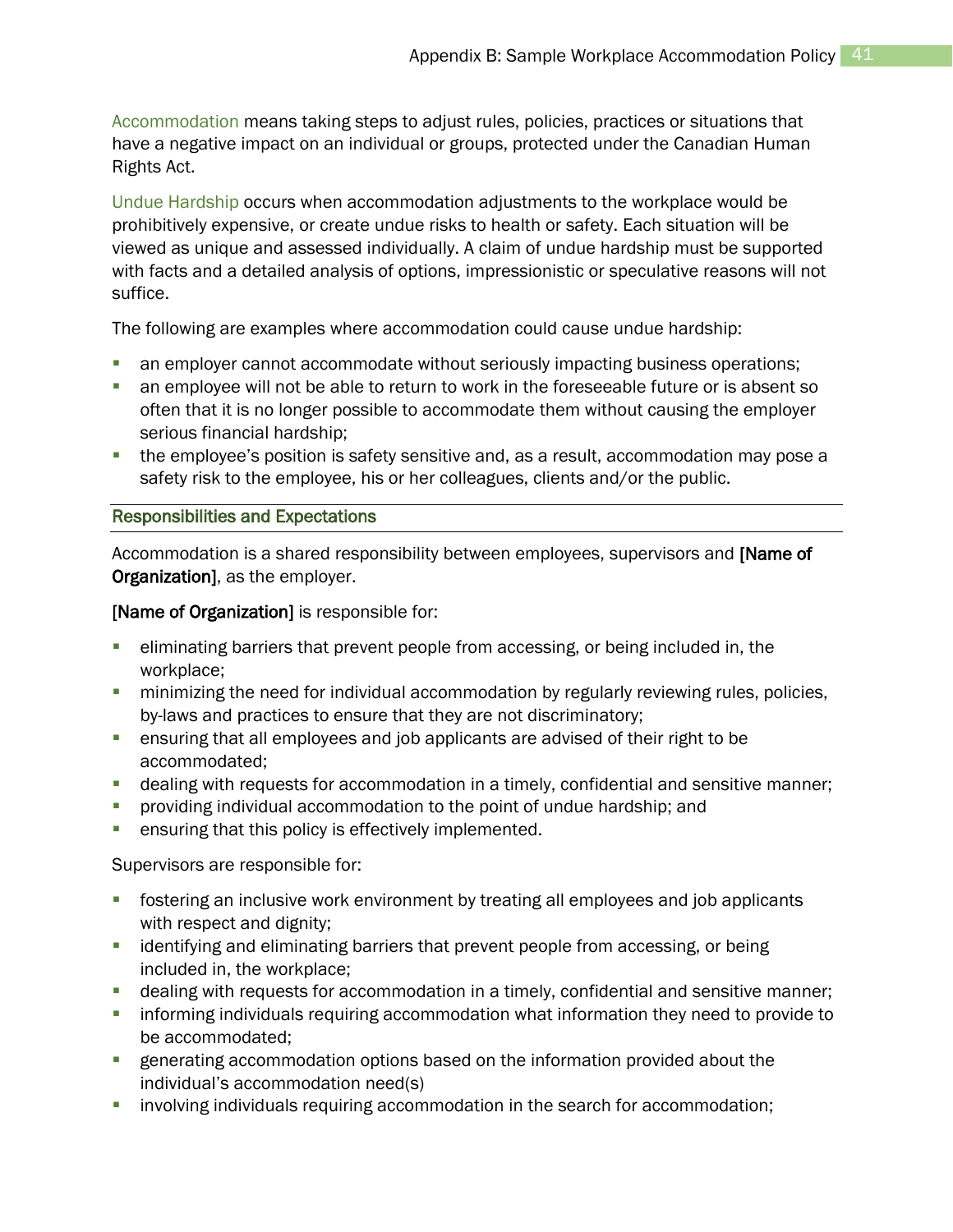**EXTED initiating a discussion about accommodation when they are aware that an employee or** job applicant may have a need for accommodation, but is unable, for any reason, to articulate that need.

Employees and job applicants are responsible for:

- making their accommodation needs known. This does not require the disclosure of the specific cause of their needs but only the effects which create the need for accommodation.
- **•** helping to identify potential accommodation options;
- **•** providing documentation in support of their request for accommodation, including information about any restrictions or limitations; and
- accepting an offer of accommodation that meets their needs, even if it is not their preferred accommodation option.

Employees and job applicants can expect:

- to be treated with respect and dignity;
- to have their needs accommodated up to the point of undue hardship; and
- to be informed of the reasons, if their accommodation request is denied.

#### Procedures for Accommodation

#### Job Applicants

When contacted for an interview, job applicants will be advised that [Name of Organization] has an accommodation policy and asked whether he or she requires accommodation to participate in the hiring process.

[Name and/or Position A] will evaluate the job applicant's request for accommodation and may request more information from the applicant to facilitate the accommodation.

If a request for accommodation is denied, the reasons why will be clearly communicated to the job applicant.

#### Employees

An employee may request accommodation by notifying his or her supervisor. Alternatively, accommodation needs may be identified through supervisor and employee collaboration in response to concerns raised by the supervisor.

The supervisor will document the request, including the employee's name, position and date of the request, any details provided by the employee and any accommodation options suggested by the employer or employee.

The supervisor may request supporting documentation from the employee in order to identify accommodation needs and options (e.g. details of restrictions or limitations).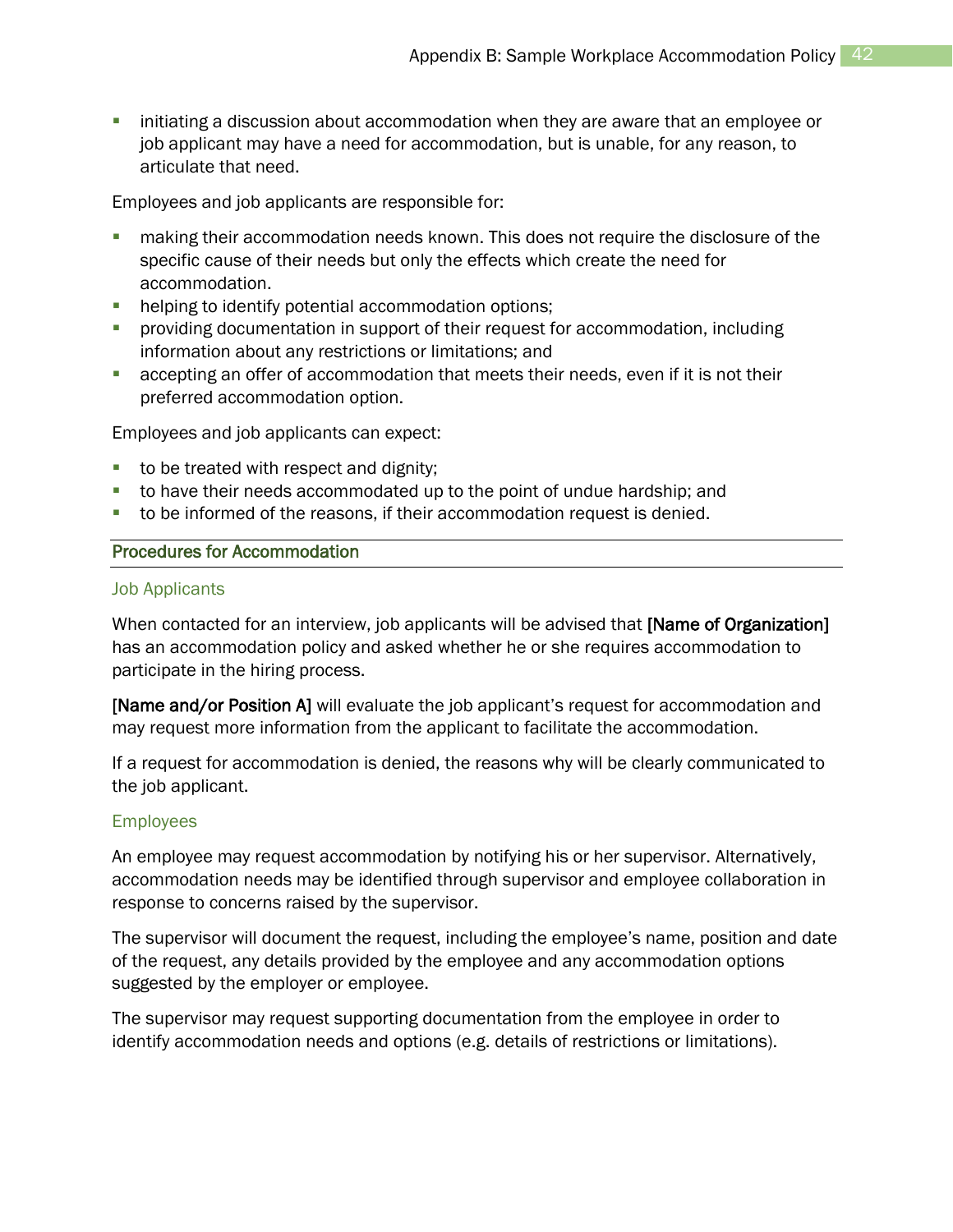When dealing with an accommodation request based on disability, the supervisor should refer to Annex A which provides guidance on asking for medical information to support the accommodation request.

The supervisor will consider accommodation options including, but not limited to: workstation adjustments; reassignment of job tasks; changes to scheduling or hours of work; leaves of absence; and temporary or permanent reassignment.

The supervisor will discuss available accommodation options with the employee. The accommodation preferences of the employee will be taken into account. However, the supervisor may proceed with an option that is less costly or easier to provide, when it meets the employee's accommodation needs. The supervisor will clearly communicate the reasons for his or her decision to the employee.

The supervisor will review the accommodation measures with the employee on a regular basis to confirm they continue to be necessary and effective.

If the available accommodation options raise the likelihood of causing undue hardship, the supervisor will refer the matter to [Name and/or Position B] for decision.

[Name and/or Position B] will ensure that all accommodation options short of undue hardship have been considered prior to refusing accommodation. If a request for accommodation is denied, [Name and/or Position B] will clearly communicate the reasons why to the employee.

#### Appeals

If an employee or applicant has been denied accommodation, is not satisfied with the accommodation offered, or believes that his or her request has not been handled in accordance with this policy, he or she may request a second opinion from [Name and/or Position C].

An employee or applicant may also file a discrimination complaint with the Canadian Human Rights Commission [insert "and (title of other grievance mechanism)" if applicable].

#### Privacy and Confidentiality

All records associated with accommodation requests will be maintained in a secure location, separate from employees' personnel files and will only be shared with persons who need the information.

[Name of Organization] and all individuals involved in the accommodation process will comply with the requirements of the [insert "(title of applicable privacy legislation)"] to protect personal information.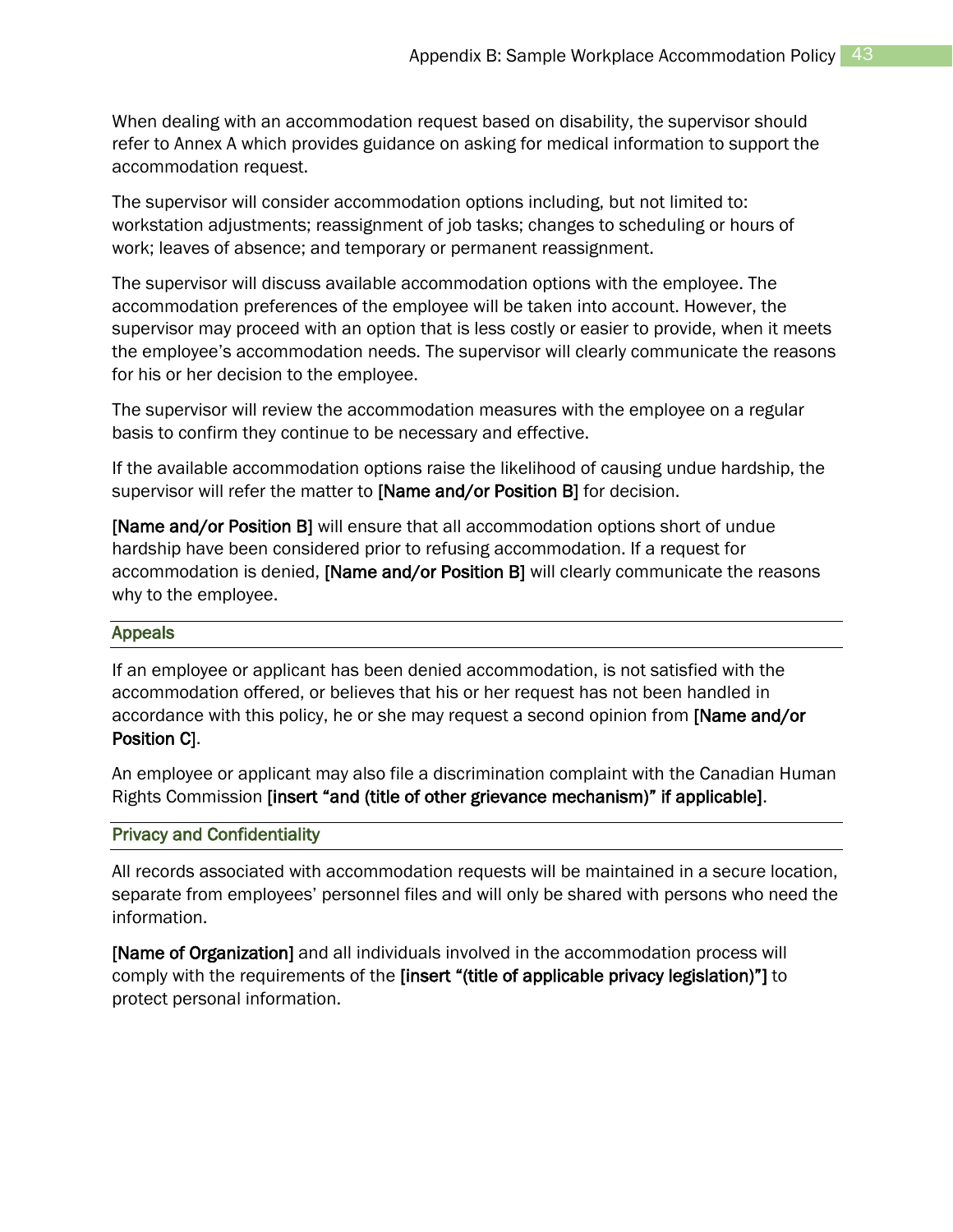#### Review

[Name and/or Position A] will review this policy and related procedures on an annual basis, or as required, and will make adjustments as necessary to ensure that it continues to meet the needs of all employees.

#### **Enquiries**

Enquiries about this policy and related procedures can be made to [Name and/or Position B].

Date: [Month, day, year]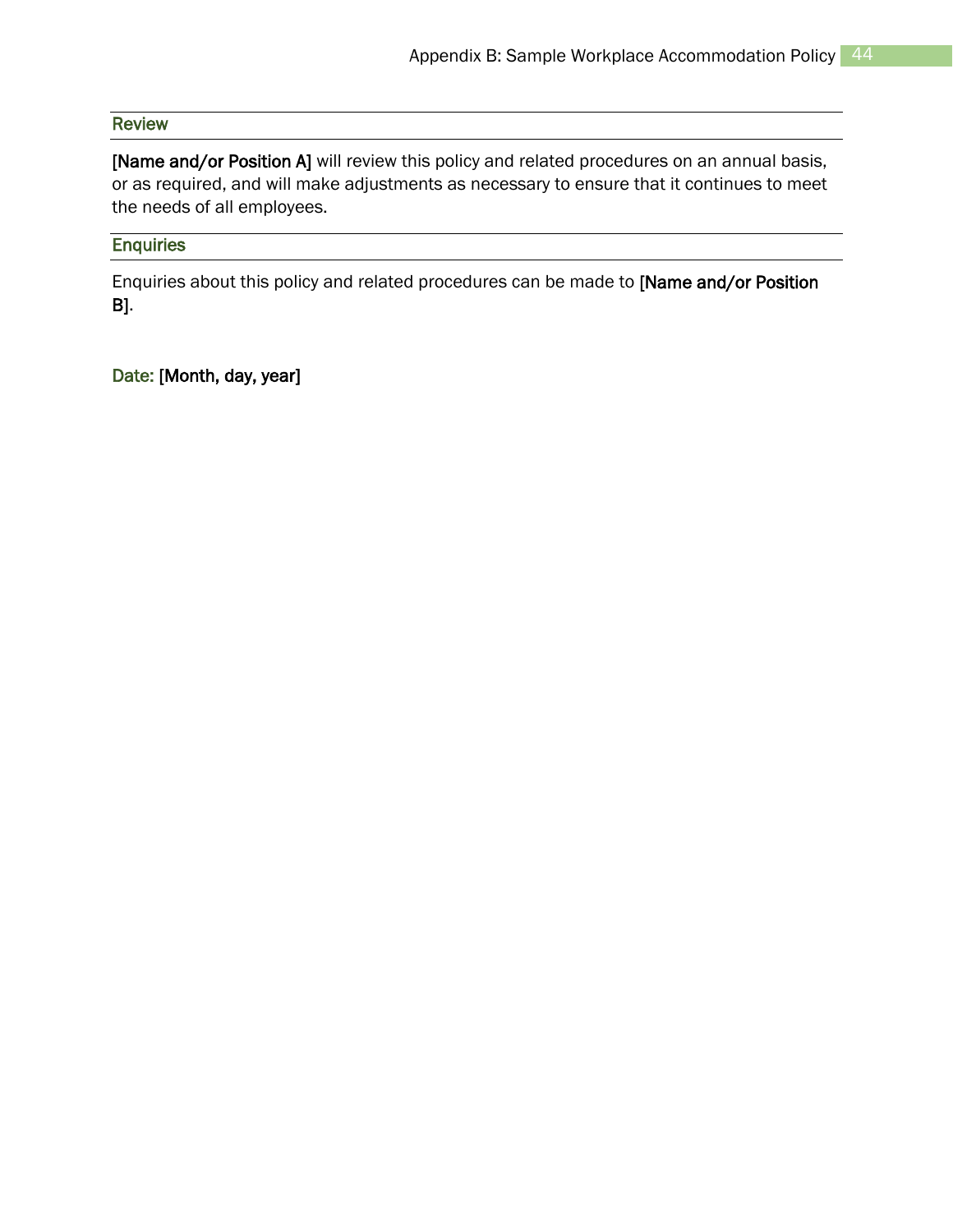## **References**

- <span id="page-45-0"></span>1. ElSohly MA, ed. *Marijuana and the Cannabinoids*. Totowa, NJ: Humana Press; 2007. doi:10.1007/978-1-59259-947-9.
- 2. Aizpurua-Olaizola O, Soydaner U, Öztürk E, et al. Evolution of the Cannabinoid and Terpene Content during the Growth of Cannabis sativa Plants from Different Chemotypes. *J Nat Prod*. 2016;79(2):324-331. doi:10.1021/acs.jnatprod.5b00949.
- 3. Mackie K. Cannabinoid Receptors as Therapeutic Targets. *Annu Rev Pharmacol Toxicol*. 2006;46(1):101-122. doi:10.1146/annurev.pharmtox.46.120604.141254.
- 4. Di Marzo V, Melck D, Bisogno T, De Petrocellis L. Endocannabinoids: endogenous cannabinoid receptor ligands with neuromodulatory action. *Trends Neurosci*. 1998;21(12):521-528. doi:10.1016/S0166-2236(98)01283-1.
- 5. Bisogno T, Hanuš L, De Petrocellis L, et al. Molecular targets for cannabidiol and its synthetic analogues: effect on vanilloid VR1 receptors and on the cellular uptake and enzymatic hydrolysis of anandamide. *Br J Pharmacol*. 2001;134(4):845-852. doi:10.1038/sj.bjp.0704327.
- 6. Mechoulam R, Shani A, Edery H, Grunfeld Y. Chemical basis of hashish activity. *Science*. 1970;169(3945):611-612. http://www.jstor.org/stable/1730378. Accessed May 8, 2018.
- 7. Ashton CH. Adverse effects of cannabis and cannabinoids. *Br J Anaesth*. 1999;83(4):637-649. doi:10.1093/bja/83.4.637.
- 8. Beirness DJ, Porath A. Clearing the Smoke on Cannabis: Cannabis Use and Driving. 2016. http://www.ccdus.ca/Resource Library/CCSA-Cannabis-Use-Driving-Report-2017-en.pdf. Accessed May 14, 2018.
- 9. Canadian Centre on Substance Abuse. Canadian Drug Summary: Cannabis. 2015.
- 10. National Academies of Sciences Engineering and Medicine. *The Health Effects of Cannabis and Cannabinoids*. Washington, D.C.: National Academies Press; 2017. doi:10.17226/24625.
- 11. Brady KT, Balster RL. The effects of delta-9-tetrahydrocannabinol alone and in combination with cannabidiol on fixed-interval performance in rhesus monkeys. *Psychopharmacology (Berl)*. 1980;72(1):21-26. doi:10.1007/BF00433803.
- 12. Wright MJ, Vandewater SA, Taffe MA. Cannabidiol attenuates deficits of visuospatial associative memory induced by Δ 9 tetrahydrocannabinol. *Br J Pharmacol*. 2013;170(7):1365-1373. doi:10.1111/bph.12199.
- 13. Fasinu PS, Phillips S, ElSohly MA, Walker LA. Current Status and Prospects for Cannabidiol Preparations as New Therapeutic Agents. *Pharmacother J Hum Pharmacol Drug Ther*. 2016;36(7):781-796. doi:10.1002/phar.1780.
- 14. Iffland K, Grotenhermen F. An update on safety and side effects of cannabidiol: A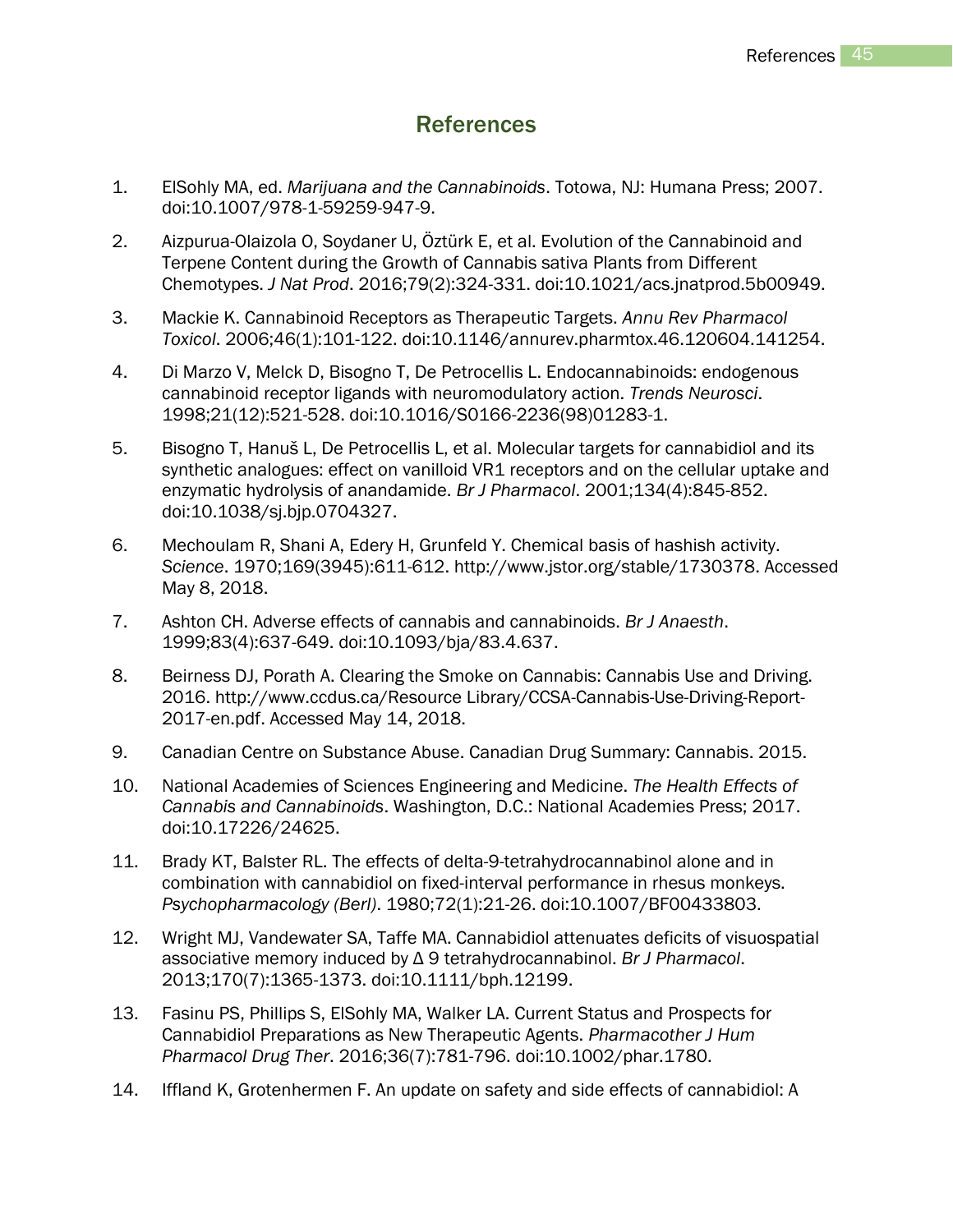review of clinical data and relevant animal studies. *Cannabis Cannabinoid Res*. 2017;2(1):139-154. doi:10.1089/can.2016.0034.

- 15. Pertwee RG. Targeting the endocannabinoid system with cannabinoid receptor agonists: pharmacological strategies and therapeutic possibilities. *Philos Trans R Soc B Biol Sci*. 2012;367(1607):3353-3363. doi:10.1098/rstb.2011.0381.
- 16. Russo EB. History of Cannabis and Its Preparations in Saga, Science, and Sobriquet. *Chem Biodivers*. 2007;4(8):1614-1648. doi:10.1002/cbdv.200790144.
- 17. Niesink RJM, Rigter S, Koeter MW, Brunt TM. Potency trends of Δ 9 tetrahydrocannabinol, cannabidiol and cannabinol in cannabis in the Netherlands: 2005-15. *Addiction*. 2015;110(12):1941-1950. doi:10.1111/add.13082.
- 18. Steep Hill Labs. Cannabinol (CBN): A Sleeping Synergy. https://www.steephill.com/blogs/34/Cannabinol-(CBD):-A-Sleeping-Synergy. Published 2017. Accessed May 14, 2018.
- 19. Karniol IG, Shirakawa I, Takahashi RN, Knobel E, Musty RE. Effects of Δ9- Tetrahydrocannabinol and Cannabinol in Man. *Pharmacology*. 1975;13(6):502-512. doi:10.1159/000136944.
- 20. Grotenhermen F. Pharmacokinetics and Pharmacodynamics of Cannabinoids. *Clin Pharmacokinet*. 2003;42(4):327-360. doi:10.2165/00003088-200342040-00003.
- 21. Statistics Canada. Canadian cannabis survey 2017 Summary. https://www.canada.ca/en/health-canada/services/publications/drugs-healthproducts/canadian-cannabis-survey-2017-summary.html. Published 2017. Accessed May 15, 2018.
- 22. Ashton CH. Pharmacology and effects of cannabis: A brief review. *Br J Psychiatry*. 2001;178(02):101-106. doi:10.1192/bjp.178.2.101.
- 23. Ridgeway G, Kilmer B. Bayesian inference for the distribution of grams of marijuana in a joint. *Drug Alcohol Depend*. 2016;165:175-180. doi:10.1016/j.drugalcdep.2016.06.004.
- 24. Gieringer D, St. Laurent J, Goodrich S. Cannabis Vaporizer Combines Efficient Delivery of THC with Effective Suppression of Pyrolytic Compounds. *J Cannabis Ther*. 2004;4(1):7-27. doi:10.1300/J175v04n01\_02.
- 25. Hollister LE, Gillespie HK, Ohlsson A, Lindgren JE, Wahlen A, Agurell S. Do plasma concentrations of delta 9-tetrahydrocannabinol reflect the degree of intoxication? *J Clin Pharmacol*. 1981;21(8-9 Suppl):171S-177S. http://www.ncbi.nlm.nih.gov/pubmed/6271822.
- 26. Grotenhermen F. Harm Reduction Associated with Inhalation and Oral Administration of Cannabis and THC. *J Cannabis Ther*. 2001;1(3-4):133-152. doi:10.1300/J175v01n03\_09.
- 27. Health Canada. About cannabis. https://www.canada.ca/en/healthcanada/services/drugs-medication/cannabis/about.html. Published 2018. Accessed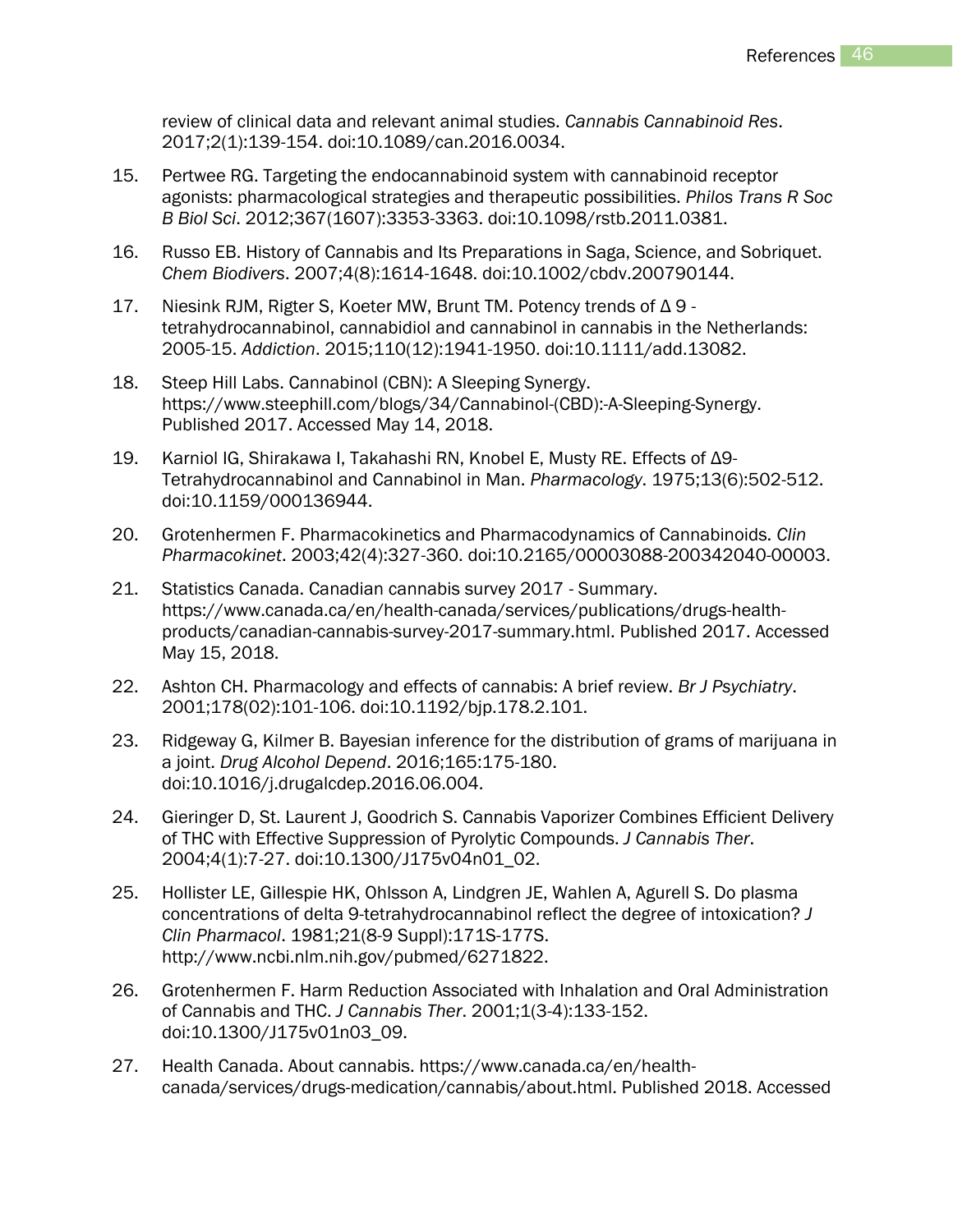May 15, 2018.

- 28. Francis M. The Different Methods Of Cannabis Ingestion. Cresco Labs. https://www.crescolabs.com/cannabis-ingestion-methods/. Published 2016. Accessed May 17, 2018.
- 29. United Nations Office on Drugs and Crime. *World Drug Report 2016*. New York; 2016. www.unodc.org/wdr2016/.
- 30. Statistics Canada. Canadian Tobacco Alcohol and Drugs (CTADS): 2015 summary. https://www.canada.ca/en/health-canada/services/canadian-tobacco-alcohol-drugssurvey/2015-summary.html. Published 2017. Accessed May 18, 2018.
- 31. Statistics Canada. *National Cannabis Survey, First Quarter 2018*.; 2018. https://www.statcan.gc.ca/daily-quotidien/180418/dq180418b-eng.pdf. Accessed May 17, 2018.
- 32. Hango D, LaRochelle-Côté S. Association between the frequency of cannabis use and selected social indicators. Insights on Canadian Society. http://www.statcan.gc.ca/pub/75-006-x/2018001/article/54968-eng.htm. Published 2018. Accessed May 18, 2018.
- 33. Health Canada. Information on the new Access to Cannabis for Medical Purpose Regulations. https://www.canada.ca/en/health-canada/services/drugs-healthproducts/medical-use-marijuana/medical-use-marijuana.html. Published 2016. Accessed May 18, 2018.
- 34. Government of Canada. Legislative Background: An Act respecting cannabis and to amend the Controlled Drugs and Substances Act, the Criminal Code and other Acts (Bill C-45). 2017. https://lop.parl.ca/About/Parliament/LegislativeSummaries/bills\_ls.asp?ls=c45&Parl =42&Ses=1&source=library\_prb&Language=E. Accessed May 18, 2018.
- 35. Government of Canada. Legislative Background: reforms to the Transportation Provisions of the Criminal Code (Bill C-46). http://www.justice.gc.ca/eng/csjsjc/pl/sidl-rlcfa/c46/p3.html. Published 2017. Accessed May 18, 2018.
- 36. Government of Newfoundland and Labrador. Provincial Government Releases First Details on Cannabis Legalization in Newfoundland and Labrador. 2017. http://www.releases.gov.nl.ca/releases/2017/exec/1123n01.aspx. Accessed July 31, 2018.
- 37. *Cannabis Control Act*. Government of Newfoundland and Labrador; 2018. https://www.assembly.nl.ca/Legislation/sr/statutes/c04-1.htm. Accessed August 7, 2018.
- 38. Government of Newfoundland and Labrador. New Drug Impaired Driving Laws Further Strengthen Legislation. http://www.releases.gov.nl.ca/releases/2018/servicenl/0528n04.aspx. Published 2018. Accessed July 31, 2018.
- 39. Beirness DJ, Beasley EE. Alcohol and Drug Use Among Drivers: British Columbia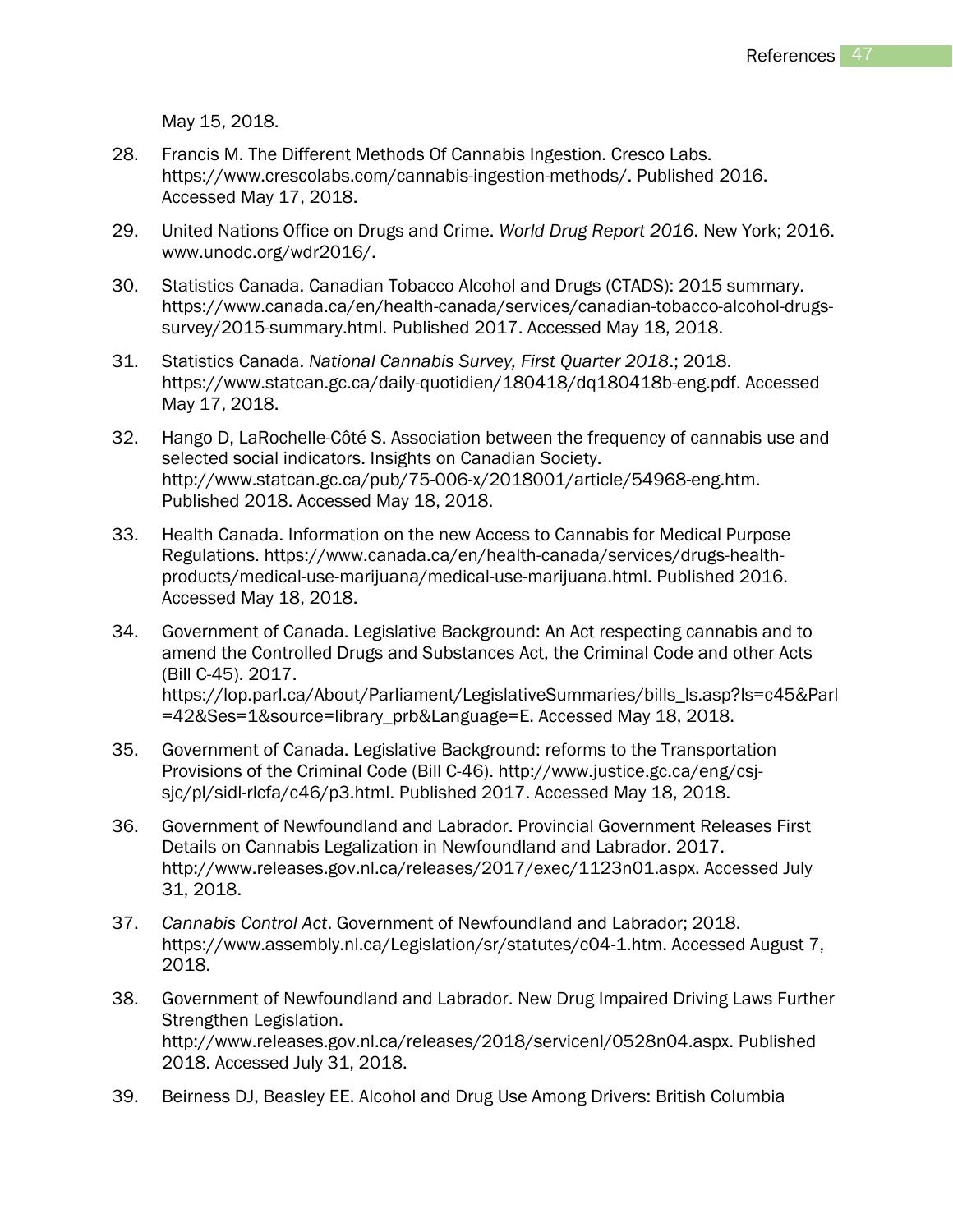Roadside Survey 2010. 2010. http://www.ccsa.ca/Resource Library/2011 CCSA Alcohol and Drug Use Among Drivers en.pdf. Accessed May 29, 2018.

- 40. Beasley EE, Beirness DJ. Alcohol and Drug Use Among Drivers Following the Introduction of Immediate Roadside Prohibitions in British Columbia: Findings from the 2012 Roadside Survey. 2012. https://www2.gov.bc.ca/assets/gov/driving-andtransportation/driving/publications/bc-roadside-report2012.pdf. Accessed May 29, 2018.
- 41. Minaker L, Bonham A, Elton-Marshall T, Leos-Toro C, Wild TC, Hammond D. Under the influence: examination of prevalence and correlates of alcohol and marijuana consumption in relation to youth driving and passenger behaviours in Canada. A cross-sectional study. *C Open*. 2017;5(2):E386-E394. doi:10.9778/cmajo.20160168.
- 42. Stoduto G, Vingilis E, Kapur BM, Sheu W-J, McLellan BA, Liban CB. Alcohol and drug use among motor vehicle collision victims admitted to a regional trauma unit: demographic, injury, and crash characteristics. *Accid Anal Prev*. 1993;25(4):411-420. doi:10.1016/0001-4575(93)90070-D.
- 43. Beirness DJ, Beasley EE, Boase P. Drug Use Among Fatally Injured Drivers in Canada. In: Watson B, Sheehan M, eds. *Proceedings of the International Conference on Alcohol, Drugs and Traffic Safety*. Brisbane: ICADTS; 2013. http://www.icadtsinternational.com/files/documents/2013\_015.pdf. Accessed May 29, 2018.
- 44. Crean RD, Crane NA, Mason BJ. An Evidence-Based Review of Acute and Long-Term Effects of Cannabis Use on Executive Cognitive Functions. *J Addict Med*. 2011;5(1):1- 8. doi:10.1097/ADM.0b013e31820c23fa.
- 45. Curran V, Brignell C, Fletcher S, Middleton P, Henry J. Cognitive and subjective doseresponse effects of acute oral Δ 9 -tetrahydrocannabinol (THC) in infrequent cannabis users. *Psychopharmacology (Berl)*. 2002;164(1):61-70. doi:10.1007/s00213-002- 1169-0.
- 46. Ameri A. The effects of cannabinoids on the brain. *Prog Neurobiol*. 1999;58(4):315- 348. doi:10.1016/S0301-0082(98)00087-2.
- 47. D'Souza DC, Perry E, MacDougall L, et al. The Psychotomimetic Effects of Intravenous Delta-9-Tetrahydrocannabinol in Healthy Individuals: Implications for Psychosis. *Neuropsychopharmacology*. 2004;29(8):1558-1572. doi:10.1038/sj.npp.1300496.
- 48. Ramaekers JG, Moeller MR, van Ruitenbeek P, Theunissen EL, Schneider E, Kauert G. Cognition and motor control as a function of Δ9-THC concentration in serum and oral fluid: Limits of impairment. *Drug Alcohol Depend*. 2006;85(2):114-122. doi:10.1016/j.drugalcdep.2006.03.015.
- 49. Hartman RL, Huestis MA. Cannabis Effects on Driving Skills. *Clin Chem*. 2013;59(3):478-492. doi:10.1373/clinchem.2012.194381.
- 50. Sexton B, Tunbridge R, Brook-Carter N, et al. *The Influence of Cannabis on Driving*.;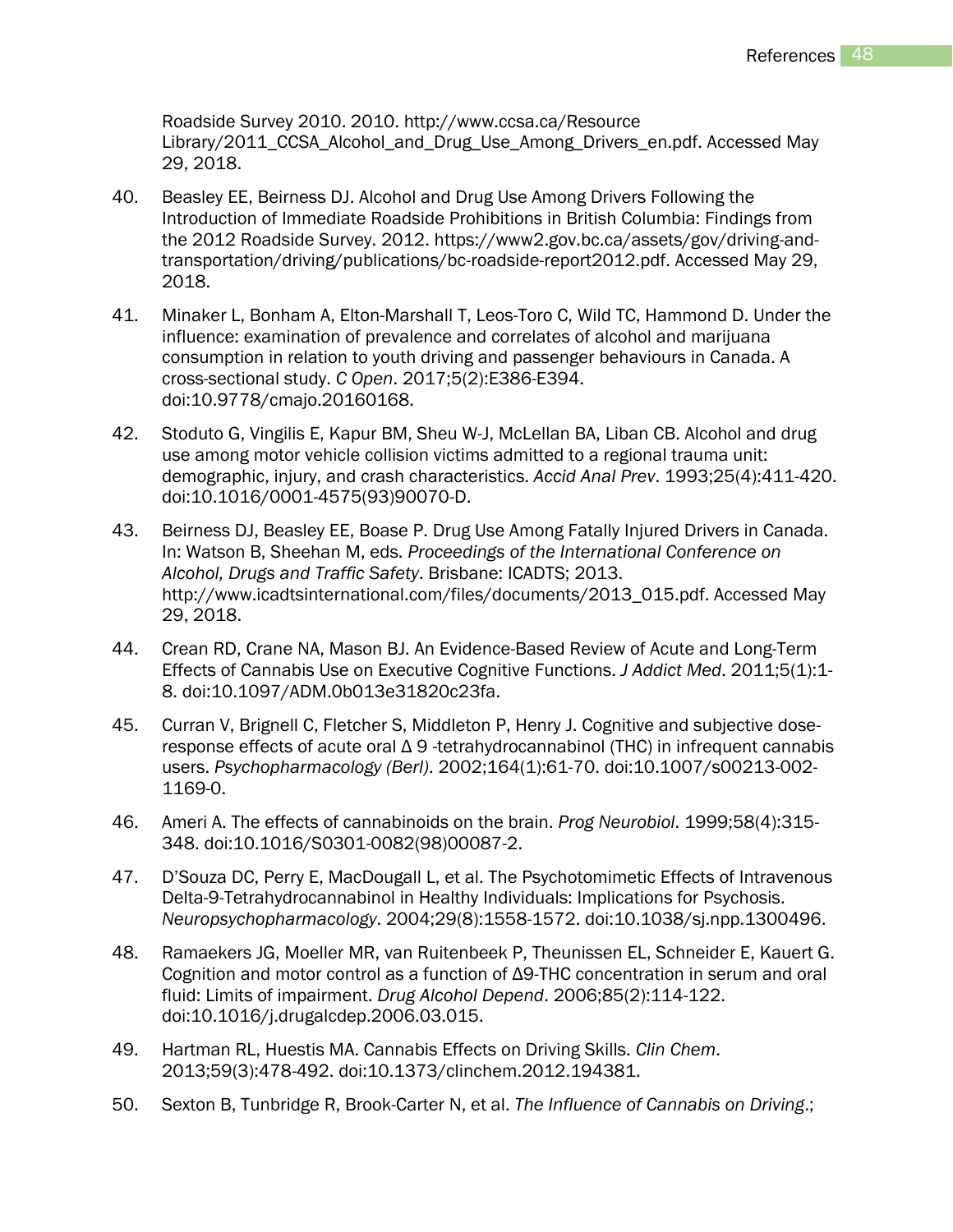2000. https://trl.co.uk/sites/default/files/TRL477.pdf. Accessed June 7, 2018.

- 51. Sewell RA, Poling J, Sofuoglu M. The Effect of Cannabis Compared with Alcohol on Driving. *Am J Addict*. 2009;18(3):185-193. doi:10.1080/10550490902786934.
- 52. Robbe H. Marijuana's impairing effects on driving are moderate when taken alone but severe when combined with alcohol. *Hum Psychopharmacol Clin Exp*. 1998;13:S70- S78.
- 53. Ramaekers JG, Robbe HWJ, O'Hanlon JF. Marijuana, alcohol and actual driving performance. *Hum Psychopharmacol Clin Exp*. 2000;15(7):551-558. doi:10.1002/1099-1077(200010)15:7<551::AID-HUP236>3.0.CO;2-P.
- 54. Lenné MG, Dietze PM, Triggs TJ, Walmsley S, Murphy B, Redman JR. The effects of cannabis and alcohol on simulated arterial driving: Influences of driving experience and task demand. *Accid Anal Prev*. 2010;42(3):859-866. doi:10.1016/j.aap.2009.04.021.
- 55. Ménétrey A, Augsburger M, Favrat B, et al. Assessment of Driving Capability Through the Use of Clinical and Psychomotor Tests in Relation to Blood Cannabinoids Levels Following Oral Administration of 20 mg Dronabinol or of a Cannabis Decoction Made with 20 or 60 mg Δ9-THC\*. *J Anal Toxicol*. 2005;29(5):327-338. doi:10.1093/jat/29.5.327.
- 56. Ronen A, Gershon P, Drobiner H, et al. Effects of THC on driving performance, physiological state and subjective feelings relative to alcohol. *Accid Anal Prev*. 2008;40(3):926-934. doi:10.1016/j.aap.2007.10.011.
- 57. Ronen A, Chassidim HS, Gershon P, et al. The effect of alcohol, THC and their combination on perceived effects, willingness to drive and performance of driving and non-driving tasks. *Accid Anal Prev*. 2010;42(6):1855-1865. doi:10.1016/j.aap.2010.05.006.
- 58. Anderson BM, Rizzo M, Block RI, Pearlson GD, O'Leary DS. Sex differences in the effects of marijuana on simulated driving performance. *J Psychoactive Drugs*. 2010;42(1):19-30.
- 59. Canadian Public Health Association. Frequently asked questions about pot and driving. 2018. https://www.cpha.ca/sites/default/files/uploads/resources/cannabis/Pot + Driving 2018/pot+driving\_faq\_e.pdf. Accessed June 18, 2018.
- 60. Chait LD, Fischman MW, Schuster CR. 'Hangover' effects the morning after marijuana smoking. *Drug Alcohol Depend*. 1985;15(3):229-238. doi:10.1016/0376- 8716(85)90002-X.
- 61. Fant R V, Heishman SJ, Bunker EB, Pickworth WB. Acute and Residual Effects of Marijuana in Humans. *Pharmacol Biochem Behav*. 1998;60(4):777-784.
- 62. Hall W, Solowij N. Adverse effects of cannabis. *Lancet*. 1998;352(9140):1611-1616. doi:10.1016/S0140-6736(98)05021-1.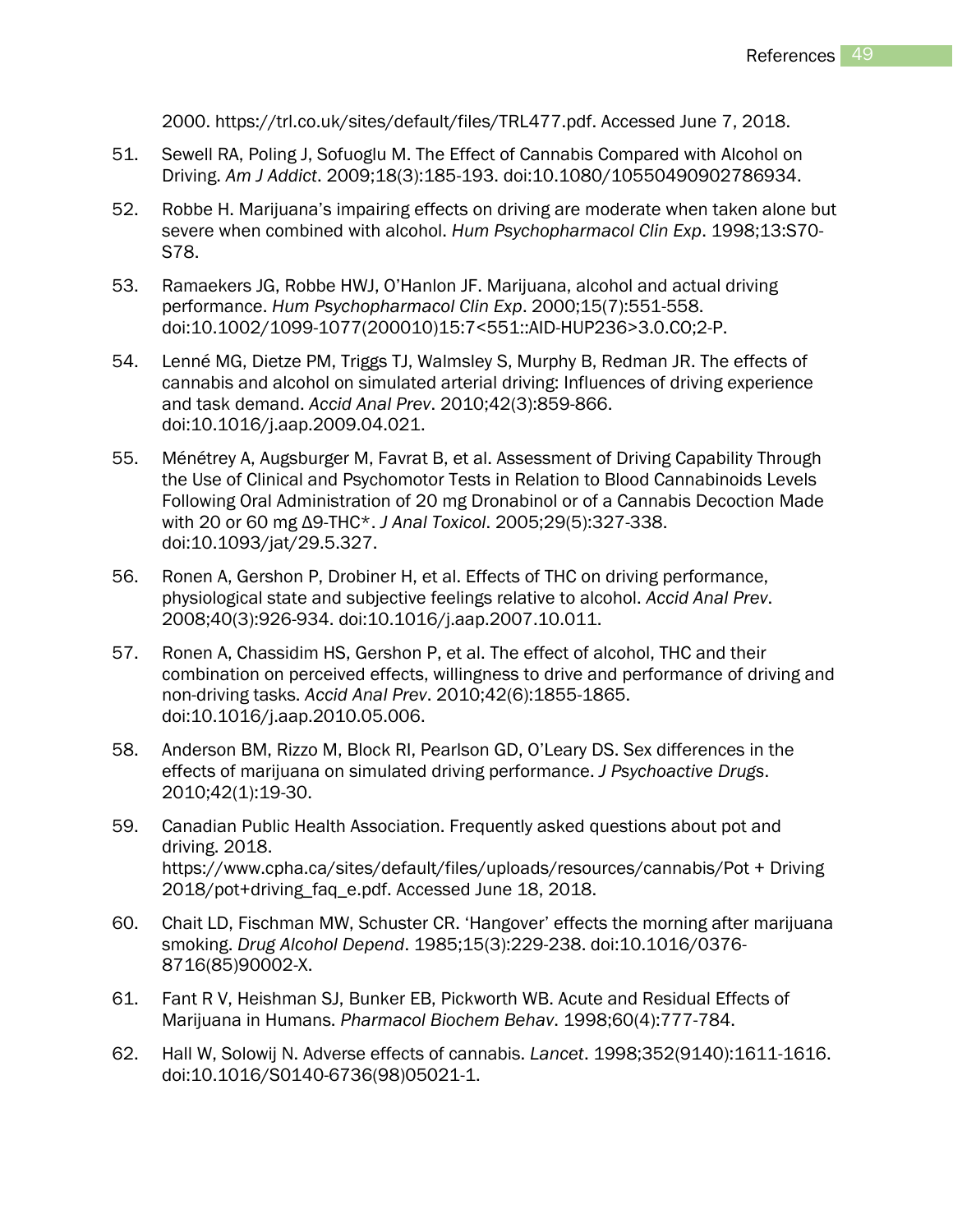- 63. Pope HG, Gruber AJ, Hudson JI, Huestis MA, Yurgelun-Todd D. Cognitive measures in long-term cannabis users. *J Clin Pharmacol*. 2002;42(11 Suppl):41s-47s.
- 64. Bolla KI, Eldreth D, Matochik J, Cadet J. Neural substrates of faulty decision-making in abstinent marijuana users. *Neuroimage*. 2005;26(2):480-492. doi:10.1016/j.neuroimage.2005.02.012.
- 65. Bolla KI, Brown K, Eldreth D, Tate K, Cadet JL. Dose-related neurocognitive effects of marijuana use. *Neurology*. 2002;59(9):1337-1343. doi:10.1212/01.WNL.0000031422.66442.49.
- 66. Solowij N. Do cognitive impairments recover following cessation of cannabis use? *Life Sci*. 1995;56(23-24):2119-2126. doi:10.1016/0024-3205(95)00197-E.
- 67. Battistella G, Fornari E, Annoni J-M, et al. Long-Term Effects of Cannabis on Brain Structure. *Neuropsychopharmacology*. 2014;39(9):2041-2048. doi:10.1038/npp.2014.67.
- 68. Bondallaz P, Favrat B, Chtioui H, Fornari E, Maeder P, Giroud C. Cannabis and its effects on driving skills. *Forensic Sci Int*. 2016;268:92-102. doi:10.1016/J.FORSCIINT.2016.09.007.
- 69. MacDonald S, Mann R, Chipman M, et al. Driving Behavior Under the Influence of Cannabis or Cocaine. *Traffic Inj Prev*. 2008;9(3):190-194. doi:10.1080/15389580802040295.
- 70. Smiley AM. Marijuana: On Road and Driving Simulator Studies. *Alcohol, Drugs Driv*. 1986;2:121-134.
- 71. Ramaekers JG, Berghaus G, van Laar M, Drummer O. Dose related risk of motor vehicle crashes after cannabis use. *Drug Alcohol Depend*. 2004;73(2):109-119. doi:10.1016/j.drugalcdep.2003.10.008.
- 72. Desrosiers NA, Ramaekers JG, Chauchard E, Gorelick DA, Huestis MA. Smoked Cannabis' Psychomotor and Neurocognitive Effects in Occasional and Frequent Smokers. *J Anal Toxicol*. 2015;39(4):251-261. doi:10.1093/jat/bkv012.
- 73. Bosker WM, Kuypers KPC, Theunissen EL, et al. Medicinal Δ9-tetrahydrocannabinol (dronabinol) impairs on-the-road driving performance of occasional and heavy cannabis users but is not detected in Standard Field Sobriety Tests. *Addiction*. 2012;107(10):1837-1844. doi:10.1111/j.1360-0443.2012.03928.x.
- 74. Grotenhermen F, Leson G, Berghaus G, et al. *Developing Science-Based Per Se Limits for Driving under the Influence of Cannabis (DUIC): Findings and Recommendations by an Expert Panel*.; 2005. http://www.canorml.org/healthfacts/DUICreport.2005.pdf. Accessed June 12, 2018.
- 75. Ramaekers JG, Kauert G, Theunissen E, Toennes S, Moeller M. Neurocognitive performance during acute THC intoxication in heavy and occasional cannabis users. *J Psychopharmacol*. 2009;23(3):266-277. doi:10.1177/0269881108092393.
- 76. Karler R, Turkanis SA. *Different Cannabinoids Exhibit Different Pharmacological and*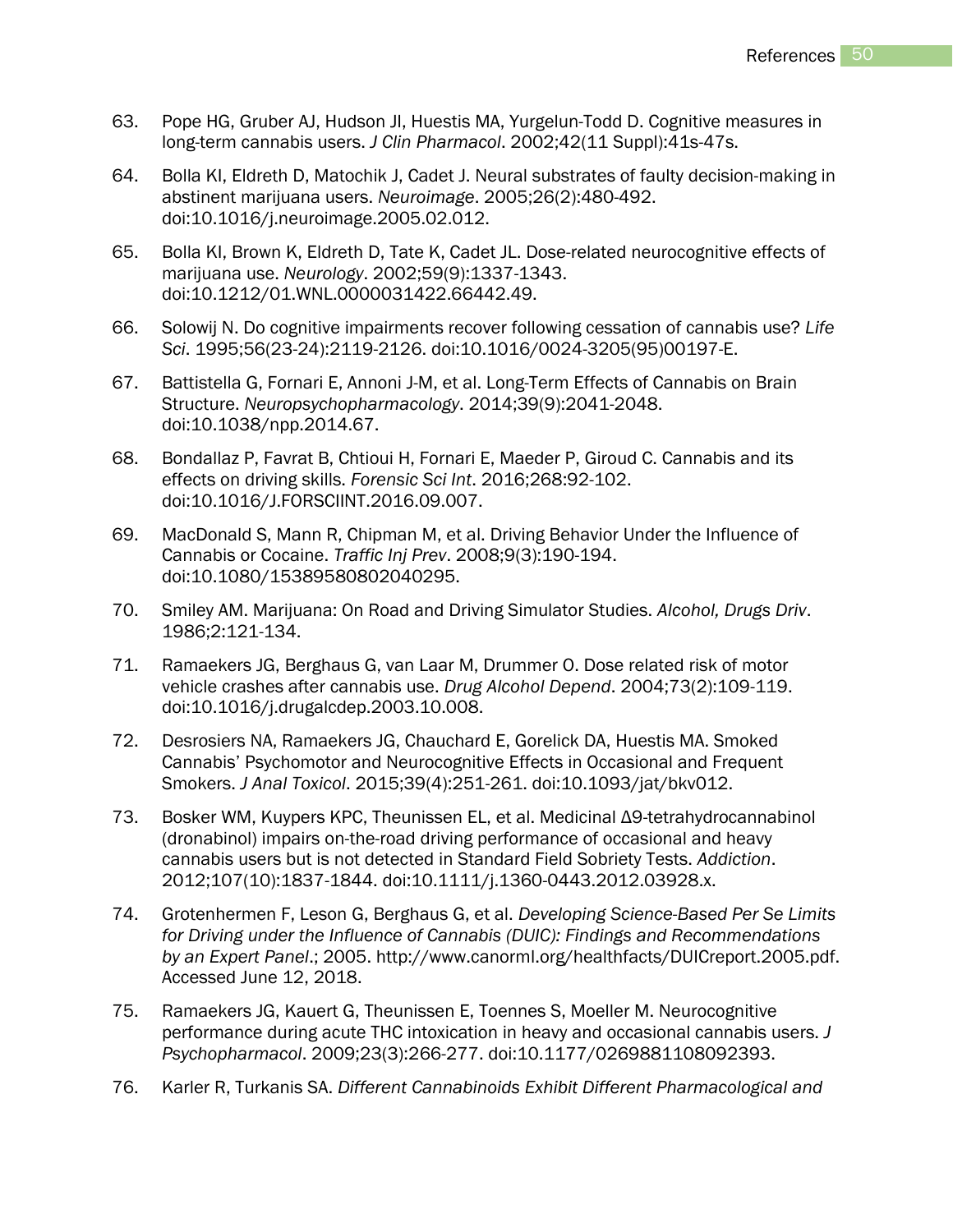*Toxicological Properties*.; 1987. https://archives.drugabuse.gov/sites/default/files/monograph79.pdf#page=105.

- 77. Wall ME, Perez-Reyes M. The metabolism of delta 9-tetrahydrocannabinol and related cannabinoids in man. *J Clin Pharmacol*. 1981;21(S1):178S-189S. http://www.ncbi.nlm.nih.gov/pubmed/6271823.
- 78. Gjerde H, Strand MC, Mørland J. Driving Under the Influence of Non-Alcohol Drugs--An Update Part I: Epidemiological Studies. *Forensic Sci Rev*. 2015;27(2):89-113. http://www.ncbi.nlm.nih.gov/pubmed/26227253. Accessed June 14, 2018.
- 79. Fischer B, Russell C, Sabioni P, et al. Lower-Risk Cannabis Use Guidelines: A comprehensive update of evidence and recommendations. *Am J Public Health*. 2017;107(8):e1-e12. doi:10.2105/ AJPH.2017.303818.
- 80. Downey LA, King R, Papafotiou K, et al. The effects of cannabis and alcohol on simulated driving: Influences of dose and experience. *Accid Anal Prev*. 2013;50(2013):879-886. doi:10.1016/j.aap.2012.07.016.
- 81. Walsh JM, Flegel R, Cangianelli LA, Atkins R, Soderstrom CA, Kerns TJ. Epidemiology of Alcohol and Other Drug Use Among Motor Vehicle Crash Victims Admitted to a Trauma Center. *Traffic Inj Prev*. 2004;5(3):254-260. doi:10.1080/15389580490465319.
- 82. Verstraete AG, Legrand S, Vandam L, Hughes B, Griffiths P. *Drug Use, Impaired Driving and Traffic Accidents*. Lisbon; 2014. doi:10.2810/26821.
- 83. Subbaraman MS, Kerr WC. Simultaneous Versus Concurrent Use of Alcohol and Cannabis in the National Alcohol Survey. *Alcohol Clin Exp Res*. 2015;39(5):872-879. doi:10.1111/acer.12698.
- 84. Rogeberg O, Elvik R. The effects of cannabis intoxication on motor vehicle collision revisited and revised. *Addiction*. 2016;111(8):1348-1359. doi:10.1111/add.13347.
- 85. Blomberg RD, Peck RC, Moskowitz H, Burns M, Fiorentino D. Crash Risk of Alcohol Involved Driving: A Case-Control Study. 2005. http://www.dunlapandassociatesinc.com/crashriskofalcoholinvolveddriving.pdf. Accessed June 18, 2018.
- 86. Mann RE, Stoduto G, Ialomiteanu A, Asbridge M, Smart RG, Wickens CM. Self-Reported Collision Risk Associated With Cannabis Use and Driving After Cannabis Use Among Ontario Adults. *Traffic Inj Prev*. 2010;11(2):115-122. doi:10.1080/15389580903536704.
- 87. Drummer OH, Gerostamoulos J, Batziris H, et al. The involvement of drugs in drivers of motor vehicles killed in Australian road traffic crashes. *Accid Anal Prev*. 2004;36(2):239-248. doi:10.1016/S0001-4575(02)00153-7.
- 88. Longo MC, Hunter CE, Lokan RJ, White JM, White MA. The prevalence of alcohol, cannabinoids, benzodiazepines and stimulants amongst injured drivers and their role in driver culpability Part II: The relationship between drug prevalence and drug concentration, and driver culpability. *Accid Anal Prev*. 2000;32:623-632. www.elsevier.com/locate/aap. Accessed June 18, 2018.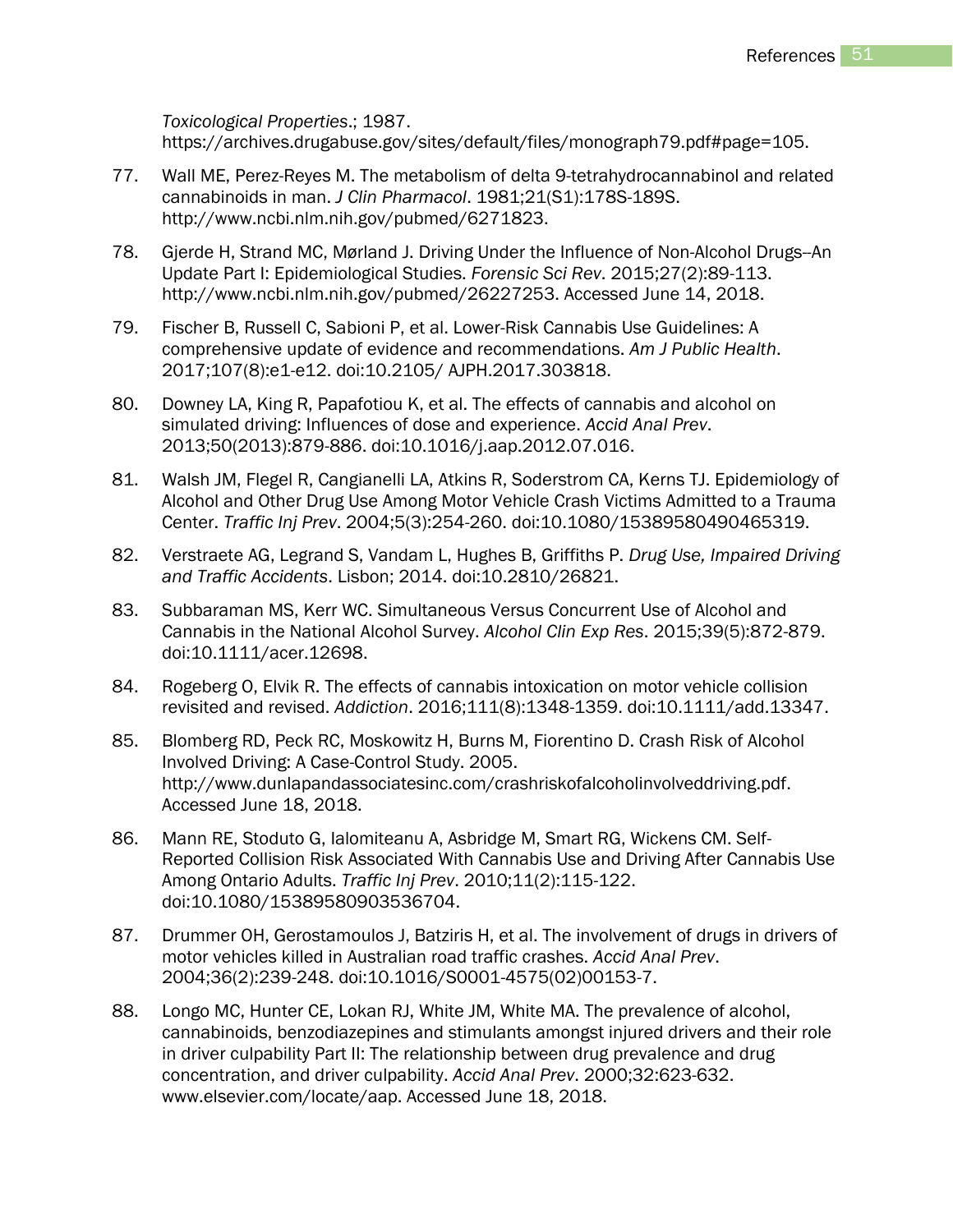- 89. Poulsen H, Moar R, Pirie R. The culpability of drivers killed in New Zealand road crashes and their use of alcohol and other drugs. *Accid Anal Prev*. 2014;67:119-128. doi:10.1016/j.aap.2014.02.019.
- 90. Biecheler M-B, Peytavin J-F, the SAM Group, Facy F, Martineau H. SAM Survey on "Drugs and Fatal Accidents": Search of Substances Consumed and Comparison between Drivers Involved under the Influence of Alcohol or Cannabis. *Traffic Inj Prev*. 2008;9(1):11-21. doi:10.1080/15389580701737561.
- 91. Royal Canadian Mounted Police. Drug Recognition Expert Evaluations. http://www.rcmp-grc.gc.ca/ts-sr/dree-eert-eng.htm. Published 2014. Accessed June 18, 2018.
- 92. Capler R, Bilsker D, Van Pelt K, MacPherson D. Cannabis Use and Driving: Evidence Review. 2017. https://drugpolicy.ca/wp-content/uploads/2017/02/CDPC\_Cannabisand-Driving Evidence-Review FINALV2 March27-2017.pdf. Accessed June 18, 2018.
- 93. Grotenhermen F, Leson G, Berghaus G, et al. Developing limits for driving under cannabis. *Addiction*. 2007;102(12):1910-1917. doi:10.1111/j.1360- 0443.2007.02009.x.
- 94. Huestis MA, Cone EJ. Relationship of Delta 9-tetrahydrocannabinol concentrations in oral fluid and plasma after controlled administration of smoked cannabis. *J Anal Toxicol*. 2004;28(6):394-399. http://www.ncbi.nlm.nih.gov/pubmed/15516285.
- 95. Milman G, Schwope DM, Schwilke EW, et al. Oral Fluid and Plasma Cannabinoid Ratios after Around-the-Clock Controlled Oral 9-Tetrahydrocannabinol Administration. *Clin Chem*. 2011;57(11):1597-1606. doi:10.1373/clinchem.2011.169490.
- 96. Canadian Centre on Substance Abuse. *Oral Fluid Drug Screening (Policy Brief)*.; 2018. www.ccsa.ca. Accessed June 18, 2018.
- 97. Maykut MO. Health consequences of acute and chronic marihuana use. *Prog Neuropsychopharmacol Biol Psychiatry*. 1985;9(3):209-238. http://www.ncbi.nlm.nih.gov/pubmed/3898227.
- 98. Musshoff F, Madea B. Review of Biologic Matrices (Urine, Blood, Hair) as Indicators of Recent or Ongoing Cannabis Use. *Ther Drug Monit*. 2006;28(2):155-163. doi:10.1097/01.ftd.0000197091.07807.22.
- 99. Charlton J, Koppel S, Odell M, et al. *Influence of Chronic Illness on Crash Involvement of Motor Vehicle Drivers*. Clayton, AU; 2010. https://www.monash.edu/\_\_data/assets/pdf\_file/0008/216386/muarc300.pdf. Accessed August 6, 2018.
- 100. Health Canada. Access to Cannabis for Medical Purposes Regulations Daily Amount Fact Sheet (Dosage). https://www.canada.ca/en/health-canada/services/drugsmedication/cannabis/information-medical-practitioners/cannabis-medical-purposesregulations-daily-amount-fact-sheet-dosage.html. Published 2016. Accessed August 6, 2018.
- 101. Tefft BC, Arnold LS, Grabowski JG. *Prevalence of Marijuana Involvement in Fatal*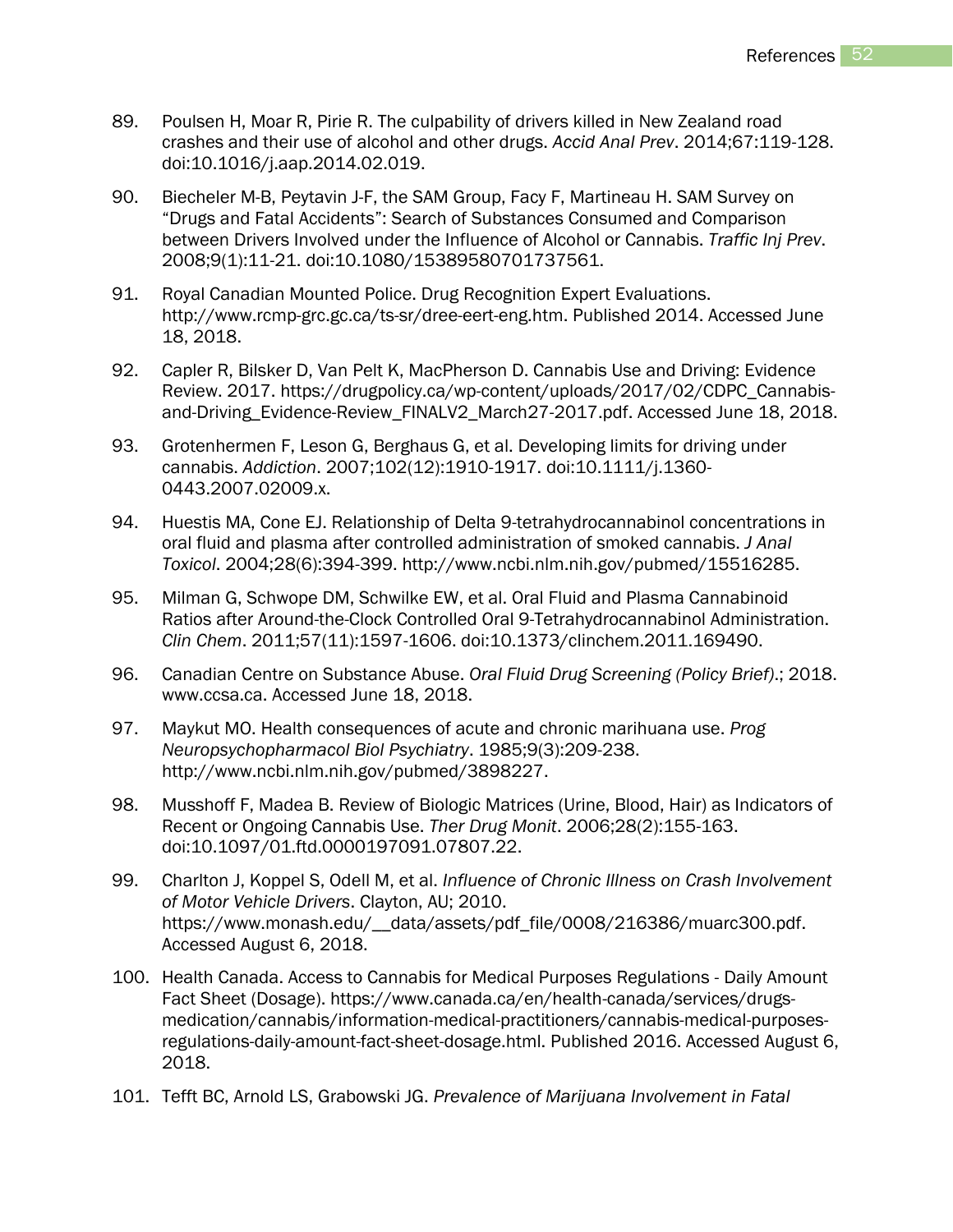*Crashes: Washington, 2010-2014*. Washington, D.C.; 2016. https://aaafoundation.org/wpcontent/uploads/2017/12/PrevalenceOfMarijuanaInvolvement.pdf. Accessed June 18, 2018.

- 102. Santaella-Tenorio J, Mauro CM, Wall MM, et al. US Traffic Fatalities, 1985–2014, and Their Relationship to Medical Marijuana Laws. *Am J Public Health*. 2017;107(2):336- 342. doi:10.2105/AJPH.2016.303577.
- 103. Reiman A. Cannabis as a substitute for alcohol and other drugs. *Harm Reduct J*. 2009;6(1):35. doi:10.1186/1477-7517-6-35.
- 104. Kim JH, Santaella-Tenorio J, Mauro C, et al. State Medical Marijuana Laws and the Prevalence of Opioids Detected Among Fatally Injured Drivers. *Am J Public Health*. 2016;106(11):2032-2037. doi:10.2105/AJPH.2016.303426.
- 105. Els C, Admin A, Straube S. Marijuana and the Workplace. *Can J Addict*. 2016;7(4):5-7. http://www.csam-smca.org/wp-content/uploads/2014/07/CJAM-Vol5No2\_June-Final.pdf.
- 106. Human Resources Professionals Association. Clearing the haze: The impacts of marijuana in the workplace. 2017. https://www.hrpa.ca/Documents/Public/HRPA-Clearing-The-Haze.pdf.
- 107. Lambrechts M-C, Vandersmissen L, Godderis L. Alcohol and other drugs among workers: prevalence and job related consequences. In: *Poster Presentation*. BMJ Publishing Group Ltd; 2017:A58-A59. doi:10.1136/oemed-2017-104636.155.
- 108. Canadian Substance Use Costs and Harms Scientific Working Group. *Canadian Substance Use Costs and Harms (2007-2014)*. Ottawa, ON; 2018. http://www.ccsa.ca/Resource Library/CSUCH-Canadian-Substance-Use-Costs-Harms-Report-2018-en.pdf. Accessed August 9, 2018.
- 109. Canadian Human Rights Commission. Canadian Human Rights Commission's Policy on Alcohol and Drug Testing. 2009. http://publications.gc.ca/collections/collection\_2009/ccdp-chrc/HR4-6-2009E.pdf. Accessed August 2, 2018.
- 110. Phillips JA, Holland MG, Baldwin DD, et al. Marijuana in the Workplace. *J Occup Environ Med*. 2015;57(4):459-475. doi:10.1097/JOM.0000000000000441.
- 111. Deloitte. Recreational Marijuana Insights and Opportunities. 2017. https://www2.deloitte.com/content/dam/Deloitte/ca/Documents/Analytics/ca-enanalytics-DELOITTE Recreational Marijuana POV - ENGLISH FINAL\_AODA.pdf. Accessed July 3, 2018.
- 112. Government of Newfoundland and Labrador. *Occupational Health and Safety Act*.; 2014. https://www.assembly.nl.ca/Legislation/sr/statutes/o03.htm#4\_. Accessed August 2, 2018.
- 113. Government of Newfoundland and Labrador. *Human Rights Act*.; 2010. https://www.assembly.nl.ca/Legislation/sr/statutes/h13-1.htm#14\_. Accessed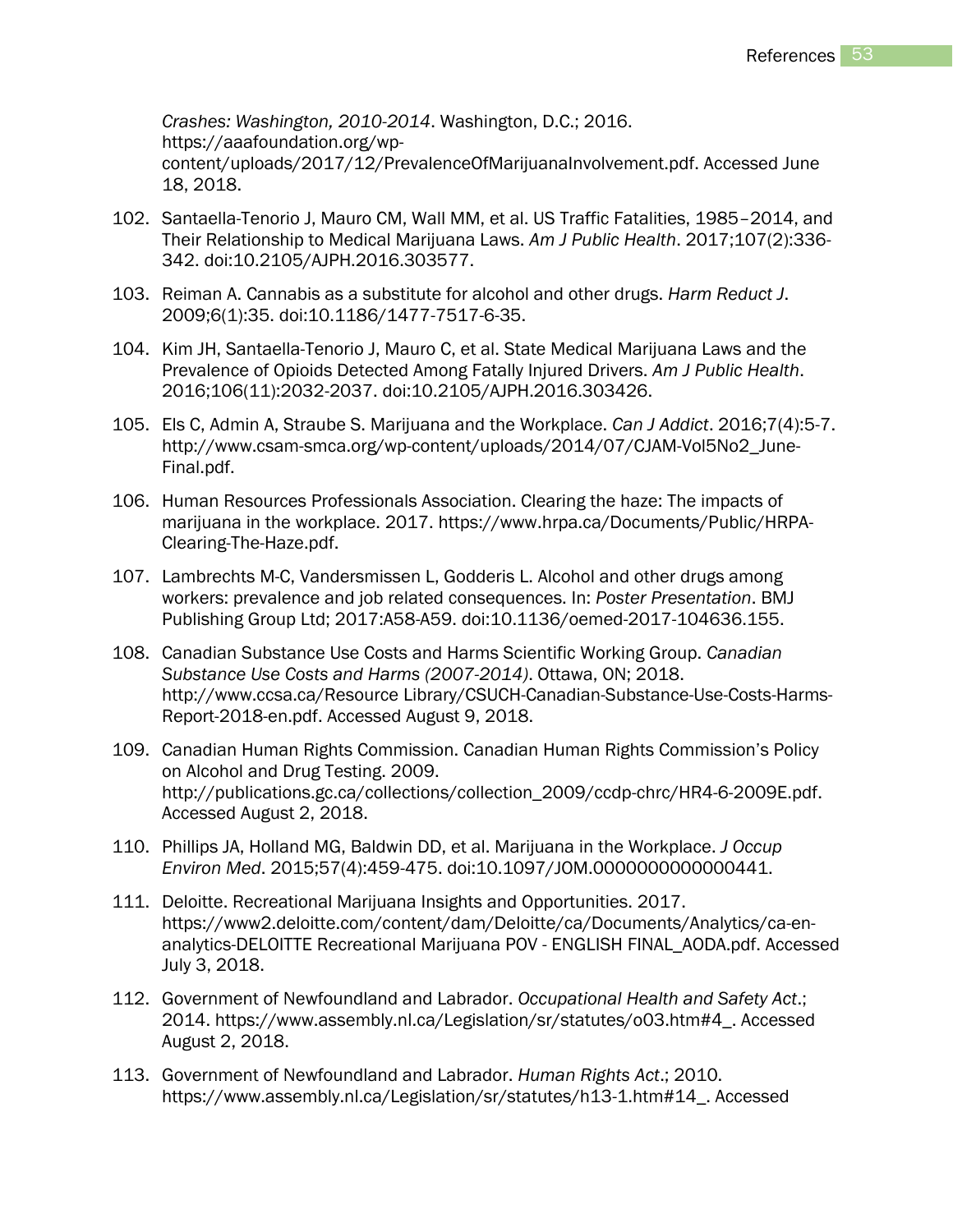August 2, 2018.

- 114. Government of Canada. *Canadian Human Rights Act*.; 1985. http://lawslois.justice.gc.ca/eng/acts/h-6/FullText.html. Accessed August 2, 2018.
- 115. Canadian Centre for Occupational Health and Safety. *Workplace Strategies: Risk of Impairment from Cannabis 2nd Edition*. 2nd ed. Canadian Centre for Occupational Health and Safety; 2018. https://www.ccohs.ca/products/publications/cannabis\_whitepaper.pdf. Accessed August 2, 2018.
- 116. Human Rights Commission. Employer's Guide to the Human Rights Act. 2012. http://communitysector.nl.ca/sites/default/files/practical\_resources/2012/handout \_\_1\_human\_rigths\_commission\_employer\_guide.pdf. Accessed August 2, 2018.
- 117. Human Rights Commission Newfoundland and Labrador. Guidelines For Workplace Alcohol And Drug Testing Policies. https://thinkhumanrights.ca/education-andresources/guidelines/guidelines-for-workplace-alcohol-and-drug-testingpolicies/#footnote-19. Accessed August 2, 2018.
- 118. Burton J. *WHO Healthy Workplace Framework and Model*. Geneva; 2010. http://www.who.int/occupational\_health/healthy\_workplace\_framework.pdf. Accessed August 6, 2018.
- 119. CMHA British Columbia. CMHA presents the 2017 CM Hincks Workplace Award to Hibernia. https://cmha.bc.ca/news/cmha-presents-the-2017-cm-hincks-workplaceaward-to-hibernia/. Published 2017. Accessed August 6, 2018.
- 120. Canada Human Rights Commission. Impaired at work: A guide to accommodating substance dependence. 2017. http://www.chrcccdp.gc.ca/sites/default/files/impaired\_at\_work.pdf. Accessed August 9, 2018.
- 121. Canadian Centre for Occupational Health and Safety. Fit to Work Fact Sheet. https://www.ccohs.ca/oshanswers/psychosocial/fit\_to\_work.html. Published 2016. Accessed August 6, 2018.
- 122. Wang GS, Le Lait M-C, Deakyne SJ, Bronstein AC, Bajaj L, Roosevelt G. Unintentional Pediatric Exposures to Marijuana in Colorado, 2009-2015. *JAMA Pediatr*. 2016;170(9):e160971. doi:10.1001/jamapediatrics.2016.0971.
- 123. Richards JR, Smith NE, Moulin AK. Unintentional Cannabis Ingestion in Children: A Systematic Review. *J Pediatr*. 2017;190:142-152. doi:10.1016/j.jpeds.2017.07.005.
- 124. Thomas AA, Moser E, Dickerson-Young T, Mazor S. A Review of Pediatric Marijuana Exposure in the Setting of Increasing Legalization. *Clin Pediatr Emerg Med*. 2017;18(3):159-162. doi:10.1016/j.cpem.2017.07.003.
- 125. Meola SD, Tearney CC, Haas SA, Hackett TB, Mazzaferro EM. Evaluation of trends in marijuana toxicosis in dogs living in a state with legalized medical marijuana: 125 dogs (2005-2010). *J Vet Emerg Crit Care*. 2012;22(6):690-696. doi:10.1111/j.1476- 4431.2012.00818.x.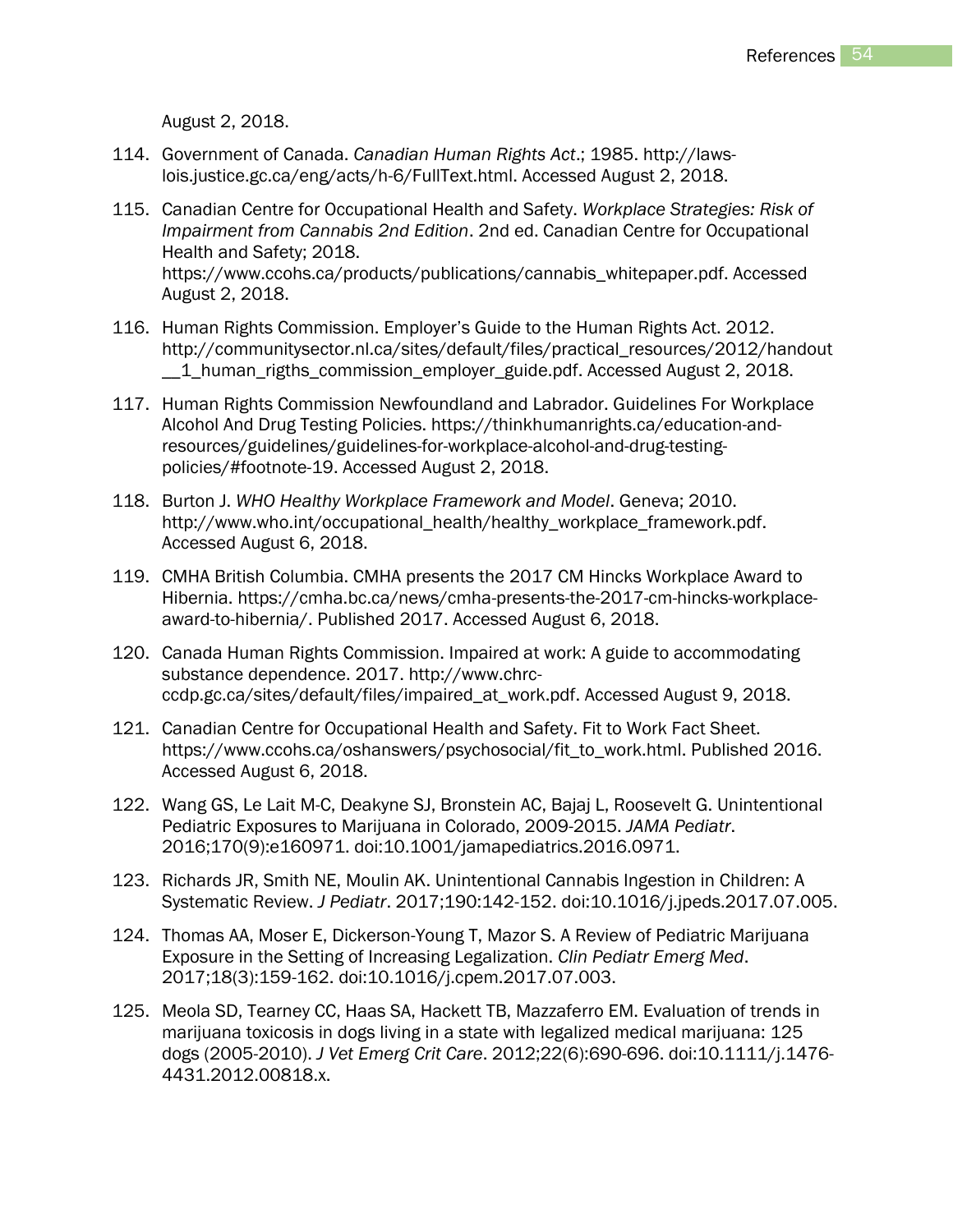- 126. Children's Hospital Colorado. Marijuana Safety in the Home. https://www.childrenscolorado.org/conditions-and-advice/marijuana-what-parentsneed-to-know/safety/. Accessed July 18, 2018.
- 127. Government of Canada. Cannabis Regulations: SOR/2018-144. Canada Gazette. http://www.gazette.gc.ca/rp-pr/p2/2018/2018-07-11/html/sor-dors144-eng.html. Published 2018.
- 128. Government of New Brunswick. Legislation concerning cannabis control and drugimpaired driving. http://www2.gnb.ca/content/gnb/en/news/news\_release.2017.11.1433.html. Published 2017. Accessed July 18, 2018.
- 129. Wang GS. Pediatric Concerns Due to Expanded Cannabis Use: Unintended Consequences of Legalization. *J Med Toxicol*. 2017;13(1):99-105. doi:10.1007/s13181-016-0552-x.
- 130. Vermeulen-Smit E, Verdurmen JEE, Engels RCME, Vollebergh WAM. The role of general parenting and cannabis-specific parenting practices in adolescent cannabis and other illicit drug use. *Drug Alcohol Depend*. 2015;147:222-228. doi:10.1016/j.drugalcdep.2014.11.014.
- 131. Eykelbosh A, Steiner L. Growing at home: Health and safety concerns for personal cannabis cultivation. 2018. http://www.ncceh.ca/sites/default/files/Growing At Home Health Safety Personal Cannabis\_Cultivation\_Mar\_2018.pdf.
- 132. Health Canada. Information bulletin: safety and security considerations when producing cannabis for your own medical purposes. https://www.canada.ca/en/health-canada/services/information-bulletin-safetysecurity-considerations-producing-cannabis-for-own-medical-purposes.html. Published 2016. Accessed July 23, 2018.
- 133. Palaty C, Shum M. *Mould Assessment Recommendations*. Vancouver, BC; 2014. http://www.ncceh.ca/sites/default/files/Mould\_Assessment\_Evidence\_Review\_Marc h\_2014.pdf. Accessed July 27, 2018.
- 134. Health Canada. Reduce humidity, moisture and mould. https://www.canada.ca/en/health-canada/services/air-quality/indoor-aircontaminants/reduce-humidity-moisture-mould.html. Published 2015. Accessed July 27, 2018.
- 135. Palaty C, Shum M. *Health Effects from Mould Exposure or Dampness in Indoor Environments*. Vancouver, BC; 2012. http://www.ncceh.ca/sites/default/files/Mould\_and\_Health\_Effects\_Jul\_2012.pdf. Accessed July 27, 2018.
- 136. Royal Queen Seeds. Indoor Cannabis Growing: Relative Humidity and Temperatures. https://www.royalqueenseeds.com/blog-indoor-cannabis-growing-relative-humidityand-temperatures-n243. Published 2016. Accessed July 27, 2018.
- 137. Hennings T. How to Use CO2 to Increase Cannabis Yields. Leafly.